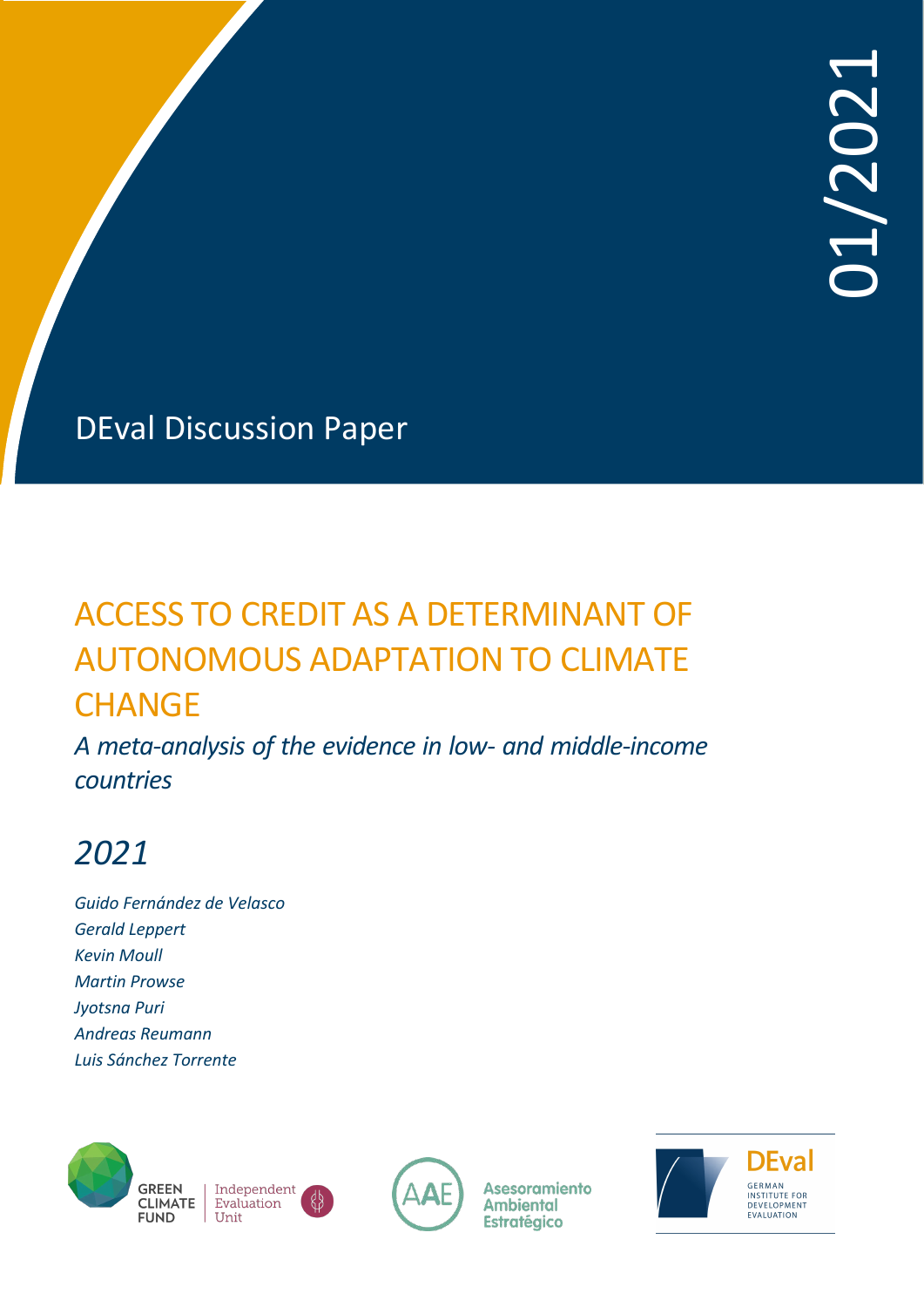### **Imprint**

### **Published by**

German Institute for Development Evaluation (DEval) Fritz-Schäffer-Straße 26 53113 Bonn, Germany Phone: +49 (0)228 33 69 07-0 E-Mail: *[info@DEval.org](mailto:info@DEval.org) [www.DEval.org](http://www.deval.org/)*

Green Climate Fund Independent Evaluation Unit (IEU) 175, Art center-daero Yeonsu-gu, Incheon 22004 Republic of Korea Phone: (+82) 032-458-6450 E-Mail: *[ieu@gcfund.org](mailto:ieu@gcfund.org) [https://ieu.greenclimate.fund](https://ieu.greenclimate.fund/)*

Asesoramiento Ambiental Estratégico (AAE) Plaza Independencia 808, Apt. 1001 11100 Montevideo, Uruguay Phone: (+598) 2900 34 55 E-Mail: *[aae@aae.com.uy](mailto:aae@aae.com.uy) [https://aae.com.uy](https://aae.com.uy/)*

#### **Bibliographical reference**

Fernández de Velasco, G, G. Leppert, K. Moull, M. Prowse, J. Puri, A. Reumann, and L. Sánchez Torrente (2021), *Access to credit as a determinant of autonomous adaptation to climate change: A metaanalysis of the evidence in low- and middle-income countries*, DEval Discussion Paper 01/2021, German Institute for Development Evaluation (DEval) and Green Climate Fund Independent Evaluation Unit, Bonn, Germany and Songdo, South Korea.

© German Institute for Development Evaluation (DEval) & Green Climate Fund Independent Evaluation Unit, January 2021

<span id="page-1-0"></span>ISBN 978-3-96126-121-5 (PDF)

#### **Authors**

Guido Fernández de Velasco (AAE) Dr Gerald Leppert (DEval) Kevin Moull (DEval) Dr Martin Prowse (IEU) Dr Jyotsna Puri (IEU) Andreas Reumann (IEU) Luis Sánchez Torrente[1](#page-1-0) (AAE)

#### **Editing**

Alexandra Mieth, Greg Clough, Giang Pham

#### **The German Institute for Development Evaluation**

**(DEval)** is mandated by the German Federal Ministry for Economic Cooperation and Development (BMZ) to independently analyse and assess German development interventions.

**DEval Discussion Papers** present the results of the ongoing scientific study of evaluation and the effectiveness of development cooperation, thus contributing to relevant expert debates on evaluation, social science methods and development cooperation. The discussion papers are geared towards academics and practitioners in the field of evaluation, methodology research and development cooperation.

DEval Discussion Papers are written by DEval evaluators and external guest authors. In contrast to our evaluation reports, they do not contain any direct recommendations for German and international development organizations.

Although DEval Discussion Papers are internally peer-reviewed, the views expressed in them are only those of the authors and – unlike our evaluation reports – do not necessarily reflect those of DEval.

All DEval Discussion Papers can be downloaded as a PDF file from the DEval website: *<http://www.deval.org/en/discussion-papers.html>*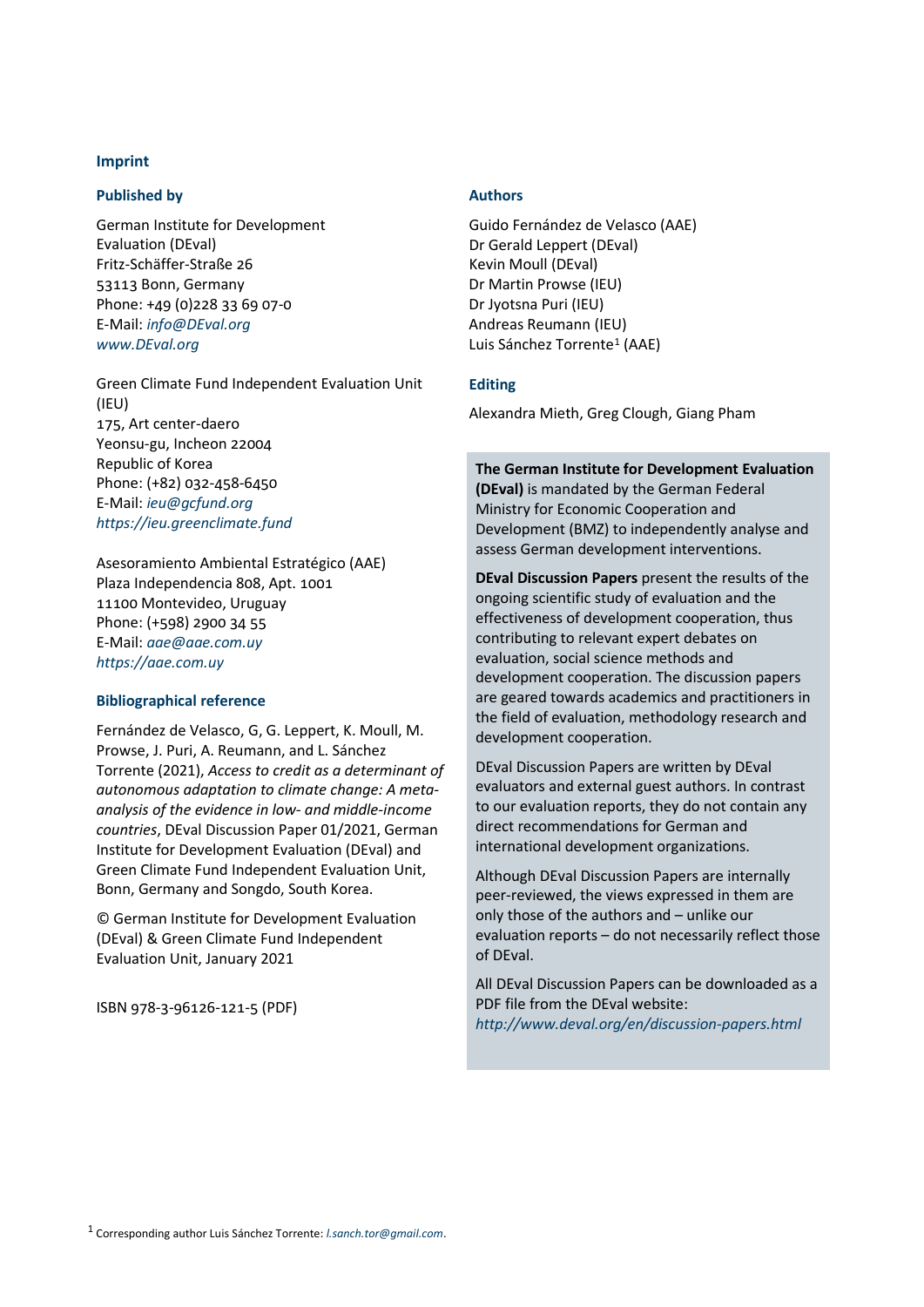## **About DEval**

The German Institute for Development Evaluation (*Deutsches Evaluierungsinstitut der Entwicklungszusammenarbeit*; DEval) is mandated to evaluate the performance of German development cooperation interventions. Through its evidence-based evaluations and related work, DEval provides greater transparency about German development cooperation. The institute provides support to the German Federal Ministry for Economic Cooperation and Development (BMZ) to enhance its development cooperation policymaking, and ultimately to increase the effectiveness and impact of development interventions by the implementing agencies and nongovernmental organizations (NGOs) of Germany. The main functions of DEval are to: a) conduct evaluations, performance reviews and impact analyses; b) examine and refine relevant methods and standards; c) prepare and disseminate the findings of evaluations and methodological research; d) run training programmes in Germany and abroad; e) engage in national and international cooperation networks; and f) foster evaluation capacities in partner countries.

## **About the Independent Evaluation Unit of the Green Climate Fund (IEU)**

The Independent Evaluation Unit (IEU) was established by the GCF Board as an independent unit, to provide objective assessments of the results of the Fund, including its funded activities, its effectiveness, and its efficiency. The IEU fulfils this mandate through four main activities:

- Evaluation: Undertakes independent evaluations at different levels to inform GCF's strategic result areas and ensure its accountability.
- Learning and communication: Ensures high-quality evidence and recommendations from independent evaluations are synthesized and incorporated into GCF's functioning and processes.
- Advisory and capacity support: Advises the GCF Board and its stakeholders of lessons learned from evaluations and high-quality evaluative evidence and provides guidance and capacity support to implementing entities of the GCF and their evaluation offices.
- Engagement: Engages with independent evaluation offices of accredited entities and other GCF stakeholders.

## **About this DEval Discussion Paper**

This meta-analysis report builds on the results of a recently published evidence gap map (EGM) and intervention heat map (IHM) that examines the evidence regarding the effectiveness of climate change adaptation interventions and linked financial flows in low- and middle-income countries. This study assesses the role that access to credit plays in determining the uptake of adaptation measures in the agricultural sector. It includes a systematic analysis of the evidence by looking at the distribution of correlational studies according to the sign and significance of their results, and a meta-regression analysis to examine whether possible study design elements could have influenced the observed results.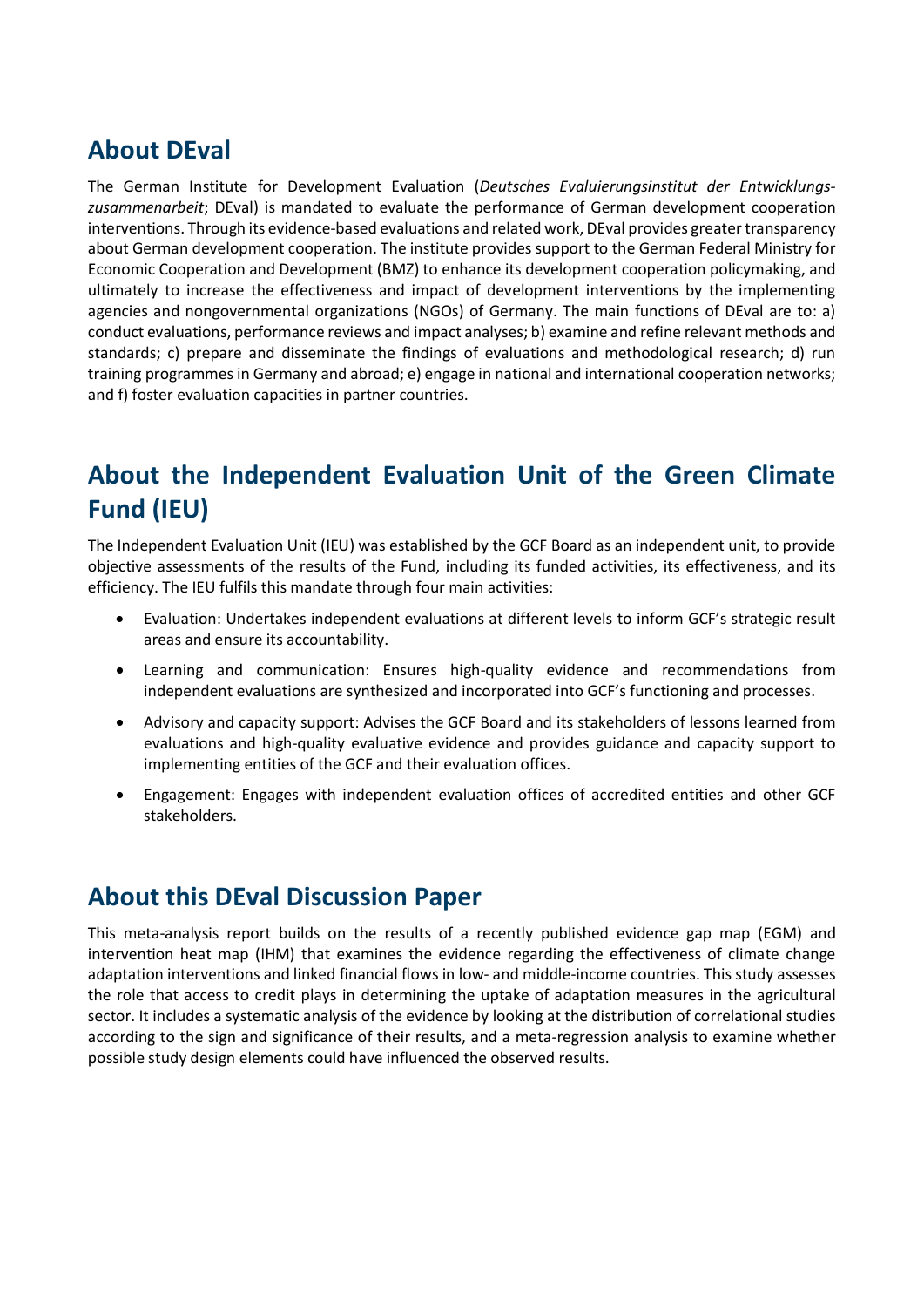## **Acknowledgement**

The authors would like to thank all colleagues that provided comments and feedback to the paper from DEval, the IEU and the AAE, in particular Dr. Solomon Asfaw, Principal Evaluation Officer, Independent Evaluation Unit (IEU). We are also grateful for the comments provided by members of the teams.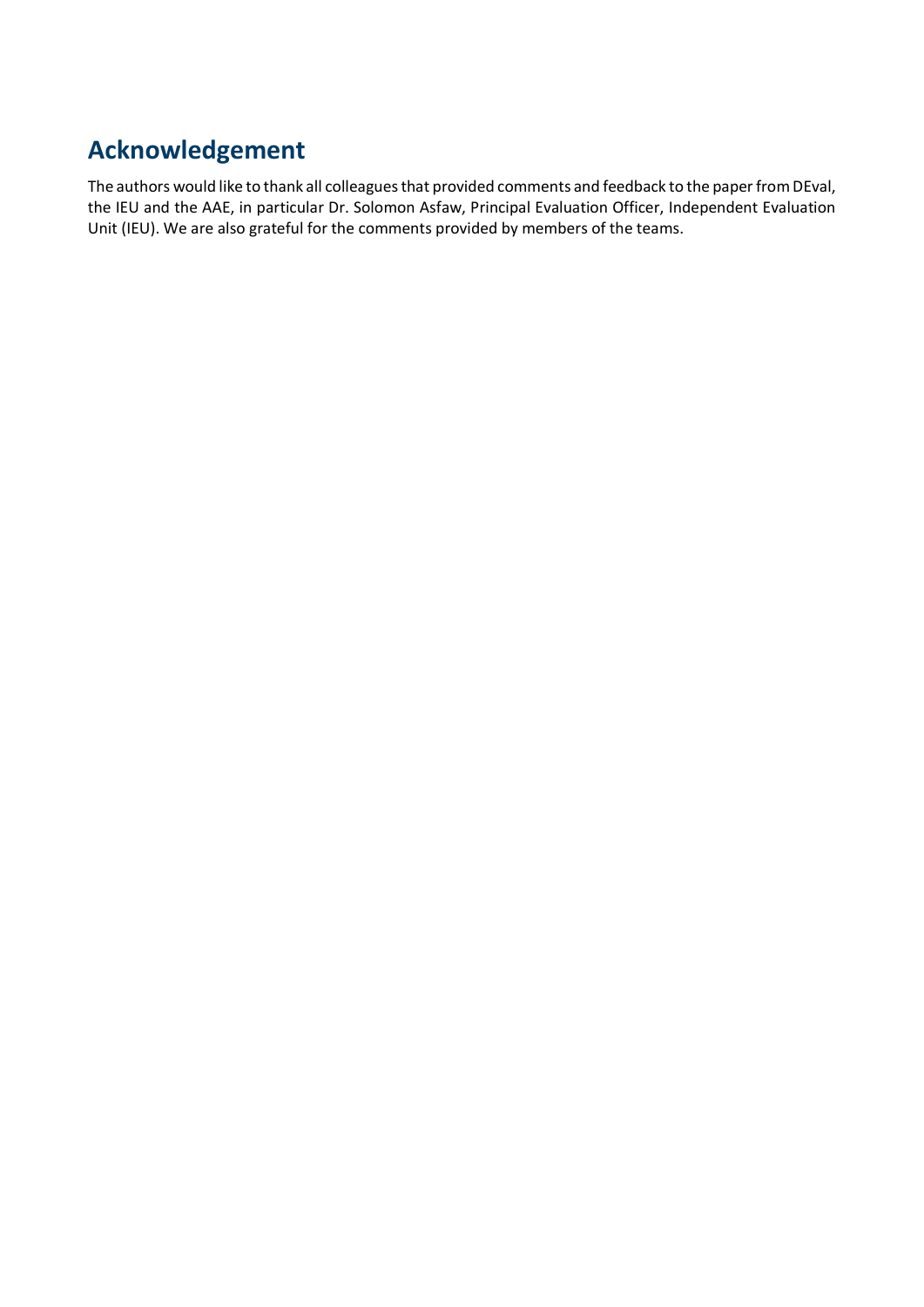## **Abstract**

This study assesses the role that access to credit plays in determining the uptake of adaptation measures in the agricultural sector. To this end, this meta-analysis synthesizes relevant studies contained in a recently published evidence gap map (EGM) on the effectiveness of climate change adaptation interventions in lowand middle-income countries. The results show a significant disparity of effects, with a large proportion of studies showing that credit-related variables do not significantly affect decisions to adopt adaptation measures. Furthermore, our meta-regression shows that certain study design elements have a strong correlation with the studies' results, such as estimation method, number of covariates and selection of control variables. We conclude that narrower definitions of credit variables, together with counterfactual study designs, should be used to obtain more reliable and robust evidence on the subject. From a policy perspective, access to credit, while important and relevant for building resilience and encouraging investments, might not be a sufficient factor in encouraging autonomous adaptation. When designing financial products, it is essential to consider the preferences among highly vulnerable households and individuals, who may channel resources towards other needs.

**Keywords:** meta-analysis, access to credit, autonomous adaptation, climate change adaptation, agriculture

## **Zusammenfassung**

Diese Studie untersucht die Rolle des Zugangs zu Krediten für die Aufnahme von Maßnahmen zur Anpassung an den Klimawandel im Agrarsektor. Dazu werden in dieser Metaanalyse die – für diese Forschungsfrage relevanten – Studien synthetisiert, welche in einer kürzlich veröffentlichten Karte der Evidenzlücken (*Evidence Gap Map*, EGM) über die Wirksamkeit von Anpassungsmaßnahmen in Ländern mit niedrigem und mittlerem Einkommen enthalten sind. Die Ergebnisse zeigen signifikante Unterschiede in den Auswirkungen. Ein großer Anteil der Studien zeigt, dass kreditbezogene Variablen die Entscheidungen zur Aufnahme von Anpassungsmaßnahmen nicht signifikant beeinflussen. Darüber hinaus zeigt eine Meta-Regression, dass bestimmte Elemente des Studiendesigns eine starke Korrelation mit den Ergebnissen der Studien aufweisen, wie beispielsweise die Schätzmethode, die Anzahl der Kovariaten und die Auswahl der Kontrollvariablen. Eine Schlussfolgerung ist, dass eine engere Definition der Variable "Zugang zu Krediten" zusammen mit kontrafaktischen Studiendesigns verwendet werden sollten, um zuverlässigere und robustere Evidenz zu diesem Thema zu generieren. Aus politischer Sicht ist der Zugang zu Krediten zwar wichtig und relevant für Resilienzstärkung und Investitionen, aber möglicherweise kein ausreichender Faktor zur Förderung autonomer Anpassung. Bei der Gestaltung von Finanzprodukten ist es von entscheidender Bedeutung, die Präferenzen von hochgradig vulnerablen Haushalten und Individuen zu berücksichtigen, die ihre Ressourcen möglicherweise für andere Bedürfnisse einsetzen.

**Schlüsselbegriffe:** Metaanalyse, Zugang zu Krediten, autonome Anpassung, Anpassung an den Klimawandel, Landwirtschaft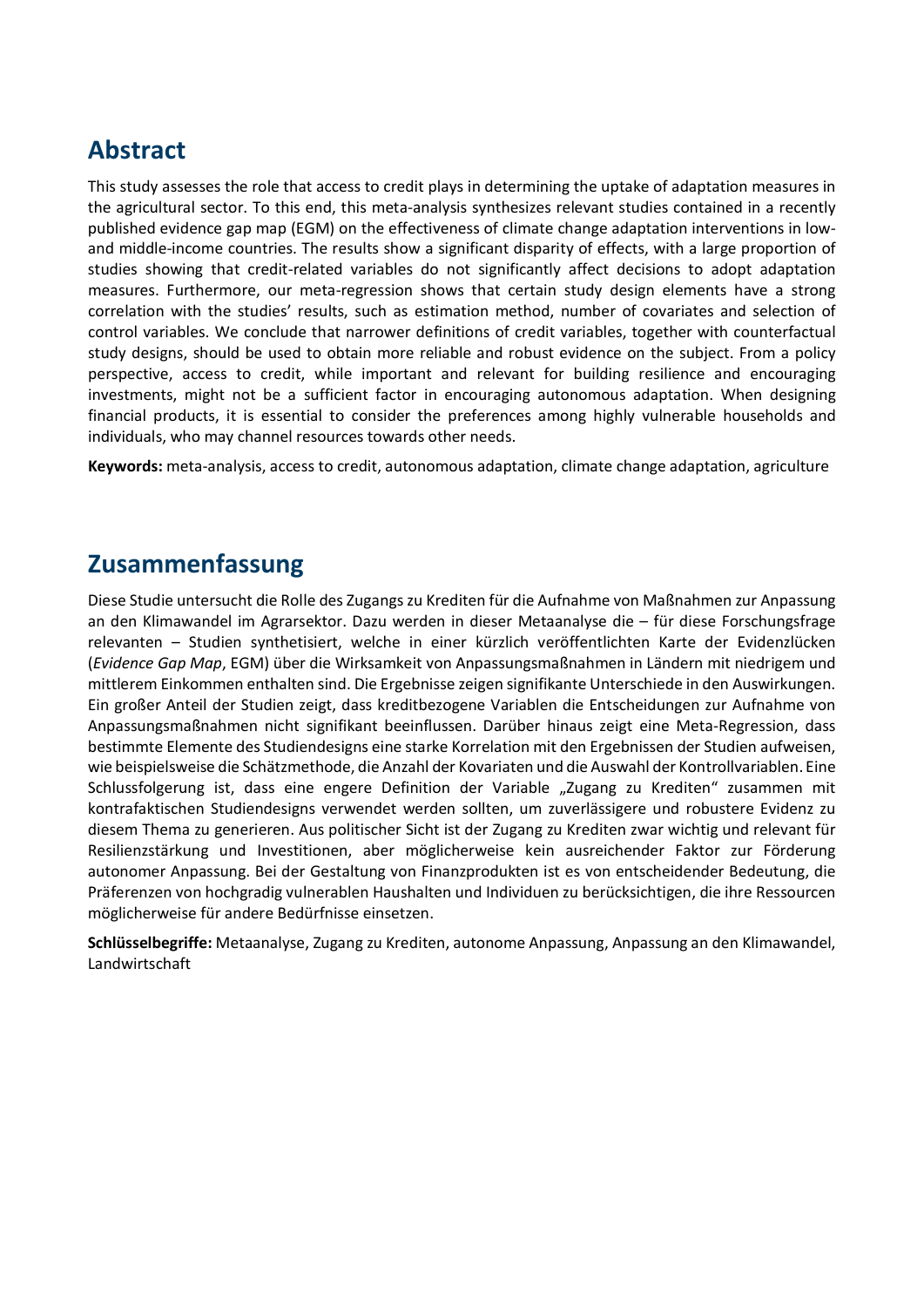## **Contents**

| 1 <sub>1</sub> |     |       |  |  |
|----------------|-----|-------|--|--|
| 2.             |     |       |  |  |
|                | 2.1 |       |  |  |
|                | 2.2 |       |  |  |
| 3.             |     |       |  |  |
| 4.             |     |       |  |  |
| 4.1            |     |       |  |  |
|                | 4.2 |       |  |  |
|                | 4.3 |       |  |  |
|                |     | 4.3.1 |  |  |
|                |     | 4.3.2 |  |  |
|                |     | 4.3.3 |  |  |
|                |     | 4.3.4 |  |  |
| 5.             |     |       |  |  |
| 6.             |     |       |  |  |
| 7.             |     |       |  |  |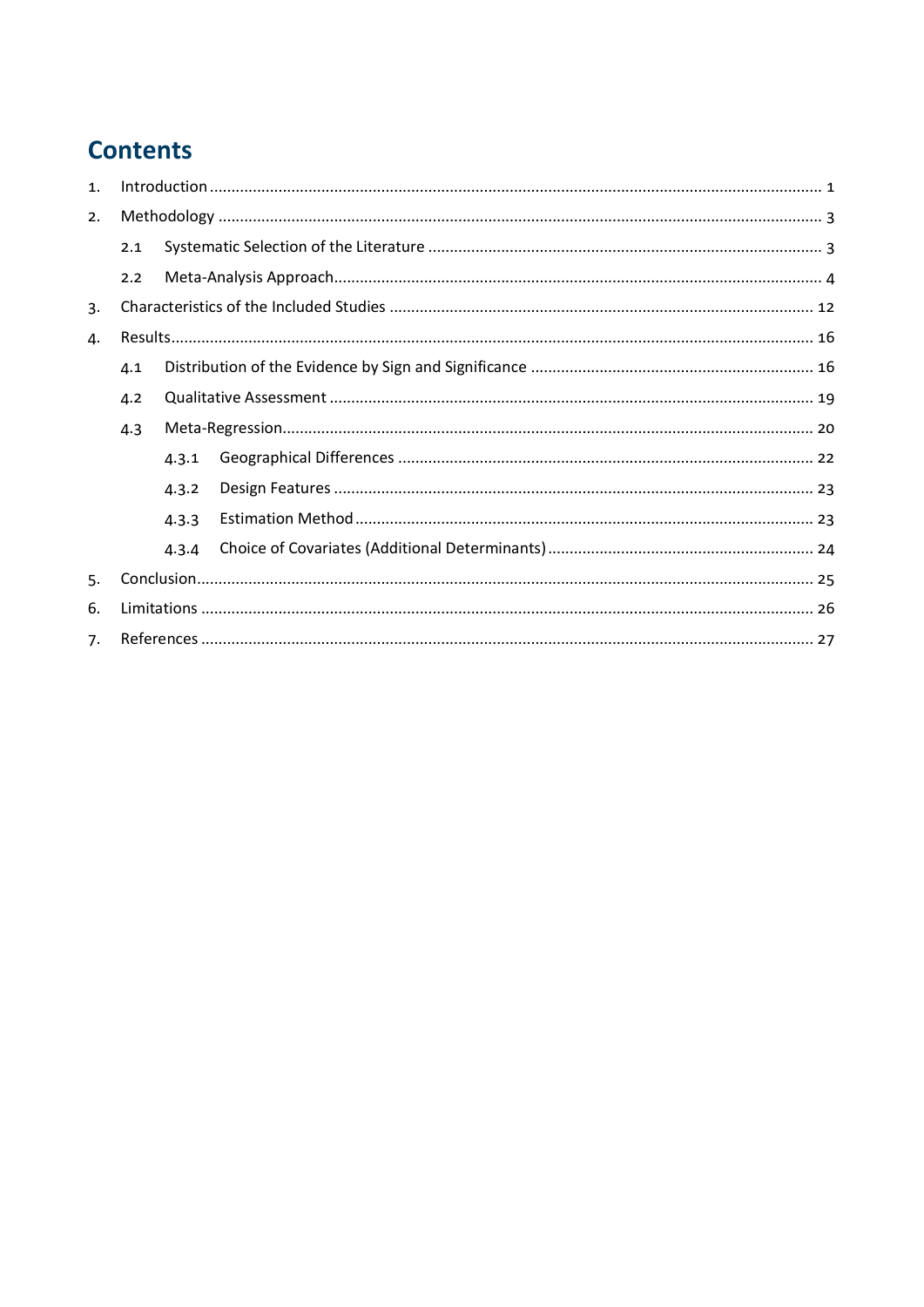## **Figures**

| Figure 1 |                                                                                                                                                                                                  |  |
|----------|--------------------------------------------------------------------------------------------------------------------------------------------------------------------------------------------------|--|
| Figure 2 |                                                                                                                                                                                                  |  |
| Figure 3 | Sign and significance of correlation for access to credit as a determinant of the adoption of                                                                                                    |  |
| Figure 4 | Sign and significance of correlation for access to credit as a determinant of the adoption of<br>adaptation measures: distribution of evidence (multiple vs single adaptation measures) 17       |  |
| Figure 5 | Sign and significance of correlation for access to credit as a determinant of the adoption of<br>adaptation measures: distribution of evidence (formal vs informal access to credit)  18         |  |
| Figure 6 | Sign and significance of correlation for access to credit as a determinant of the adoption of<br>adaptation measures: distribution of evidence (Sub-Saharan Africa vs Asia and Latin America) 18 |  |
| Figure 7 | Sign and significance of correlation for access to credit as a determinant of the adoption of<br>adaptation measures: distribution of evidence (specific adaptation strategies) 19               |  |

## **Tables**

| Table 1 | Number of included and excluded studies and the corresponding regressions 4                    |
|---------|------------------------------------------------------------------------------------------------|
| Table 2 |                                                                                                |
| Table 3 |                                                                                                |
| Table 4 | Distribution of the regressions by type and sign of the coefficient of 'access to credit' as a |
| Table 5 | Definition and descriptive statistics of variables included in the meta-regression  10         |
| Table 6 | Distribution of evidence by the definition of "access to credit" provided in each paper        |
| Table 7 | Distribution of the evidence by type of outcome (autonomous adaptation measured adopted) 15    |
| Table 8 |                                                                                                |
| Table 9 |                                                                                                |
|         |                                                                                                |

## **Boxes**

| Box 1 | Variables extracted for each regression included in the meta-regression (36 studies; 148 |
|-------|------------------------------------------------------------------------------------------|
|       |                                                                                          |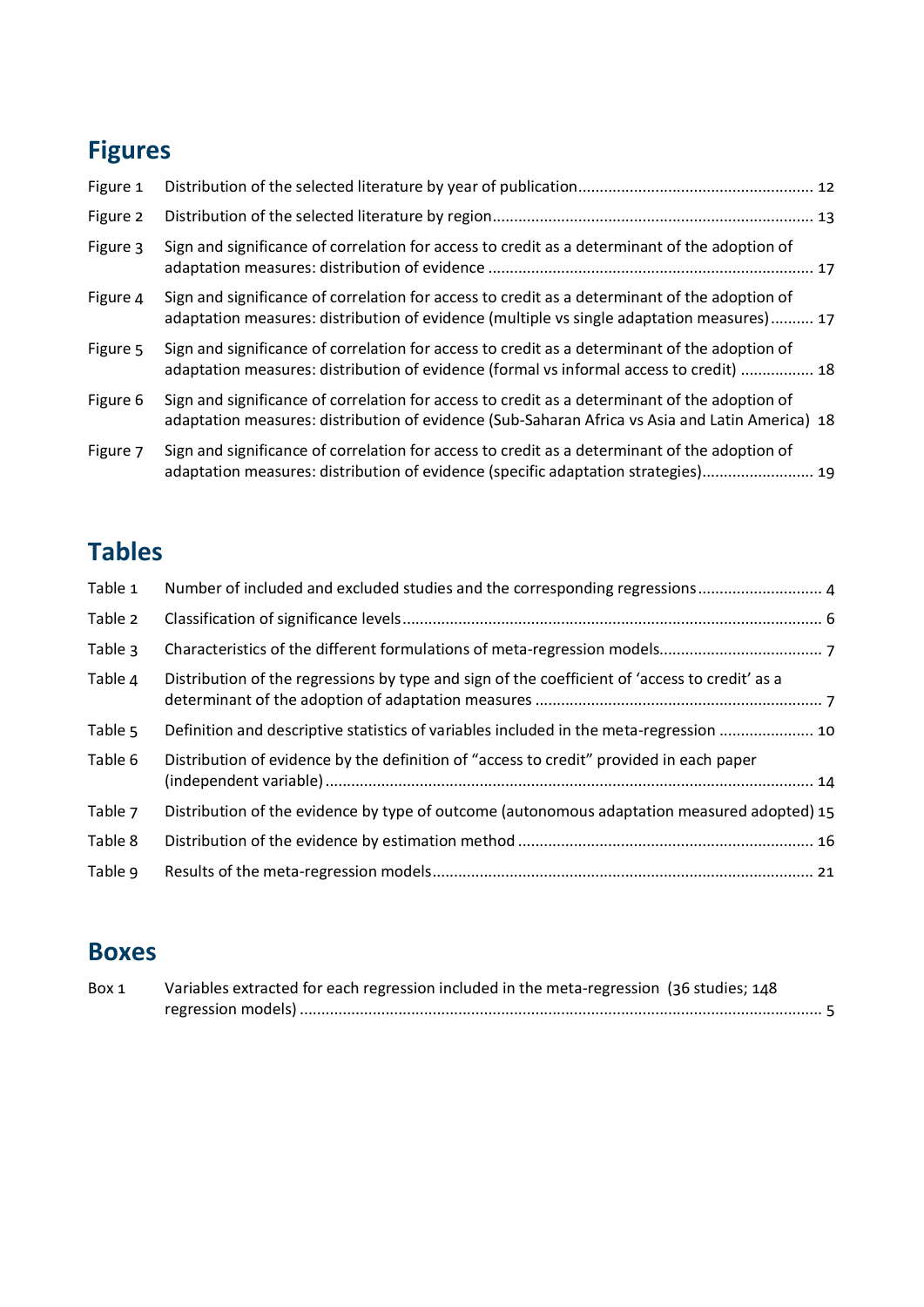## **Abbreviations**

| <b>BMZ</b>   | German Federal Ministry for Economic Cooperation and Development |
|--------------|------------------------------------------------------------------|
| <b>CC</b>    | <b>Climate Change</b>                                            |
| <b>CEE</b>   | <b>Collaboration for Environmental Evidence</b>                  |
| <b>CSA</b>   | <b>Climate Smart Agriculture</b>                                 |
| <b>DEval</b> | German Institute for Development Evaluation                      |
| <b>EGM</b>   | <b>Evidence Gap Map</b>                                          |
| <b>GCF</b>   | <b>Green Climate Fund</b>                                        |
| <b>GHG</b>   | <b>Greenhouse Gases</b>                                          |
| <b>HH</b>    | Household                                                        |
| <b>ICT</b>   | Information and Communications Technology                        |
| <b>IEU</b>   | <b>Independent Evaluation Unit</b>                               |
| <b>IPCC</b>  | Intergovernmental Panel on Climate Change                        |
| <b>OLS</b>   | <b>Ordinary Least Squares</b>                                    |
| TA           | <b>Technical Assistance</b>                                      |
| <b>VIF</b>   | Variance Inflation Factor                                        |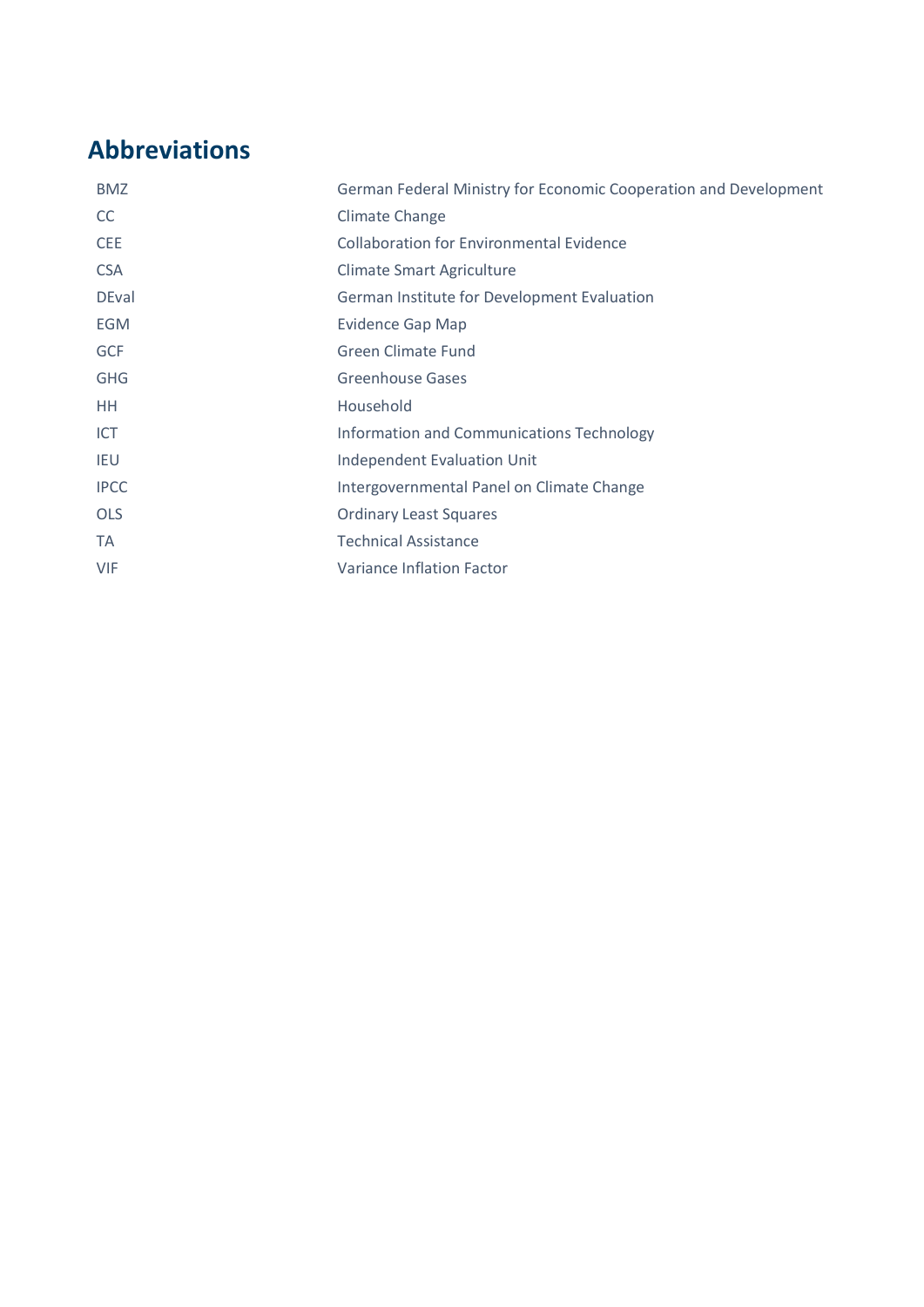## <span id="page-8-0"></span>**1. INTRODUCTION**

The effects and risks of climate change are increasingly apparent worldwide and can take many forms. They range from slow onset changes, like increasing temperature, drier weather patterns or sea-level rise, to sudden events, such as extreme weather events like tropical cyclones and floods. As they can severely impact the economic and social development of countries, adapting to climate change is of incalculable importance for societies. Financial instruments such as savings, credit or insurance can be considered drivers for adaptation measures as they enable financial planning and provide the required financial means for adaptation. Given the importance of credit in funding adaptation projects and programmes, this report addresses the question of whether access to credit leads to the adoption of climate change adaptation measures. Specifically, this report provides a meta-analysis of the evidence regarding the role of access to credit in determining the adoption of adaptation measures in the agricultural sector in low- and middleincome countries. It builds on the results of a recently published evidence gap map (EGM) that examines the evidence on the effectiveness of climate change adaptation interventions in low- and middle-income countries (Doswald et al., 2020).[2](#page-8-1)

Different authors and stakeholders describe and use the concept of climate change adaptation in many ways. Different keywords and definitions regarding adaptation are used, such as "adjustment", "practical steps", "process", and "outcome" (Doswald et al., 2020). As it is a multi-faceted process, we can categorize adaptation according to its many elements and dimensions, among which purposefulness and timing stand out as the primary, distinctive characteristics of the adaptive process. In this sense, autonomous adaptation is an action that takes place—invariably as a reactive response to climatic stimuli after initial impacts are manifest—as a matter of course, without the directed intervention of a public agency (IPCC, 2001). Adaptation, therefore, does not usually constitute a conscious response to climatic stimuli but is often triggered by ecological changes in natural systems and by market or welfare changes in human systems. Spontaneous adaptation is another term for autonomous adaptation.[3](#page-8-2)

The success of autonomous adaptation to climate change critically depends on the availability of necessary resources, not only natural and economic resources, but also knowledge, institutional arrangements and technological progress. The types and extent of these resources, in turn, depend on the nature and predictability of environmental changes, as well as the range of feasible responses. Adaptation processes are complex in nature and highly dynamic. They often entail multiple interactions with and dependencies on existing local and temporal factors. For many years, the uncertainty introduced by the limited experience, complexity and scale of anthropogenic climate change has been the main explanation for research conducted on autonomous adaptation.[4](#page-8-3) Autonomous adaptation modelling has relied on mechanistic assumptions (e.g. model-based projections on climate and economic consequences using scenarios) and has used historical data. Many social, economic, technological and environmental trends also critically shape the ability of societal systems to adapt to climate change both in the present and in the future. While factors such as increased demographic pressure and sustained economic growth will likely increase the potential volume of physical assets exposed to climate change, greater wealth and continuous technological progress are likely to extend the resources and capabilities necessary to adapt. This makes understanding the trajectories of autonomous adaptation complex.

<span id="page-8-1"></span><sup>2</sup> The evidence gap map report is accessible at the DEval website: *<https://www.deval.org/en/discussion-papers.html>*.

<span id="page-8-2"></span><sup>&</sup>lt;sup>3</sup> Autonomous adaptation must be understood in contrast to planned adaptation, which is the result of a deliberative policy decision, based on the awareness that conditions have changed or are about to change and that action is required to return to, to maintain, or to achieve a desired state (Malik and Quin, 2010).

<span id="page-8-3"></span><sup>&</sup>lt;sup>4</sup> See for instance Forsyth and Evans (2013), Mersha and van Laerhoven (2018) for applied research on autonomous adaptation.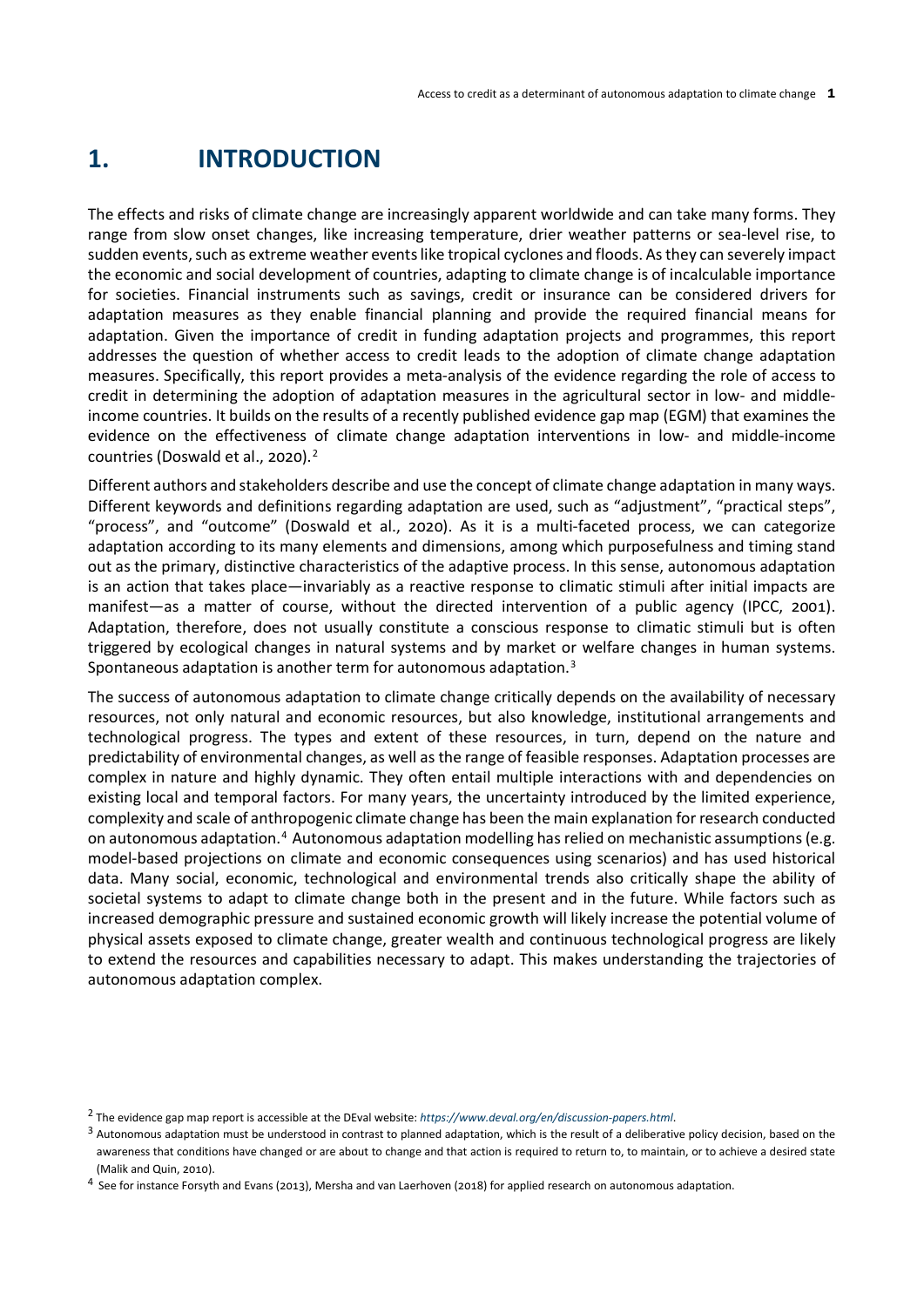In recent times, the empirical literature on climate change adaptation has shifted towards understanding the determinants of decisions to adopt strategies, make investments and use technological options that may help farmers and households to cope with the effects of climate change and to reduce associated risks. A range of factors has been examined using models to predict the probability of adopting adaptation strategies while controlling for different explanatory variables (e.g. societal, demographic, economic, geographic, climatic and technological). Among explanatory variables, access to financial instruments and credit have captured a large share of the literature's attention. There is a large and growing interestin the use of financial mechanisms in the rural environment, for example to encourage the adoption of climate-smart agricultural practices (CSA).<sup>[5](#page-9-0)</sup> Some theoretical discussions have focused on credit instruments for financing short-term input purchases or supporting CSA, both as a direct pathway and as an indirect mechanism that generates economic incentives (Ruben at al., 2019). Additionally, financial instruments may also contribute to learning and behavioural change among value-chain participants, thus enabling them to invest in long-term solutions for more sustainable agriculture (Dercon and Christiaensen, 2011; Brick and Visser, 2015).

In this study, we perform a meta-analysis of publications that assess the determinants of adoption of adaptation measures by farmers in low- and middle-income countries and which include the role of credit in their analyses. The studies included in this meta-analysis are those previously reviewed in the recently published EGM on the effectiveness and impacts of climate change adaptation interventions (Doswald et al., 2020). More specifically, by inspecting the collected quantitative evidence in different multivariate regression models, we investigate the role of access to credit as one of the explanatory factors of the decision to adopt adaptation strategies in the agricultural sector, in low- and middle-income countries.

<span id="page-9-0"></span><sup>&</sup>lt;sup>5</sup> CSA is defined by the Food and Agriculture Organization as agricultural practices that sustainably increase productivity and system resilience while reducing greenhouse gas emissions. See, for example, FAO (2018).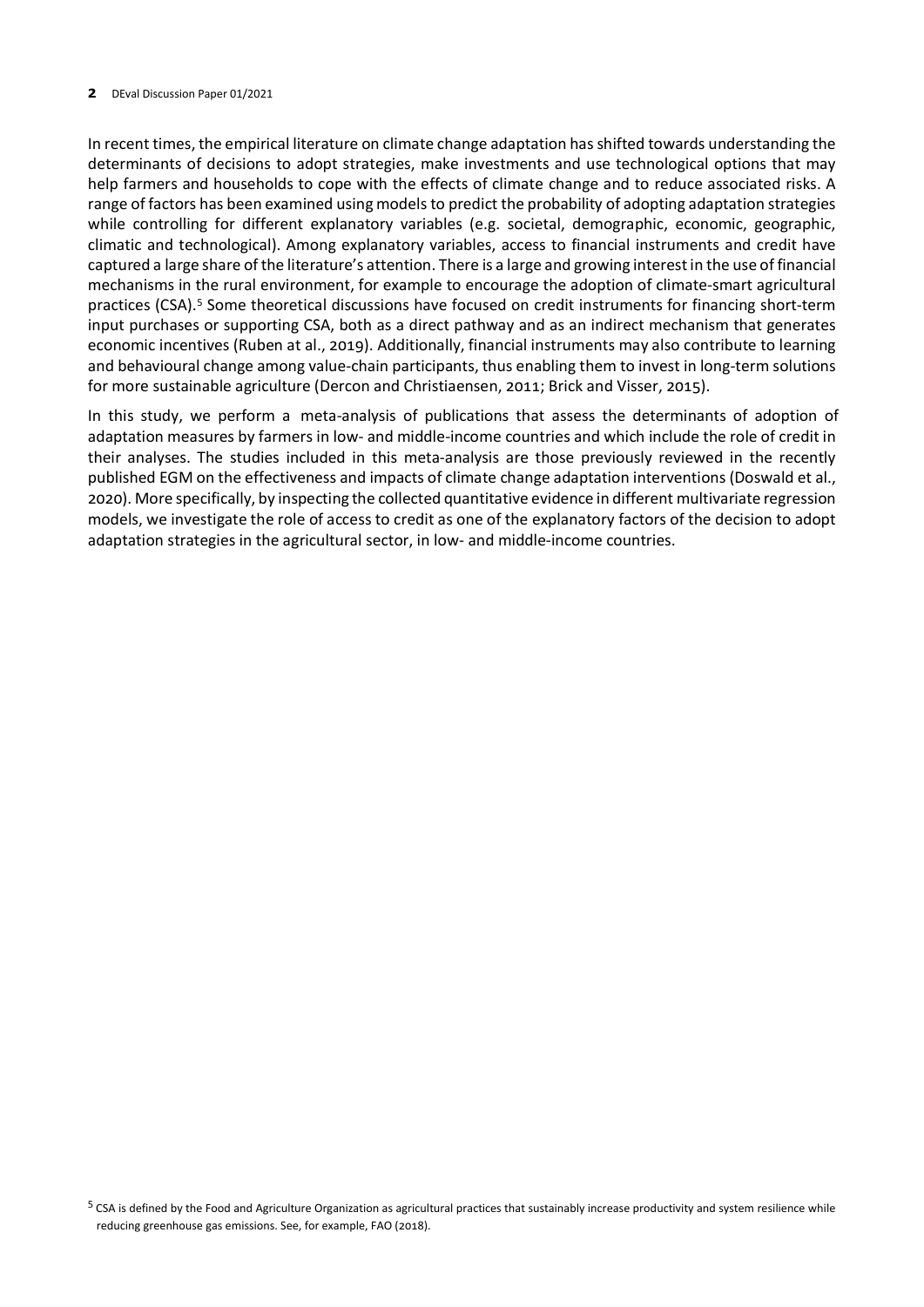## <span id="page-10-0"></span>**2. METHODOLOGY**

### <span id="page-10-1"></span>**2.1 Systematic Selection of the Literature**

All the publications analysed in this study were identified in an EGM on the effectiveness of climate change adaptation interventions (Doswald et al., 2020). The EGM systematically compiled available quantitative evidence on the effectiveness of implemented actions of climate change adaptation in low- and middleincome countries between 2007 and 2018. Interventions and associated outcomes in these 464 studies were mapped according to a conceptual framework that covered different types of interventions, sectors and adaptation outcomes. Studies in the EGM included both autonomous and planned adaptation.

To populate this framework, we used a systematic map protocol that followed guidelines set out by the Collaboration for Environmental Evidence (CEE, 2018). Several databases (Web of Science, Scopus, 3ie database and CEE library) and grey literature from several organizational websites were searched using a search protocol. Searches were performed in English and identified all literature that had an English abstract. The search found a total of 13,121 papers. Once duplicates were removed, and after exclusion-based criteria were applied, 464 studies were retained for analysis. Included papers were given an identifier number, and all bibliographic information was recorded in a spreadsheet database. Each paper was analysed to identify all the interventions/outcomes tested in the studies. This generated a second database that included several fields relevant to the gap-map analysis.[6](#page-10-2) The EGM was populated with the number of articles that were coded in each intervention/outcome cell. One single article may be coded into several cells in the EGM if they contain different interventions and/or outcomes. As a result, a total 1,042 individual pieces of evidence (contained in 464 papers) were mapped.

The meta-analysis in this study is based on the evidence collected for one particular set of studies corresponding to one cell of the EGM framework described. More precisely, the papers in this study are a selection fulfilling the following criteria:

- **Sector:** Forestry, fishing and agriculture.
- **Intervention:** Financial/market mechanisms (activities that include financial transactions or are marketdriven).
- **Outcome:** Adoption studies, which include interventions likely to support the uptake of adaptationrelated interventions.[7](#page-10-3)

An initial number of 44 studies corresponding to these categories were identified for the meta-analysis. Further coding and additional systematic analyses of the evidence base were undertaken to determine the degree of comparability of interventions, outcomes and estimation methods. Additional inclusion and exclusion criteria were applied to select studies that particularly addressed the role of access to credit (independent variable or intervention) in adopting a particular set of adaptation strategies at the farm, plot or household level (dependent variable or outcome). Studies not addressing this specific question were excluded. Thus, for instance, those addressing other finance-related interventions (e.g. insurance, subsidies, entrepreneurial support, etc.) were not included in this selection.

Importantly, most evidence that examined the effectiveness of financial mechanisms to promote the adoption of adaptation strategies did not use experimental or quasi-experimental designs. This is an important caveat: the strength of evidence in this space showing attributable causal relationships was limited

<span id="page-10-2"></span> $6$  Categories included: (1) World Bank region; (2) country; (3) population sub-group; (4) sector; (5) intervention type; (6) intervention; (7) outcome; (8) outcome sub-group; (9) outcome indicator; (10) study design; and (11) methods. Fields 1, 3, 4, 5, 7, 8 and 10 were coded numerically to allow descriptive statistics, while fields 2, 6, 9 and 11 were coded descriptively.

<span id="page-10-3"></span> $<sup>7</sup>$  It should be noted that, whereas the EGM covers interventions corresponding to both autonomous and planned adaptation, this meta-analysis</sup> focuses on a particular section of the evidence, which addresses the role of access to credit as a stimulus for the autonomous adoption of other adaptation strategies by farmers in developing countries.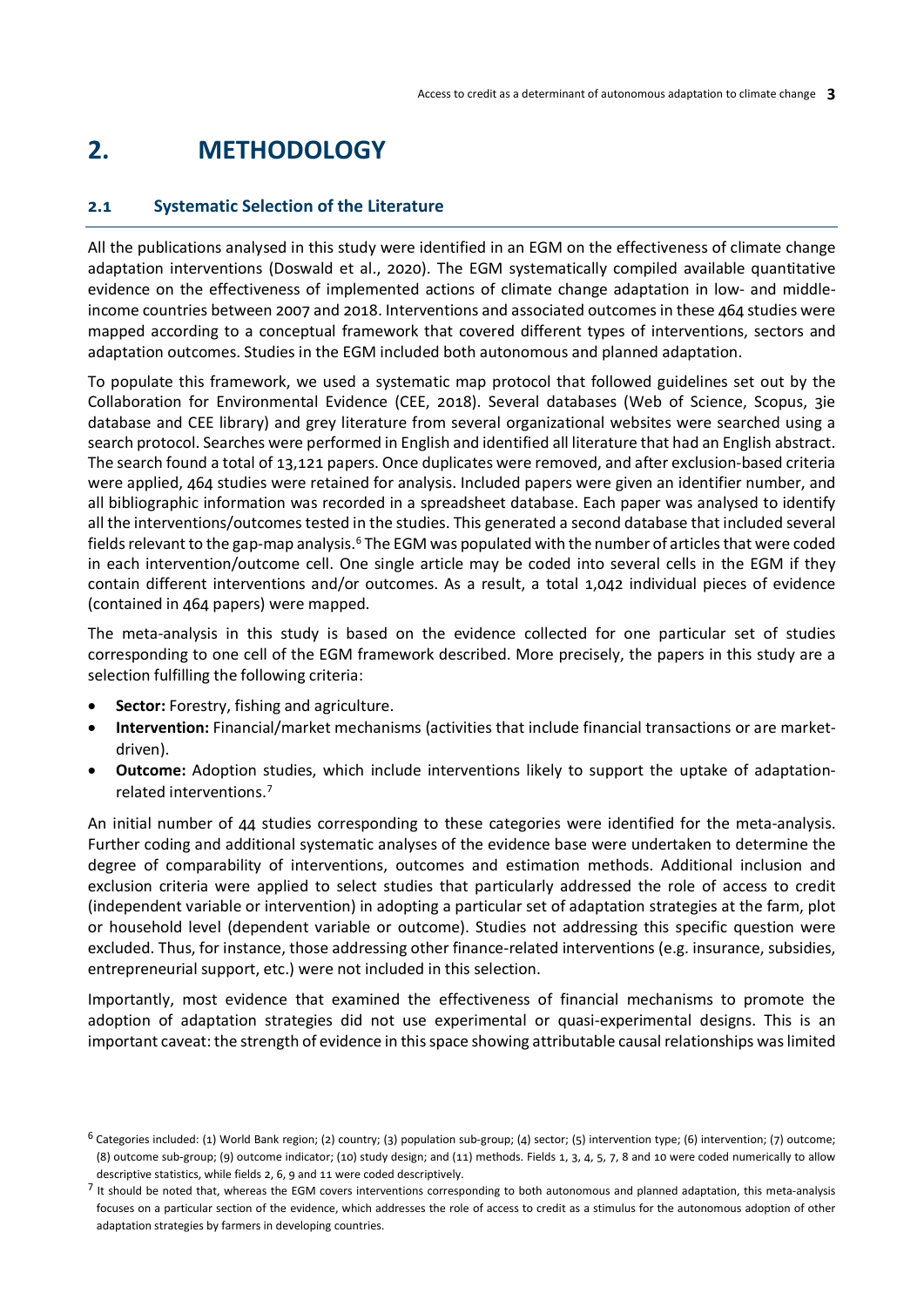and at best, correlational. Most of the collected studies fall into a specific branch of research that examines the determinants of decisions to adapt by individual farmers/households, in which several characteristics are statistically tested by applying multivariate models. One of these determinants is whether households have accessto credit in the period before the research survey. In some ofthe articles, accessto credit was a specific intervention. In others, access to credit was a socioeconomic contextual variable that was included in the model and thus can be statistically associated with the probability of adapting to climate change.

As a result, a total number of 36 studies were retained for the meta-analysis, which in total contained 148 individual pieces of evidence (in this case, regression models). As explained above, this is because a single paper may contain different empirical formulations for the same overall research question, in the form of different regression models or different versions of the same dependent variable. The result of the final selection process is summarized in the table below.

<span id="page-11-1"></span>

| Table 1<br>Number of included and excluded studies and the corresponding regressions |  |
|--------------------------------------------------------------------------------------|--|
|--------------------------------------------------------------------------------------|--|

| <b>Intervention (Dependent Variable)</b>       | <b>Number of Papers<sup>8</sup></b> | <b>Number of Regression Models</b> |  |  |  |
|------------------------------------------------|-------------------------------------|------------------------------------|--|--|--|
| Included (credit related)                      | 36                                  | 148                                |  |  |  |
| <b>Excluded (Non-credit related)</b>           | 9                                   | 21                                 |  |  |  |
| Access to crop insurance                       | $\overline{2}$                      |                                    |  |  |  |
| Access to subsidy                              | 3                                   | 10                                 |  |  |  |
| Discounted price insurance                     | $\mathbf{1}$                        |                                    |  |  |  |
| Entrepreneurial support                        | 1                                   | 1                                  |  |  |  |
| Undefined financial support                    | $\mathbf{1}$                        |                                    |  |  |  |
| No financial intervention                      | 1                                   |                                    |  |  |  |
| <b>Excluded (unrelated dependent variable)</b> | 1                                   |                                    |  |  |  |

*Source: authors` own table.*

## <span id="page-11-0"></span>**2.2 Meta-Analysis Approach**

Meta-analysis is a statistical approach that combines results from a series of studies addressing the same research question (Wampold et al., 2000). These methods can thoroughly test hypotheses that cannot be addressed clearly with a single or reduced set of studies, eliminating the uncertainty associated with qualitative reviews or to just counting the number of studies that support a particular hypothesis.

After consolidating the list of papers to be included in the study, each statistical regression contained in the selected articles was analysed and these were coded in a separate database. Each of the following elements was systematically categorized as a foundation for the meta-analysis:

<span id="page-11-2"></span> $8$  Total number of single papers adds up to 44, whereas the numbers here reported add up to 46, since two papers contained both excluded and included regressions.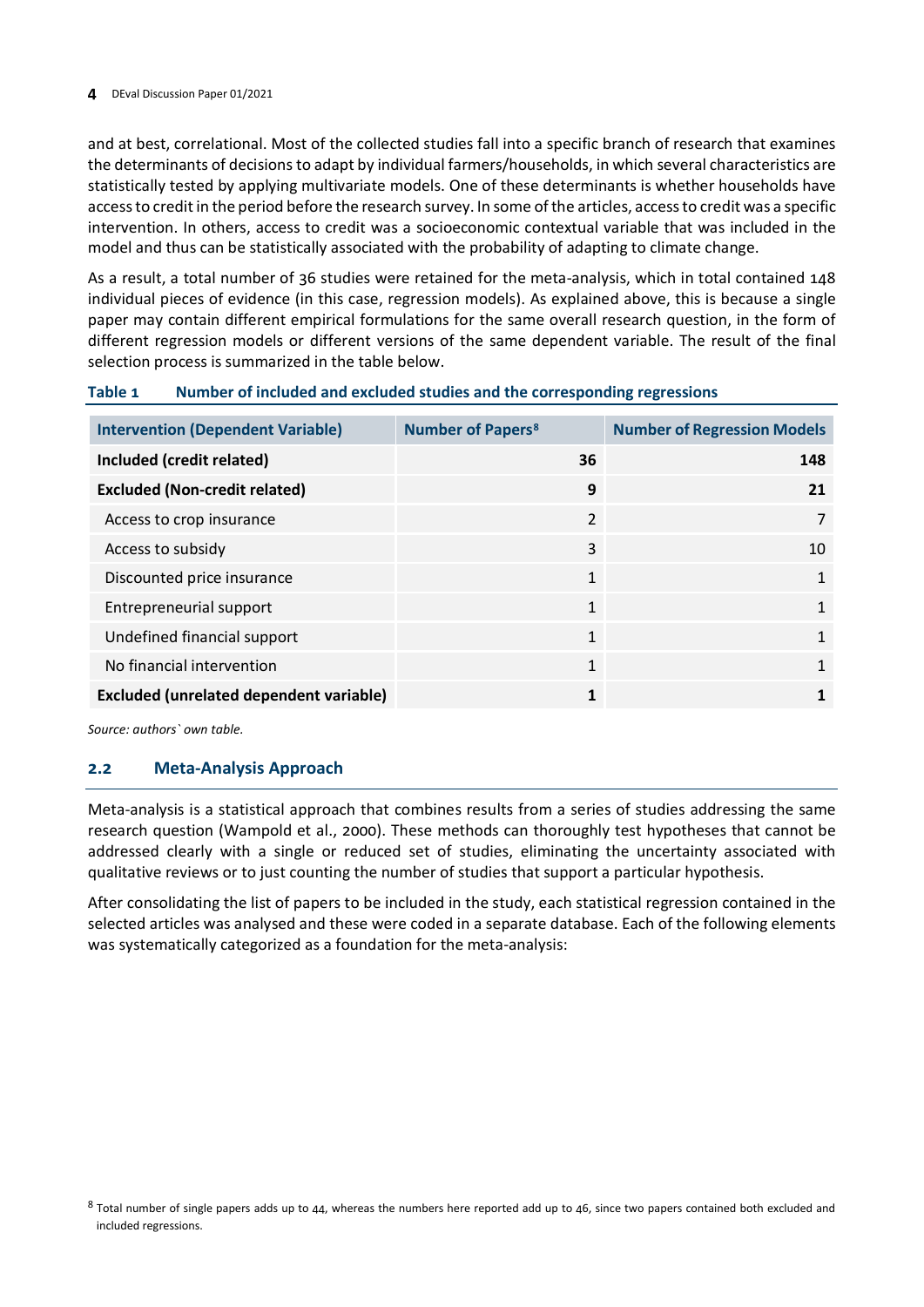### <span id="page-12-0"></span>**Box 1 Variables extracted for each regression included in the meta-regression (36 studies; 148 regression models)**

- Country of the study
- Population sub-group (households, farmers, land plots, etc.)
- Intervention (access to credit, formal loan, informal loan, etc.)
- Outcome group (single vs multiple adaptation strategies)
- Outcome category<sup>[9](#page-12-1)</sup>
- Outcome indicator (indicator for the outcome)
- Study design (experimental, quasi-experimental, non-experimental)
- Method (model estimation method: logic, probit, multinomial logit, tobit, etc.)
- Number of observations
- Regression coefficient (associated with the "access to credit" variable)
- Standard error of the regression coefficients
- Significance level (90%, 95%, 99%)
- $\bullet$  Marginal effect<sup>[10](#page-12-2)</sup>
- Model fit parameter (R-squared, Adjusted R, etc.)
- Number of additional independent variables
- List of additional independent variables included in the study

#### *Source: authors` own figure.*

As noted above, most of the collected evidence corresponds to correlational empirical studies that do not present experimental or quasi-experimental designs, and therefore have methodological limitations to draw causal relationships. In these latter cases, meta-analysis techniques primarily consist of direct comparison of the marginal effects obtained individually in each of the analysed studies, which are commonly charted in a forest plot for comparative analysis.

In our study, we find that there is little calculation or reporting of marginal effects.<sup>11</sup> Therefore, no isolated causal effects associated with specific changes in the dependent variable (intervention) can be estimated in such an approach. Alternatively, a meta-analysis of correlational studies is possible by comparing and aggregating the regression parameters from different studies. This is a feasible and commonly used approach in research when several studies report on correlation or regression coefficients in the context of similar models.[12](#page-12-4) However, most of the empirical literature collected in this study consists of binary statistical models that use different estimation methods, such as logit, probit, multinomial logistic regression etc. This complicates the use of aggregative or comparative techniques, which would require the aggregation of effect sizes (e.g. through forest plots) that decreases the confidence interval by increasing the sample size across included studies. In probit models, however, the rate of response is variable across different values of the independent variable. Combining results from different regression analyses in a meta-analysis often proves difficult. This is because differences in the applied estimation methods, in the units of measurement, or in the selection of covariates and encoding of the variables of interest, complicate a direct comparison of the

<span id="page-12-1"></span><sup>9</sup> Includes: Adapted crop varieties, Adoption of technology and assets, Agroforestry, Crop diversification/switching, Fertilizer management, Increased irrigation, Institutional/managerial adjustment, Labour adjustment, Land management, Livelihood diversification, Livestock management, Migration, Multiple measures, Planting/sowing times and techniques, Savings and borrowing, Soil and water conservation.

<span id="page-12-2"></span> $10$  Marginal effects were only reported by a fraction of papers (7 out of 36).

<span id="page-12-3"></span> $11$  Only four papers included quasi-experimental designs for testing the effect of access to credit on the adoption of adaptation strategies (mostly using an endogenous switching regression approach). However, due to the different scopes of the dependent variables and the limited number of cases, a comparative analysis of marginal effects was not feasible.

<span id="page-12-4"></span><sup>&</sup>lt;sup>12</sup> Two methods are commonly used for meta-analysis of correlational studies: The Hedges-Olkin method, which is based on a conventional summary meta-analysis with a Fisher Z transformation of the correlation coefficient (Hedges and Olkin, 1985); and the Hunter-Schmidt method, which is effectively a weighted mean of the raw correlation coefficient (Hunter and Schmidt, 1990). An example of the application of such techniques in the medical sciences can be found in Diener et al. (2009).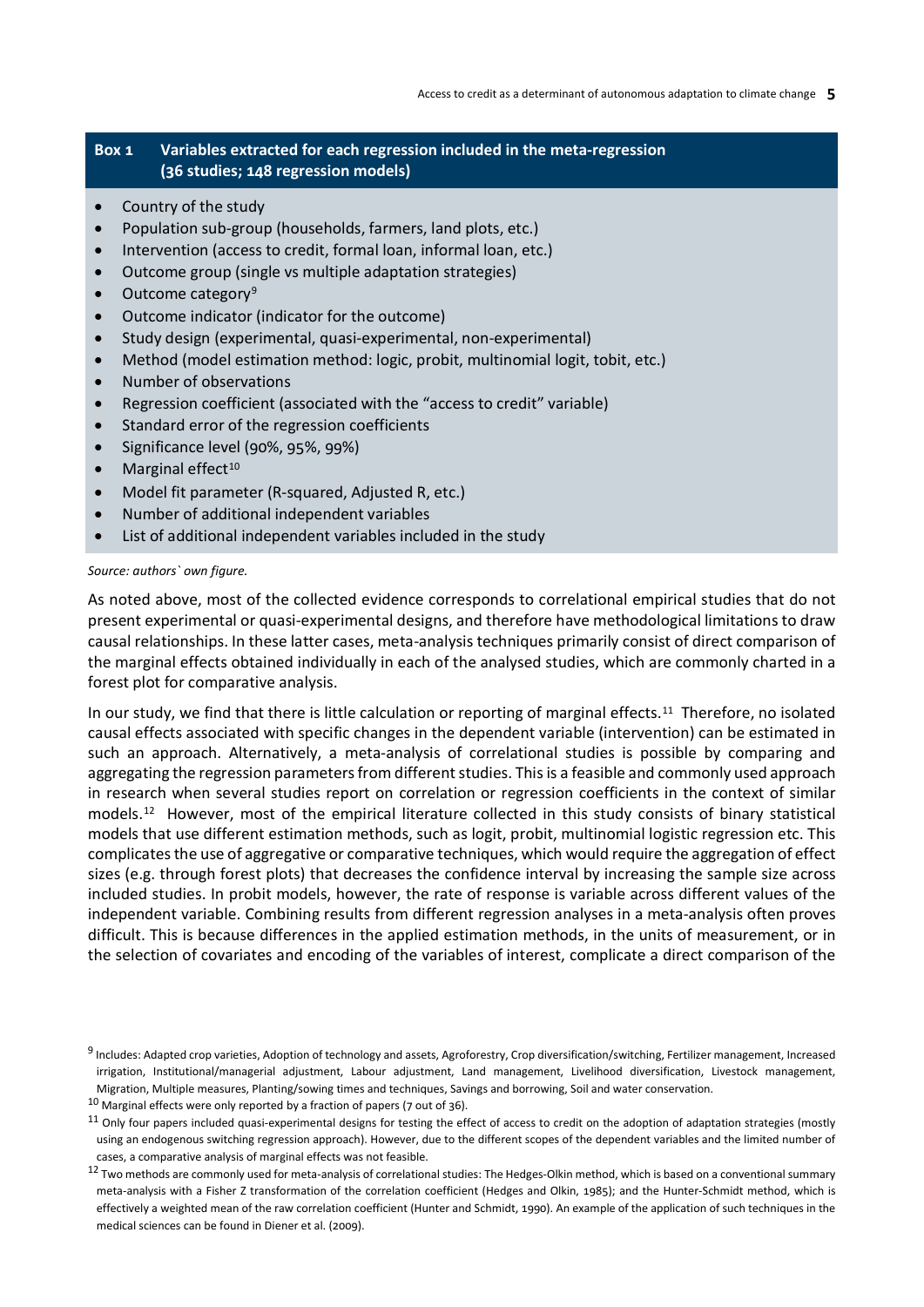regression coefficients. Some authors (e.g. Henningsen and Henningsen, 2018) have suggested approaches to overcome this difficulty, which in some cases require access to original data or parameters not reported in all of the studies. In light of these circumstances, we opted for the application of two alternative metaanalysis approaches available in the literature:

**1. Reporting the distribution of coefficients along with the sign and degree of statistical significance found in the empirical literature, regardless of the estimation method used.** This approach allows direct comparison across different studies, differentiating between those that found a significant positive correlation, from those that did not find significant results or even reported negative effects. A similar approach can be found, for instance, in Charmarbagwala et al. (2004). The following categories will be used to classify the sign and level of significance of different estimates (Table 2).

## <span id="page-13-0"></span>**Table 2 Classification of significance levels**

| <b>Significance Level</b>                      | <b>Symbol</b> |
|------------------------------------------------|---------------|
| Positive correlation (99% of confidence level) | $++++$        |
| Positive correlation (95% of confidence level) | $^{+++}$      |
| Positive correlation (90% of confidence level) | $^{++}$       |
| Positive correlation (Non-significant)         | $(+)$         |
| Negative correlation (Non-significant)         | $(-)$         |
| Negative correlation (90% of confidence level) | --            |
| Negative correlation (95% of confidence level) | ---           |
| Negative correlation (99% of confidence level) |               |

*Note: The two non-significant categories are in parentheses to signal that the sign can be a result of random, not statistically significant, variations. Source: authors` own table.*

Certainly, this approach has its limitations and pitfalls, many of them due to the non-experimental nature of the reviewed studies. The lack of a counterfactual approach implies that causal effects cannot be rigorously measured from these designs and that the sign and significance level of the coefficients are dependent on other design elements, such as the selection of covariates. Direct comparisons between correlational signs are also problematic. This is because there is an extensive range of types and conceptualizations of dependent variables that capture a variety of adaptation strategies in highly diverse scenarios.

**2. Running a meta-regression analysis using an ordinal binary approach by applying a standardized scale to the sign and significance level of estimates.[13](#page-13-1)** The meta-regression uses an indexed dependent variable reflecting, in our case, three different categories of studies: those that found a significant positive correlation, those that did not find a significant correlation, and those that found a significant negative correlation. The set of independent variables consists of regression model characteristics that could be systematically associated with the sign of the estimated effects. These could include the number of observations, the region where the study was performed, the number of independent variables used, the type of control variables included, the specific estimation method used, etc. Four different versions of the meta-regression model have been formulated for sensitivity purposes, combining logit and probit estimation methods, and different selections of covariates (Table 3).

<span id="page-13-1"></span><sup>&</sup>lt;sup>13</sup> This approach is used, for example, in a meta-analysis on the relationship between uncertainty/investment (Koetse et al., 2009), or more relevantly to our case, in a meta-analysis on the distributional effects of climate change mitigation measures (Ohlendorf et al., 2018).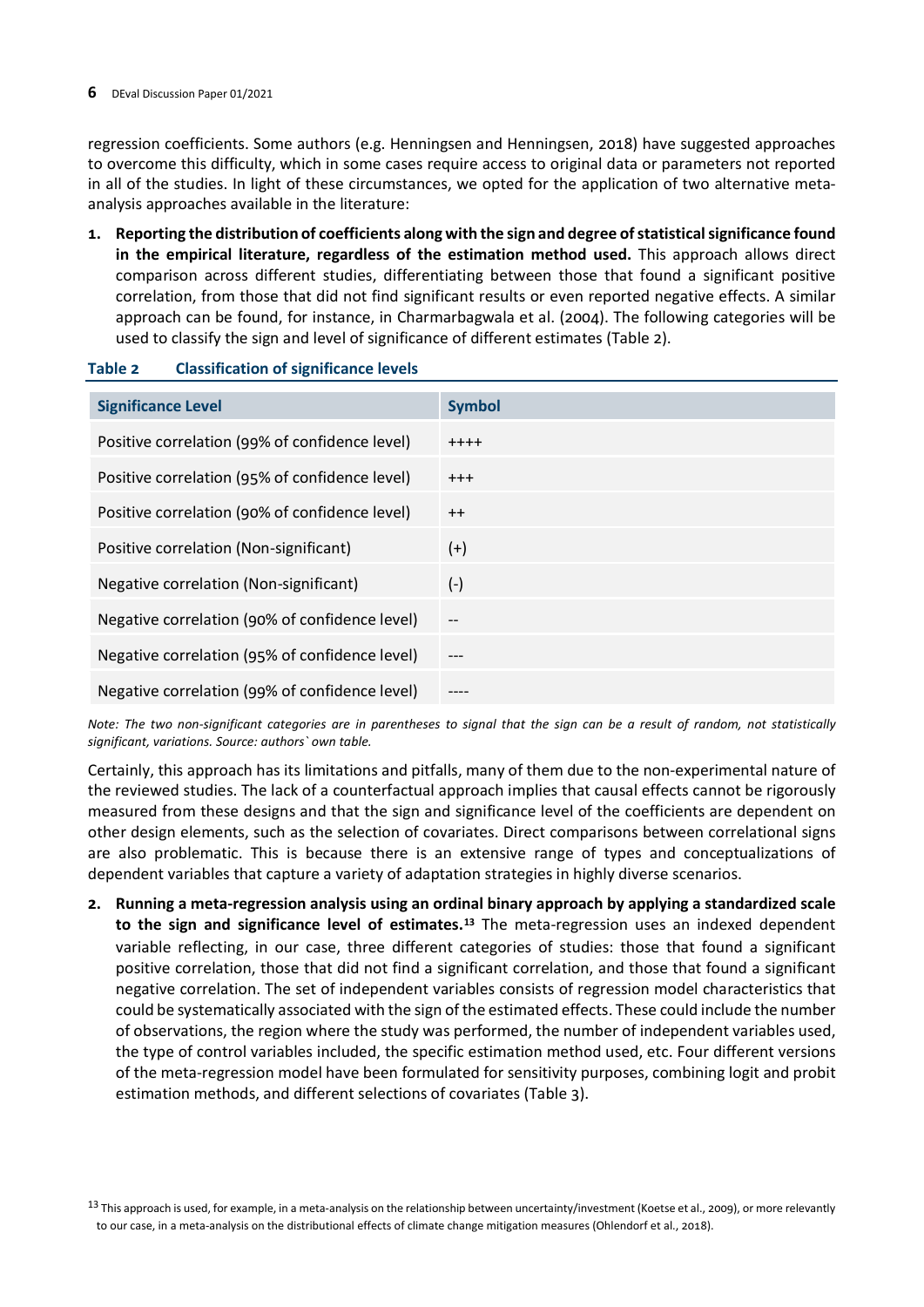|                       | Selected covariates included | All covariates included |
|-----------------------|------------------------------|-------------------------|
| <b>Ordered probit</b> | Model 1                      | Model 2                 |
| <b>Ordered logit</b>  | Model 3                      | Model 4                 |

### <span id="page-14-0"></span>**Table 3 Characteristics of the different formulations of meta-regression models**

#### *Source: authors` own table.*

The different determinants and controls introduced in the analysed studies have been classified into 29 separate categories. Only those potentially associated with the sign of the effect of access to credit on adopting adaptation measures were included in the meta-regression. The criteria to select the covariates in meta-regression models 1 and 3 are based on the a priori relationship between each of these covariates and the sign of the results found in the studies concerning access to credit. For each covariate, Table 4 shows the distribution of results in terms of the effect of access to credit. For example, out of the 148 regression models found in the 36 studies, 85 have been included as one of its covariates indicated whether the household/farm had access to extension services. From these 85 regression models, 14.1 per cent reported significant negative correlations with access to credit, and 27.1 per cent indicate significant positive results. Given this analysis, the top five covariates with the highest proportion of significant results on the credit variable, for both signs, were included in models 1 and 3 (see Table 4). For models 2 and 4, six additional covariates were added for sensitivity analysis. Covariates used in a limited number of studies or those used by a large majority have been disregarded. The explanation for this is as follows. First, we reduced the number of covariates in the meta-regression to avoid multi-collinearity problems. Second, our model contains variables that indicate whether the author has included that particular variable in her/his study or not, which does not capture effects of the actual variable in the study of the author (transport, access to market, access to information, etc.). In this respect, if almost all authors have systematically included a variable, then there will be minimal variance. This is equivalent to having a control group with five individuals, and a treated group with 95. Statistical inference is not very reliable in this scenario. Similarly, if specific variables are, for example, only included by 3 per cent of models, there is little use in including it in the model.

| <b>Covariates</b>                  | <b>Negative</b><br>Non-<br>significant |       | <b>Positive</b> | N of<br>regressions<br>containing<br>the covariate |  |  |
|------------------------------------|----------------------------------------|-------|-----------------|----------------------------------------------------|--|--|
| Count of training/TA               | 27.3%                                  | 72.7% | $0.0\%$         | 11                                                 |  |  |
| Count of ethnicity                 | 66.7%                                  | 22.2% | 11.1%           | 9                                                  |  |  |
| Irrigation**                       | 16.7%                                  | 61.9% | 21.4%           | 42                                                 |  |  |
| Access to transport*               | 28.3%                                  | 47.8% | 23.9%           | 46                                                 |  |  |
| Distance to capital/markets        | 12.8%                                  | 62.8% | 24.4%           | 78                                                 |  |  |
| Off-farm income                    | 13.2%                                  | 60.4% | 26.4%           | 53                                                 |  |  |
| Access to information/ICT controls | 12.5%                                  | 60.9% | 26.6%           | 64                                                 |  |  |
| Agricultural dependence*           | 19.2%                                  | 53.8% | 26.9%           | 26                                                 |  |  |

## <span id="page-14-1"></span>**Table 4 Distribution of the regressions by type and sign of the coefficient of 'access to credit' as a determinant of the adoption of adaptation measures[14](#page-14-2)**

<span id="page-14-2"></span><sup>14</sup> See Section 3 for a detailed account of the different definitions of the "access to credit" variable used in different studies.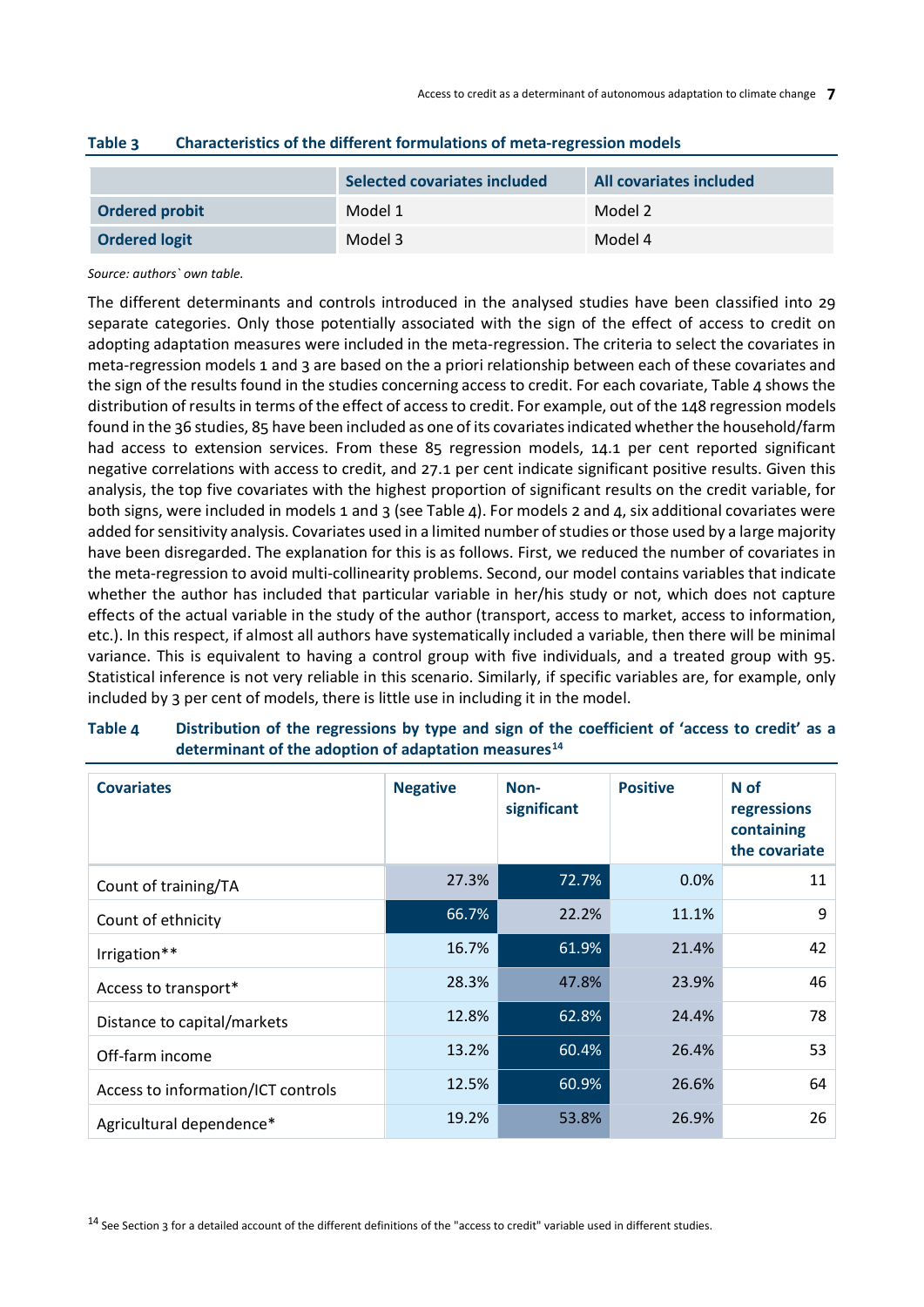| <b>Covariates</b>                               | <b>Negative</b> | Non-<br>significant | <b>Positive</b> | N of<br>regressions<br>containing<br>the covariate |  |
|-------------------------------------------------|-----------------|---------------------|-----------------|----------------------------------------------------|--|
| Organization membership*                        | 19.2%           | 53.8%               | 26.9%           | 52                                                 |  |
| <b>Extension services</b>                       | 14.1%           | 58.8%               | 27.1%           | 85                                                 |  |
| Livestock*                                      | 23.7%           | 47.4%               | 28.9%           | 38                                                 |  |
| HH size/HH labour force/number of<br>dependents | 14.8%           | 55.7%               | 29.6%           | 115                                                |  |
| Count of education level/human capital          | 14.5%           | 55.0%               | 30.5%           | 131                                                |  |
| Government support                              | 11.9%           | 57.1%               | 31.0%           | 42                                                 |  |
| Assets/physical capital controls                | 16.0%           | 52.0%               | 32.0%           | 75                                                 |  |
| Soil and terrain controls**                     | 17.5%           | 50.0%               | 32.5%           | 40                                                 |  |
| Income                                          | 6.5%            | 60.9%               | 32.6%           | 46                                                 |  |
| Land/farm size                                  | 15.9%           | 51.4%               | 32.7%           | 107                                                |  |
| CC perceptions/extreme events<br>experience**   | 12.3%           | 54.3%               | 33.3%           | 81                                                 |  |
| Crop controls**                                 | 15.6%           | 50.0%               | 34.4%           | 32                                                 |  |
| Gender**                                        | 16.3%           | 49.0%               | 34.6%           | 104                                                |  |
| Land tenure*                                    | 20.0%           | 45.3%               | 34.7%           | 75                                                 |  |
| Age**                                           | 12.8%           | 50.5%               | 36.7%           | 109                                                |  |
| Geographical controls*                          | 6.7%            | 56.7%               | 36.7%           | 60                                                 |  |
| Count of marital status                         | 0.0%            | 60.0%               | 40.0%           | 5                                                  |  |
| Farming experience*                             | 2.4%            | 56.1%               | 41.5%           | 41                                                 |  |
| Social capital controls*                        | 0.0%            | 57.9%               | 42.1%           | 38                                                 |  |
| Rainfall*                                       | 7.5%            | 45.0%               | 47.5%           | 40                                                 |  |
| Other climate controls*                         | 7.7%            | 38.5%               | 53.8%           | 26                                                 |  |

*Note: (\*) Covariates selected for meta-regression models 1 and 3. (\*\*). Covariates selected for regression models 2 and 4. Colour intensity scale indicates higher proportions. Please refer to Table 5 for the type of variables. Source: authors` own table.*

We restricted the number of covariates included in the models because of the need to control the high risk of multi-collinearity in the context of multiple dichotomous variables. We applied a standard Variance Inflation Factor (VIF) test to both model formulations in the context of linear regression<sup>[15](#page-15-0)</sup> to inspect for

<span id="page-15-0"></span><sup>15</sup> VIF test is not applicable in the context of logistic regressions, but multicollinearity can still be tested for a linear version of the model.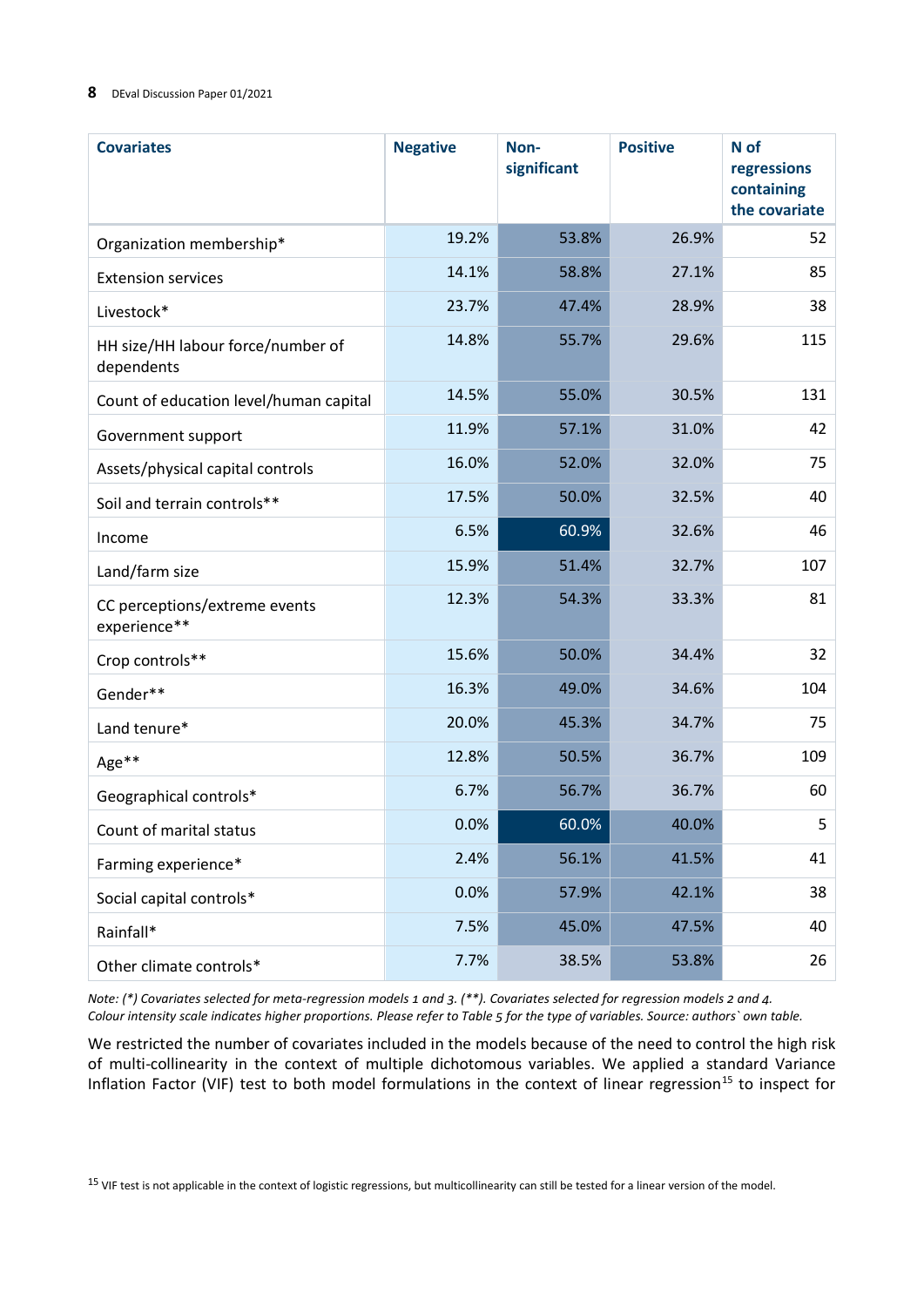possible weaknesses. Models 1 and 3 yielded a VIF value of 7.9, whereas, for models 2 and 4, the value reached 10.3, just at the maximum recommended threshold (Hair et al., 1995). This means that the standard error in models 1 and 3 is less affected by multicollinearity than models 2 and  $4^{16}$  $4^{16}$  $4^{16}$ 

In estimating this model, it is necessary to consider the fact that multiple estimates come from a single study. An appropriate way to deal with this is to use Ohlendorf's (2018) approach and introduce weights per study in which each observation is weighted with the inverse of the total number of estimates that are drawn from the same study. This procedure prevents studies with a high number of regressions from having a disproportionally large influence on the estimation results.<sup>[17](#page-16-1)</sup>

Table 5 provides an overview of the variables included in the meta-regression.

<span id="page-16-0"></span> $16$  Variance Inflation factor is the quotient of variance in a model with multiple terms divided by the variance of a model with one term alone. Intuitively, the VIF measures the severity of multicollinearity. It measures how much the variance or an estimated regression coefficient increases because of collinearity.

<span id="page-16-1"></span><sup>&</sup>lt;sup>17</sup> For reasons of simplicity we follow a three-categories approach (non-significant, significant positive, and significant negative) in further analyses instead of the six levels of significance within positive or negative effects.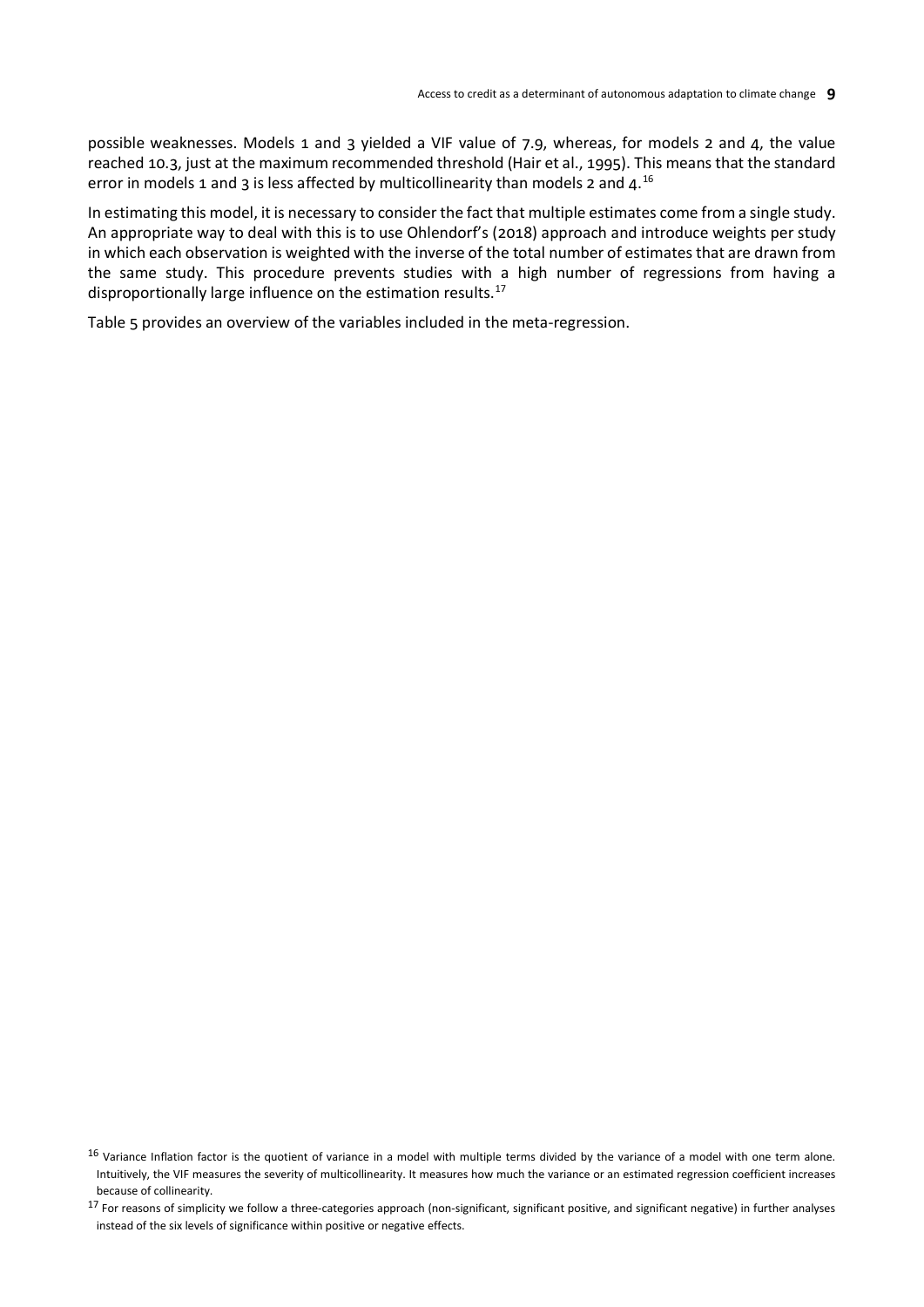### **Table 5 Definition and descriptive statistics of variables included in the meta-regression**

<span id="page-17-0"></span>

| <b>Variable</b>            | <b>Definition</b>                                                                                                                                                                                  | <b>Mean</b> | N   | <b>Max</b>     | <b>Min</b>       | <b>SD</b> |
|----------------------------|----------------------------------------------------------------------------------------------------------------------------------------------------------------------------------------------------|-------------|-----|----------------|------------------|-----------|
| Dependent Variable         | 0, if the regression finds a significantly negative effect of credit; 1 if the study does not find<br>significant effects of credit; 2 if the study finds significantly positive effects of credit | 1.20        | 148 | $\overline{2}$ | 0                | 0.65      |
| Geographical               |                                                                                                                                                                                                    |             |     |                |                  |           |
| Sub-Saharan Africa         | 1, if the study is performed in sub-Saharan Africa; 0 otherwise                                                                                                                                    | 0.76        | 148 | $\mathbf{1}$   | $\mathbf 0$      | 0.43      |
| South Asia                 | 1, if the study is performed in South Asia; 0 otherwise                                                                                                                                            | 0.20        | 148 | $\mathbf{1}$   | $\mathbf 0$      | 0.40      |
| <b>Study Design</b>        |                                                                                                                                                                                                    |             |     |                |                  |           |
| Plot                       | 1, if the study defines land plots as the observation unit; 0 otherwise (households, or farmers)                                                                                                   | 0.09        | 148 | $\mathbf{1}$   | $\boldsymbol{0}$ | 0.29      |
| Formal credit              | 1, if the study uses a formal concept of credit; 0 otherwise                                                                                                                                       | 0.12        | 148 | $\mathbf{1}$   | $\mathbf 0$      | 0.33      |
| Multi-adapt                | 1, if the study tests for multiple adaptation interventions; 0 otherwise                                                                                                                           | 0.20        | 148 | $\mathbf{1}$   | $\mathbf 0$      | 0.40      |
| Prob-adapt                 | 1, if the study uses a probabilistic (binary) approach for the dependent variable; 0 otherwise                                                                                                     | 0.83        | 148 | $\mathbf{1}$   | $\mathbf 0$      | 0.38      |
| N Observations             | Number of observations included in the regression                                                                                                                                                  | 2450.3      | 148 | 25119          | 58               | 5734.7    |
| N Covariates               | Number of additional covariates included in the regression design                                                                                                                                  | 18.08       | 148 | 38             | 4                | 7.64      |
| <b>Estimation Method</b>   |                                                                                                                                                                                                    |             |     |                |                  |           |
| Logit                      | 1, if the study uses a logit model; 0 otherwise                                                                                                                                                    | 0.16        | 148 | $\mathbf{1}$   | $\mathbf 0$      | 0.36      |
| <b>Multinomial Logit</b>   | 1, if the study uses a multinomial logit model; 0 otherwise                                                                                                                                        | 0.22        | 148 | $\mathbf{1}$   | $\mathbf 0$      | 0.41      |
| Multivariate Probit        | 1, if the study uses a multivariate probit model; 0 otherwise                                                                                                                                      | 0.16        | 148 | $\mathbf{1}$   | $\mathbf 0$      | 0.36      |
| Probit                     | 1, if the study uses a probit model; 0 otherwise                                                                                                                                                   | 0.20        | 148 | $\mathbf{1}$   | 0                | 0.40      |
| <b>Covariates</b>          |                                                                                                                                                                                                    |             |     |                |                  |           |
| Organization<br>membership | 1, if the study included membership to an organization as a covariate in the regression design; 0<br>otherwise                                                                                     | 0.35        | 148 | $\mathbf{1}$   | $\boldsymbol{0}$ | 0.48      |
| Livestock                  | 1, if the study included ownership of livestock as a covariate in the regression design; 0 otherwise                                                                                               | 0.26        | 148 | $\mathbf{1}$   | $\mathbf 0$      | 0.44      |
| Agricultural dependence    | 1, if the study included the degree of dependence on agriculture as a covariate in the regression<br>design; 0 otherwise                                                                           | 0.18        | 148 | $\mathbf{1}$   | $\mathbf{0}$     | 0.38      |
| Land tenure                | 1, if the study included land tenure as a covariate in the regression design; 0 otherwise                                                                                                          | 0.51        | 148 | $\mathbf{1}$   | 0                | 0.50      |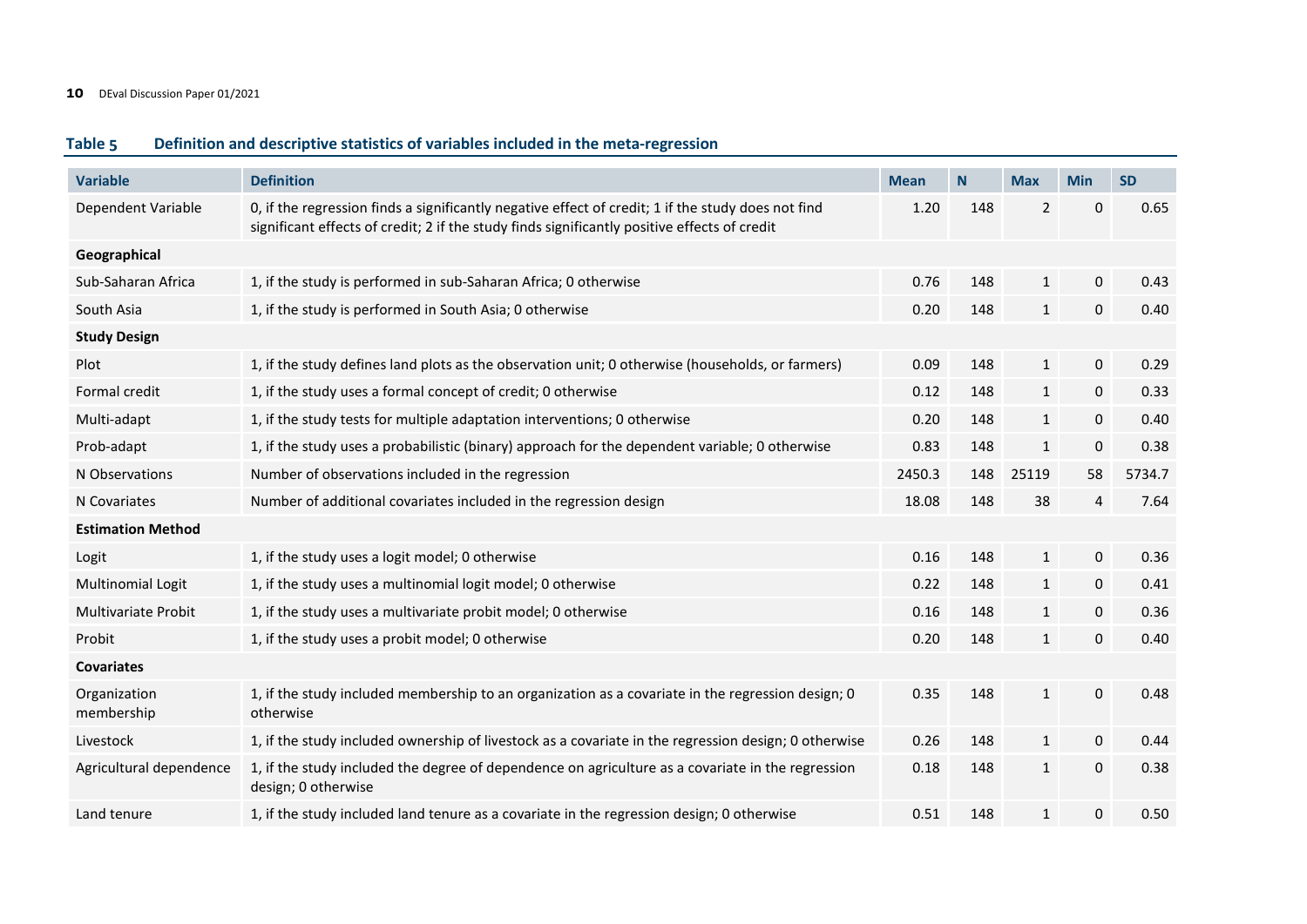| <b>Variable</b>                                       | <b>Definition</b>                                                                                                                                                                            | <b>Mean</b> | N <sub>1</sub> | <b>Max</b>   | <b>Min</b>   | <b>SD</b> |
|-------------------------------------------------------|----------------------------------------------------------------------------------------------------------------------------------------------------------------------------------------------|-------------|----------------|--------------|--------------|-----------|
| Access to transport                                   | 1, if the study included access to transport as a covariate in the regression design; 0 otherwise                                                                                            | 0.31        | 148            | $\mathbf{1}$ | 0            | 0.46      |
| Rainfall                                              | 1, if the study included rainfall as a covariate in the regression design; 0 otherwise                                                                                                       | 0.27        | 148            | $\mathbf{1}$ | 0            | 0.45      |
| Other climate controls                                | 1, if the study included other climatic controls (temperature, etc.) as a covariate in the regression<br>design; 0 otherwise                                                                 |             | 148            | $\mathbf{1}$ | 0            | 0.38      |
| Geographical controls                                 | 1, if the study included geographical controls (regions, area) as a covariate in the regression<br>design; 0 otherwise                                                                       | 0.41        | 148            | $\mathbf{1}$ | 0            | 0.49      |
| Social capital controls                               | 1, if the study included social capital variables (e.g. presence of relatives, etc.) as a covariate in the<br>regression design; 0 otherwise                                                 | 0.26        | 148            | $\mathbf{1}$ | $\mathbf{0}$ | 0.44      |
| Farming experience                                    | 1, if the study included the level of farming experience as a covariate in the regression design; 0<br>otherwise                                                                             | 0.28        | 148            | $\mathbf{1}$ | $\mathbf{0}$ | 0.45      |
| Gender                                                | 1, if the study included gender of household head as a covariate in the regression design; 0<br>otherwise                                                                                    | 0.70        | 148            | $\mathbf{1}$ | $\mathbf 0$  | 0.46      |
| Age                                                   | 1, if the study included the age of the household head as a covariate in the regression design; 0<br>otherwise                                                                               | 0.74        | 148            | $\mathbf{1}$ | $\mathbf{0}$ | 0.44      |
| Irrigation                                            | 1, if the study included irrigation related variables as a covariate in the regression design; 0<br>otherwise                                                                                | 0.28        | 148            | $\mathbf{1}$ | 0            | 0.45      |
| Crop controls                                         | 1, if the study included the type of crops as a covariate in the regression design; 0 otherwise                                                                                              | 0.22        | 148            | $\mathbf{1}$ | $\mathbf 0$  | 0.41      |
| Soil and terrain controls                             | 1, if the study included variables related to soil and terrain characteristics as a covariate in the<br>regression design; 0 otherwise                                                       | 0.27        | 148            | $\mathbf{1}$ | $\pmb{0}$    | 0.45      |
| CC perceptions /<br>experience with extreme<br>events | 1, if the study included variables capturing perceptions on climate change manifestations or<br>previous experience with extreme events as a covariate in the regression design; 0 otherwise | 0.55        | 148            | $\mathbf{1}$ | $\mathbf{0}$ | 0.50      |

#### Access to credit as a determinant of autonomous adaptation to climate change **11**

*Note: (\*) For the gender variable, we assume authors have used the conventional approach to coding the household head. Source: authors` own table.*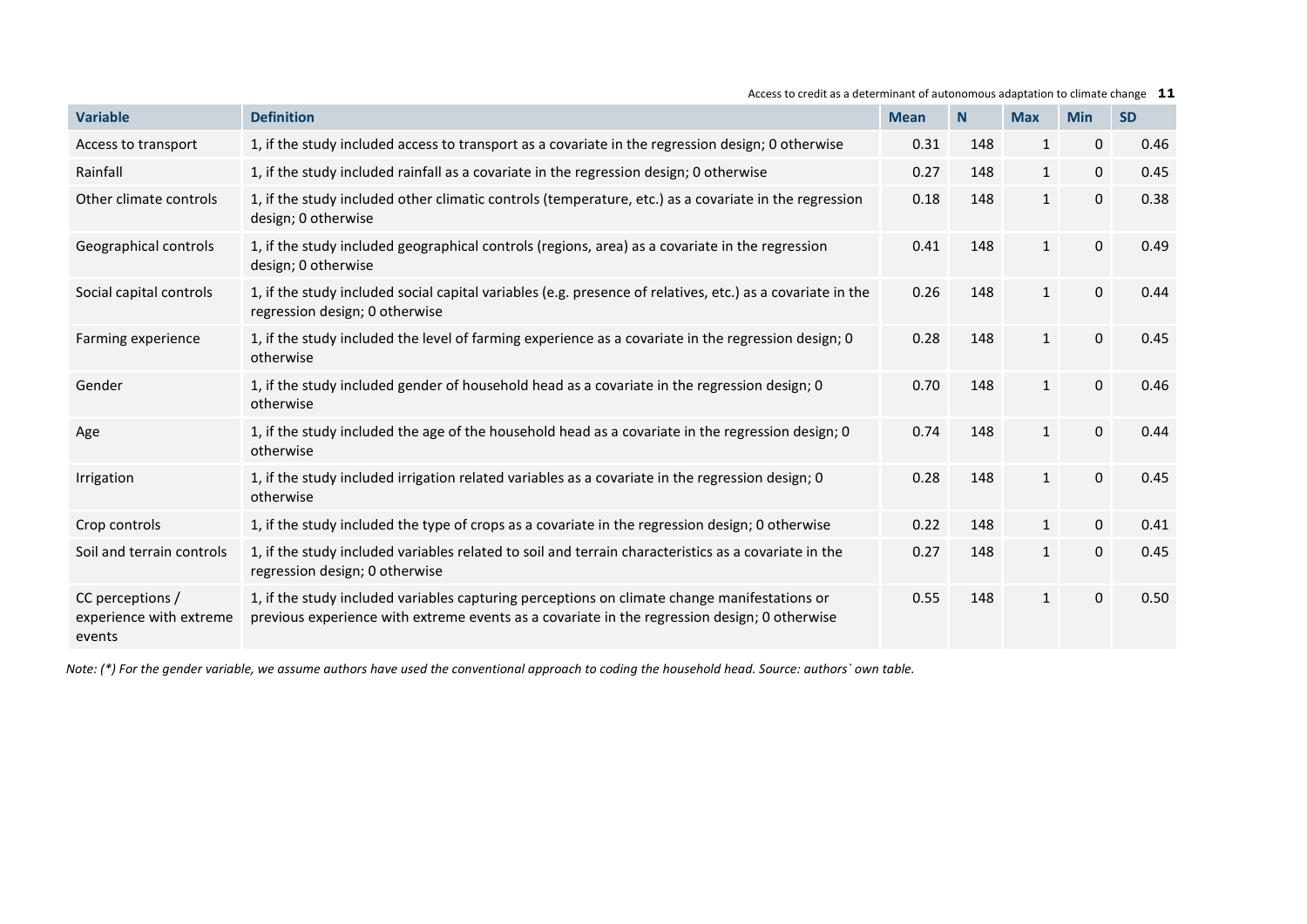We also assessed the evidence qualitatively by reviewing the comments and hypotheses made by the authors of the reviewed papers regarding their findings on the role of credit in the decision to adapt. Although few extensive theoretical discussions are included in the empirical analysis, some authors indicate possible explanations behind the identified correlations. We provide a summary of the arguments put forward by the authors regarding the interpretation of regression coefficients and the theory of change that could be behind the results.

## <span id="page-19-0"></span>**3. CHARACTERISTICS OF THE INCLUDED STUDIES**

A total number of 148 individual estimates (regression models), contained in 36 different studies, have been included in this meta-analysis. It is worth noting that the relevant literature has increased in frequency in recent years, particularly after 2012 (see Figure 1), when the number of publications grew dramatically. The largest number of publications per year was in 2018, the last year covered by the EGM and which is the source of evidence for this study.



<span id="page-19-1"></span>

*Note: for the years 2009 and 2015 no papers were analysed. Source: authors` own figure.*

Geography: A vast majority of the studies has been collected through studies performed in sub-Saharan Africa, with a total number of 26 publications, which implies more than 70 per cent of the total. South Asia and South East Asia have seven and two publications respectively, whereas in Latin America only one relevant paper was identified.<sup>[18](#page-19-2)</sup> No evidence has been collected for other regions such as Northern Africa or the Middle East (see Figure 2).

<span id="page-19-2"></span><sup>&</sup>lt;sup>18</sup> The scarce evidence regarding empirical studies conducted in Latin America is inherited from the EGM search protocol, where only abstracts in English language where retrieved.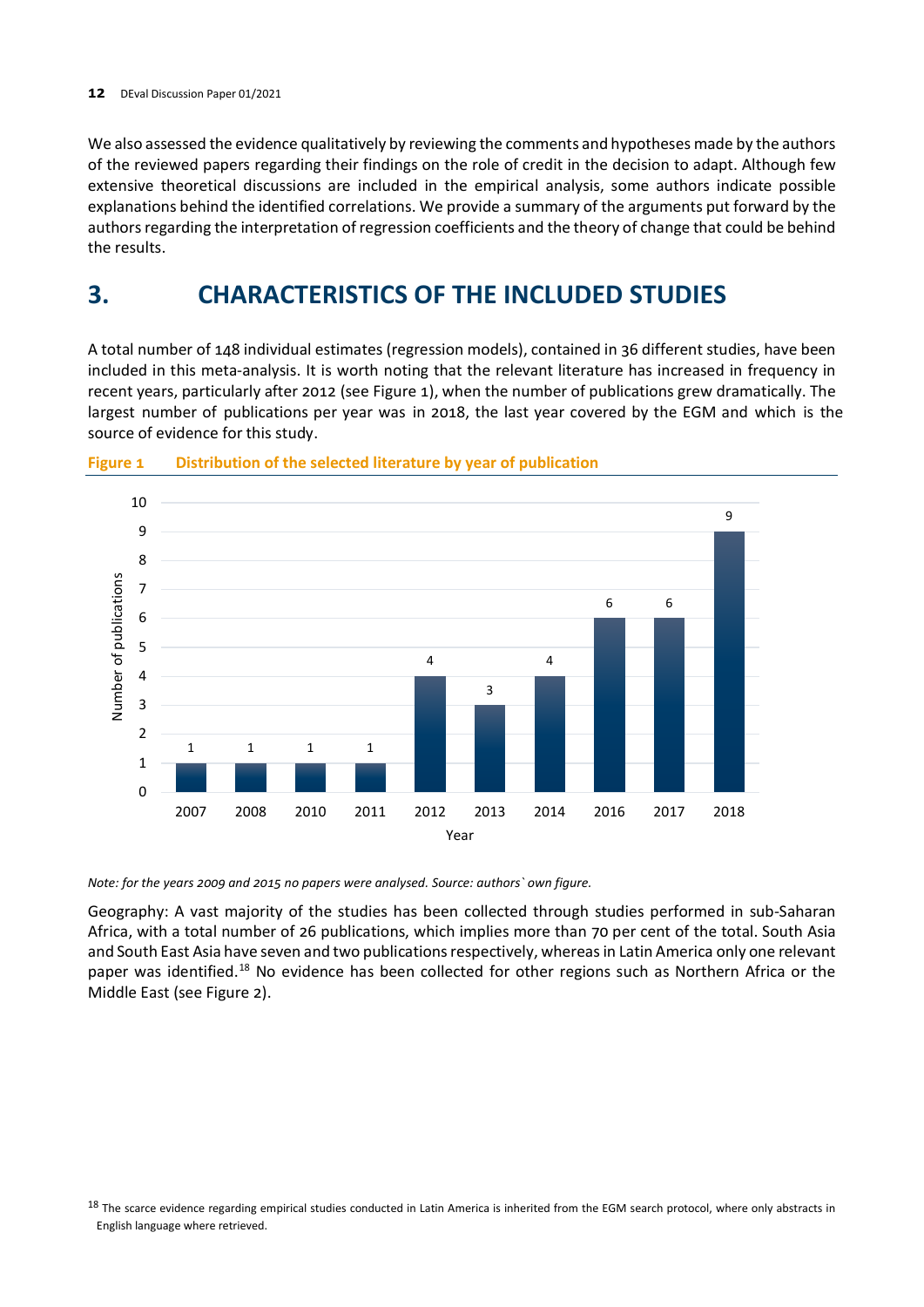

## <span id="page-20-0"></span>**Figure 2 Distribution of the selected literature by region**

#### *Source: authors` own figure.*

Definition: Access to credit is defined in different ways across the empirical literature (see Table 6). A majority of papers (20 out 36) included a broad definition of access to credit and used a dichotomous variable, usually "access to credit". The variable in most studies is usually drawn from a survey questionnaire, in which respondents state whether they have (had) access to credit, without specifying anything more. Only in a few cases do authors make explicit reference to farming or agricultural credit (De Matos et al., 2018; Tambo, 2013; Kumar and Sidana, 2018; Makate et al., 2017; Ng'ombe et al., 2017), whereas in the remaining studies, the type of credit is not further defined. Only in one case (e.g. Guloba, 2014), the survey question on access to credit was linked to a time horizon prior to the interview ("during the last one year").

A different formulation of the variable can be found in Fagariba et al. (2018) and Ndamani and Watanabe (2016), both in Ghana: they explicitly refer to "access to credit facilities". In this case, it is reasonable to think that access to credit is expressed in terms of the physical presence of brick and mortar institutions and organizations that can provide the services. Still, the definitions provided in both texts are insufficient to confirm this. One sub-group of papers made an explicit distinction between formal and informal credit.

Some authors (Berhanu and Beyene, 2014; Yesuf et al., 2008) focus solely on formal credit and do not include any variable related to informal loans/credits. Formal credit refers here to loans accessed through wellestablished credit providers, regardless of whether a public or private entity provided credit. Other authors include two dichotomous variables to estimate the effects of both formal and informal credit (Nkonya et al., 2011; Gorst et al., 2018; Mishra et al., 2018; Oyekale, 2014).<sup>[19](#page-20-1)</sup>

Another sub-group of studies defines the credit variable differently: they identify credit-constrained households and differentiate them from the rest. For instance, in Mulwa et al. (2017) the credit constraint variable categorizes farmers into those who needed credit and did not receive it or received less than they needed (=1), and those who did not need credit (=0). Similar approaches have been adopted by Masud et al. (2017), Teklewold et al. (2017) and Yegbemey et al. (2014). Only three publications have specified access to credit as continuous variables. In two cases (Ngigi et al., 2012; Alam et al., 2016), authors define an indexed continuous variable that captures financial capital and institutional access through a composite of different

<span id="page-20-1"></span><sup>19</sup> Authors define formal credit as credit granted by banks, savings banks, and government loans. Informal institutions considered in the studies are: money lenders, pawnshops, and family or friends.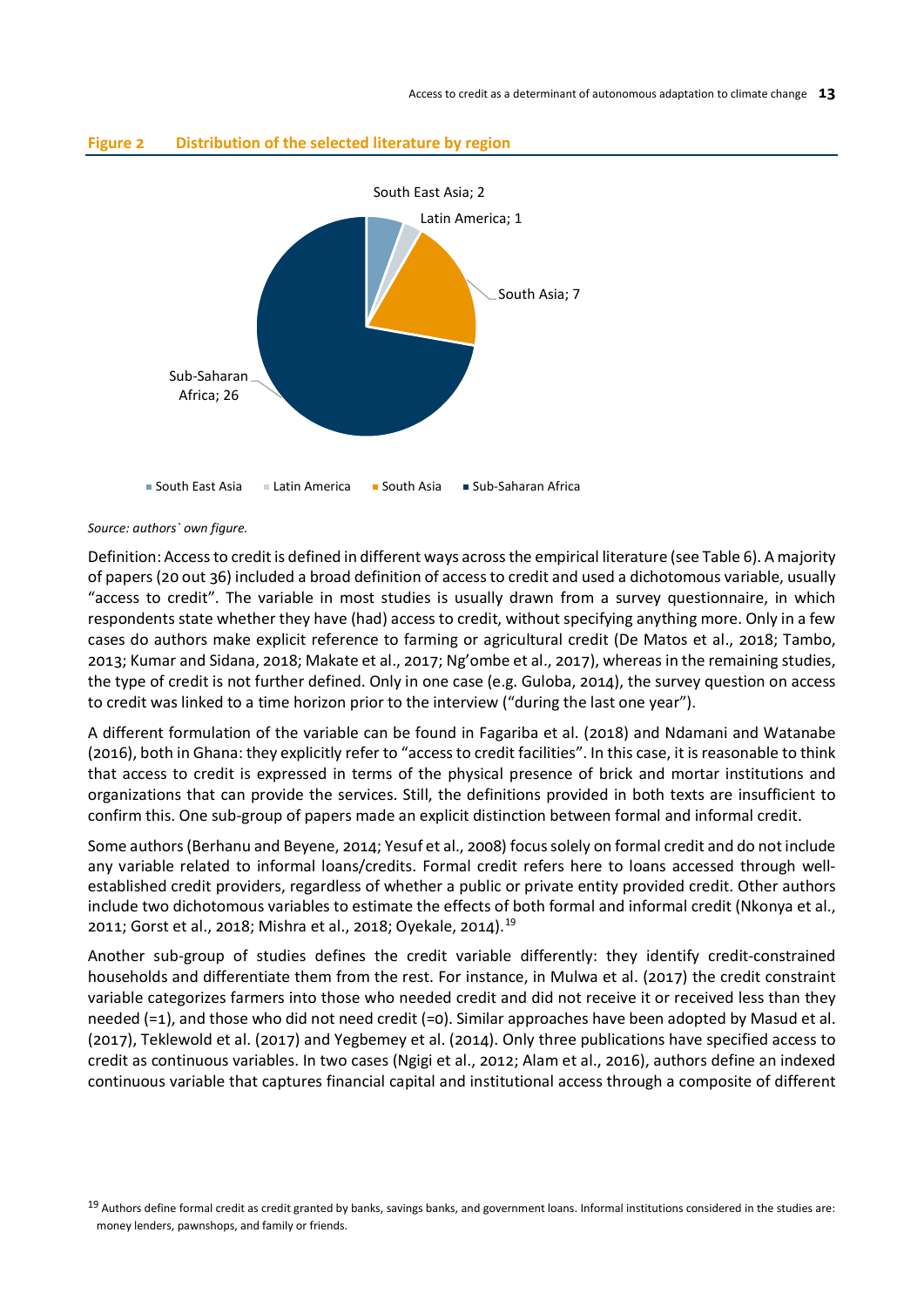indicators, including access to credit. Only in one case (Iheke and Agodike, 2016) households were asked to report the actual amount received as a loan to construct a continuous variable for capturing access to credit.

### <span id="page-21-0"></span>**Table 6 Distribution of evidence by the definition of "access to credit" provided in each paper (independent variable)**

| <b>Independent Variable</b>                                                                                                                  | <b>Number of papers in</b><br>which it is addressed | <b>Number of regression</b><br>models |
|----------------------------------------------------------------------------------------------------------------------------------------------|-----------------------------------------------------|---------------------------------------|
| Access to credit (binary variable i.e. 1 if yes there is;<br>0 if otherwise)                                                                 | 20                                                  | 83                                    |
| Access to credit facility (binary variable i.e. 1 if yes<br>there is; 0 if otherwise)                                                        | $\overline{2}$                                      | 2                                     |
| Access to formal credit (binary variable i.e. 1 if yes<br>there is; 0 if otherwise)                                                          | 5                                                   | 18                                    |
| Access to informal credit (binary variable i.e. 1 if yes<br>there is; 0 if otherwise)                                                        | 4                                                   | 12                                    |
| Credit constrained household (binary variable i.e. 1 if<br>yes constrained; 0 if otherwise)                                                  | 4                                                   | 14                                    |
| Financial capital index (including access to informal<br>credit - scaling not specified)                                                     | 1                                                   | 5                                     |
| Institutional access index (including access to<br>credit) $^{20}$                                                                           | 1                                                   | 5                                     |
| Participation in financial support programme<br>(including access to credit- (binary variable i.e. 1 if<br>yes participated; 0 if otherwise) | 1                                                   | 8                                     |
| Amount of credit obtained (continuous variable)                                                                                              | $\mathbf{1}$                                        | $\mathbf{1}$                          |

*Source: authors` own table.*

Measuring and identifying autonomous adaptation: Several authors adopt different approaches when defining the term autonomous: they examine the autonomous decision by households/farmers to adopt different adaptation strategies. As shown in Table 7, there are two types of studies according to the choice of dependent variable: those using a continuous measurement, and those using a probabilistic approach (binary variable). In six publications, authors have used a constant variable to capture the degree of adoption of multiple or single measures. In the case of individual measures, some examples of variables include crop and livestock diversification indexes (Kankwamba et al., 2018; Mekuria and Mekonnen, 2018), or the percentage of land dedicated to specific uses (Nguyen et al., 2017). For multiple interventions, authors use indexed variables to capture the intensity of adoption (Koshti and Mankar, 2016; Masud et al., 2017) or count the number of adaptation strategies adopted (Tambo, 2016). Most of the literature opted for a probabilistic approach by defining a dichotomous variable for capturing adaptation, in which the value one is taken if the subject has adopted at least one measure among a set of available strategies (an approach used in nine papers).

<span id="page-21-1"></span><sup>&</sup>lt;sup>20</sup> The index was scaled into high and low. High refers to access to (at least) more than three institutional facilities and low otherwise (See Alam et al., 2016).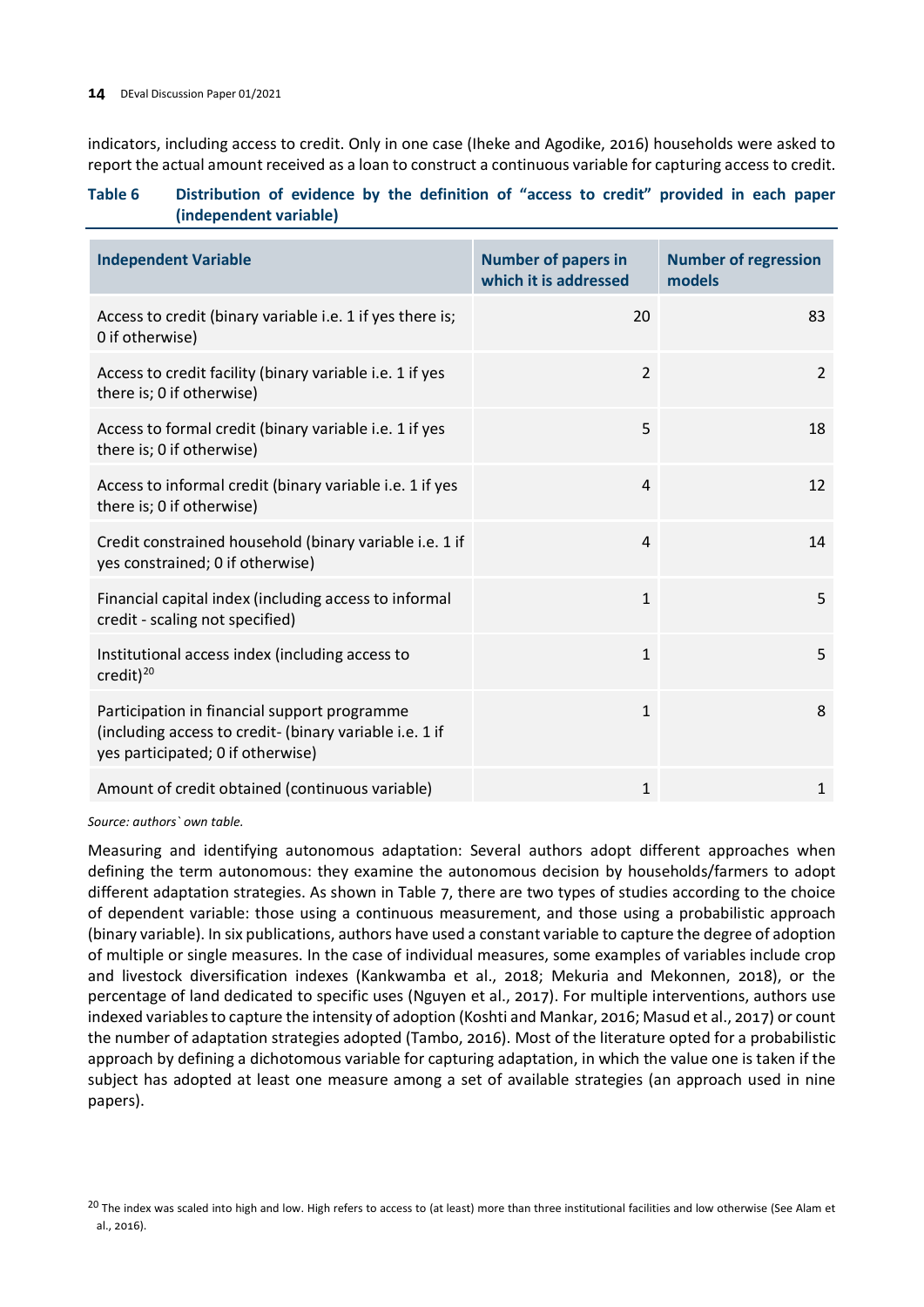| <b>Dependent variables (adaptation</b><br>measure to be adopted) | <b>Number of regression</b><br>models | <b>Number of papers in which</b><br>addressed |
|------------------------------------------------------------------|---------------------------------------|-----------------------------------------------|
| <b>Continuous measurement</b>                                    | 25                                    | 6                                             |
| <b>Single measure</b>                                            | 22                                    | $\overline{\mathbf{3}}$                       |
| Adapted crop varieties                                           | $\overline{2}$                        | $\mathbf 1$                                   |
| Crop diversification/switching                                   | $\overline{4}$                        | $\mathbf{1}$                                  |
| Land use measures                                                | 12                                    | $\mathbf{1}$                                  |
| Livelihood diversification                                       | 3                                     | $\mathbf{1}$                                  |
| Livestock management                                             | $\mathbf{1}$                          | $\mathbf{1}$                                  |
| <b>Multiple measures</b>                                         | 3                                     | $\overline{\mathbf{3}}$                       |
| <b>Probability of Adaptation</b>                                 | 123                                   | 30                                            |
| <b>Single measure</b>                                            | 97                                    | 21                                            |
| Adapted crop varieties                                           | 13                                    | $\overline{4}$                                |
| Adoption of technology and assets                                | 12                                    | $1\,$                                         |
| Agroforestry                                                     | 4                                     | $\mathbf{1}$                                  |
| Crop diversification/switching                                   | 10                                    | $\overline{4}$                                |
| Fertilizer management                                            | 3                                     | $\mathbf{1}$                                  |
| Increase irrigation                                              | 3                                     | $\mathbf{1}$                                  |
| Institutional/managerial adjustment                              | $\overline{2}$                        | $\mathbf 1$                                   |
| Labour adjustment                                                | $\overline{2}$                        | $\mathbf{1}$                                  |
| Land-use measures                                                | 3                                     | $\mathbf{1}$                                  |
| Livelihood diversification                                       | $\overline{4}$                        | $\overline{2}$                                |
| Livestock management                                             | 14                                    | $\overline{2}$                                |
| Migration                                                        | $\overline{2}$                        | $\mathbf{1}$                                  |
| Planting/sowing times and techniques                             | 10                                    | $\overline{2}$                                |
| Savings and borrowing                                            | $\overline{4}$                        | $\mathbf{1}$                                  |
| Soil and water conservation                                      | 11                                    | $\mathbf{1}$                                  |
| <b>Multiple measures</b>                                         | 26                                    | $\boldsymbol{9}$                              |

## <span id="page-22-0"></span>**Table 7 Distribution of the evidence by type of outcome (autonomous adaptation measured adopted)**

*Source: authors` own table.*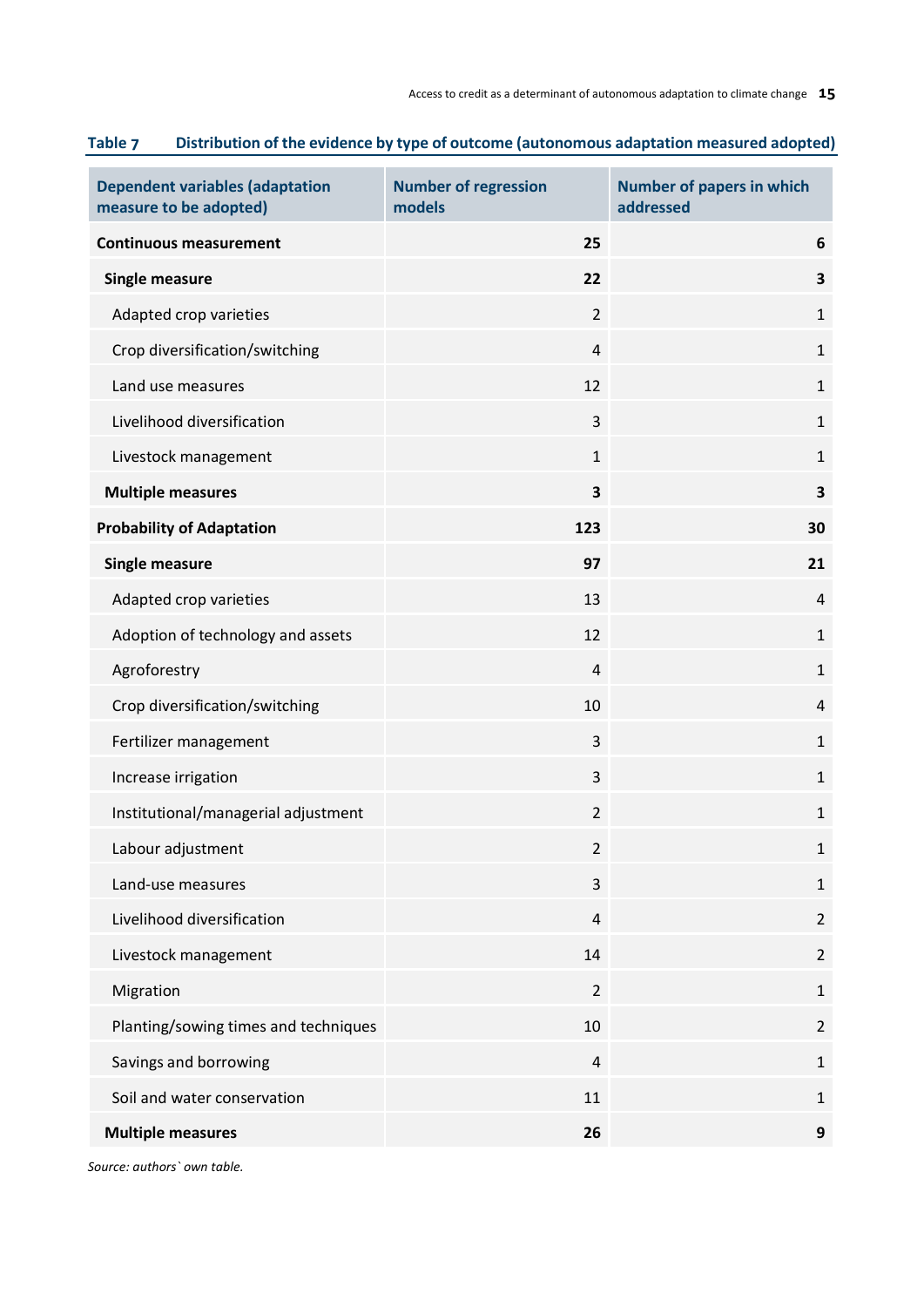Overall, the empirical evidence in the 36 papers has used a variety of estimation methods (Table 8). More than 70 per cent of all estimates used one of four methods, namely the multinomial logistic model (32 regressions), probit model (29 regressions), logit model (23 regressions) and the multivariate probit model (23 regressions). All of these are binary models used for cases with a probabilistic approach to adaptation. In cases that use non-dichotomous independent variables, estimation models such as ordinary least squares (OLS) or panel data regressions have been applied.

### <span id="page-23-2"></span>**Table 8 Distribution of the evidence by estimation method**

| <b>Method</b>                                | <b>Number of Regressions</b> |
|----------------------------------------------|------------------------------|
| Multinomial Logistic Regression              | 32                           |
| <b>Probit Regression</b>                     | 29                           |
| Logit Regression                             | 23                           |
| Multivariate Probit Regression               | 23                           |
| Seemingly Unrelated Fixed-Effects Regression | 9                            |
| <b>Tobit Models</b>                          | $\overline{7}$               |
| <b>Fixed-Effects Regression</b>              | 6                            |
| <b>OLS Regression</b>                        | 6                            |
| Other                                        | 13                           |

*Source: authors` own table.*

## <span id="page-23-0"></span>**4. RESULTS**

This section gives an overview of the results. It summarizes the sign and significance of the correlations found between access to credit as a determinant of the adoption of adaptation measures (Section 4.1). Given the high variance of results, the subsequent analysis discusses possible explanations. We present the qualitative commentary by the authors on the possible explanations behind their results (Section 4.2) and run a metaregression in search of possible design features of the reviewed studies that could be systematically associated with the sign of their results (Section 4.3).

## <span id="page-23-1"></span>**4.1 Distribution of the Evidence by Sign and Significance**

A straightforward method to assess the degree of consensus within the empirical literature is to examine the distribution of results across papers in terms of the sign and significance of the estimates. We do this to understand the relationship between access to credit and the adoption of adaptation measures. As pointed out in the methods section, this has certain limitations, given the variance of study designs, variable definitions and the fact that non-experimental designs are subject to many possible biases, which we attempt to address in more depth in the following section.

The overall result is summarized in Figure 3, where all individual regressions have been included, regardless of the definition of "access to credit" and "autonomous adaptation." At first glance, it is evident that the role of access to credit as a determinant of autonomous adaptation is disputed, as highlighted by the large variety of results across the different studies. It is striking to observe that more than half the estimates (81 regression coefficients, or 54 per cent of the total evidence) did not find any significant correlation. Another 48 regressions (nearly a third of the evidence) found a significantly positive correlation, with 37 of them showing significance levels of 95 percent or higher. Surprisingly enough, a non-negligible share of the evidence (19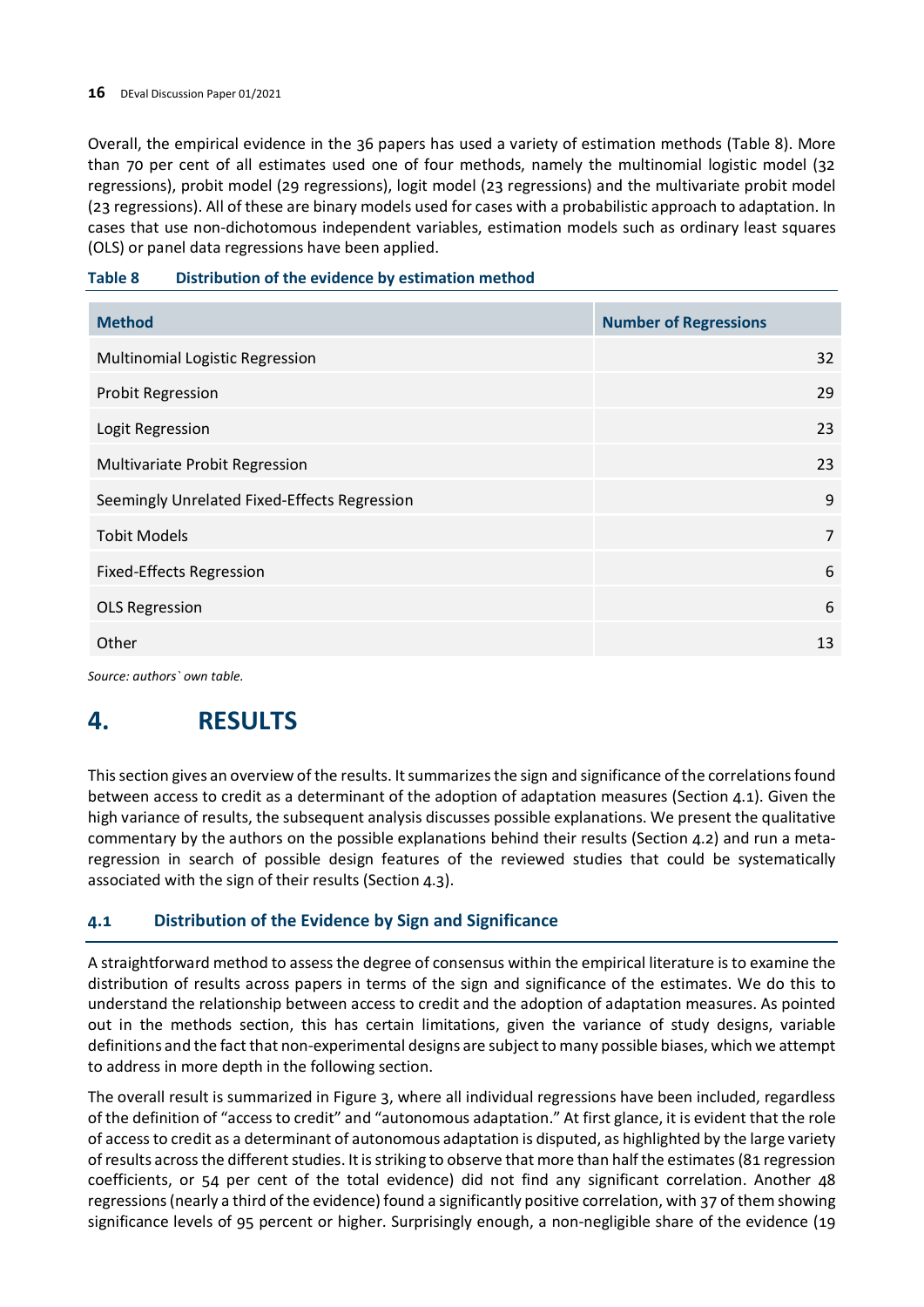estimates collected in nine different papers, amounting to 12.8 per cent of the evidence) obtained negative correlational relationships between both variables.



<span id="page-24-0"></span>

#### *Source: authors` own figure.*

As noted earlier, it is reasonable to think that different design features in different studies, as well as the different specifications of the adaptation variable, might explain the variance in results. We have already seen that some authors tested the effect of credit on the adoption of a single adaptation measure, whereas others examined it for a set of multiple strategies. A priori, one may hypothesize that the relationship between access to credit and autonomous adaptation is stronger when more than one possible strategy is available to farmers. Figure 4 plots aggregated results for two cases - multiple versus single adaptation options – resulting in, contrary to intuition, very similar distributions according to sign and significance of the estimates. It is worth noting, however, that the number of estimates for the case of multiple adaptation measures is significantly lower than single ones.



### <span id="page-24-1"></span>**Figure 4 Sign and significance of correlation for access to credit as a determinant of the adoption of adaptation measures: distribution of evidence (multiple vs single adaptation measures)**

*Source: authors` own figure.*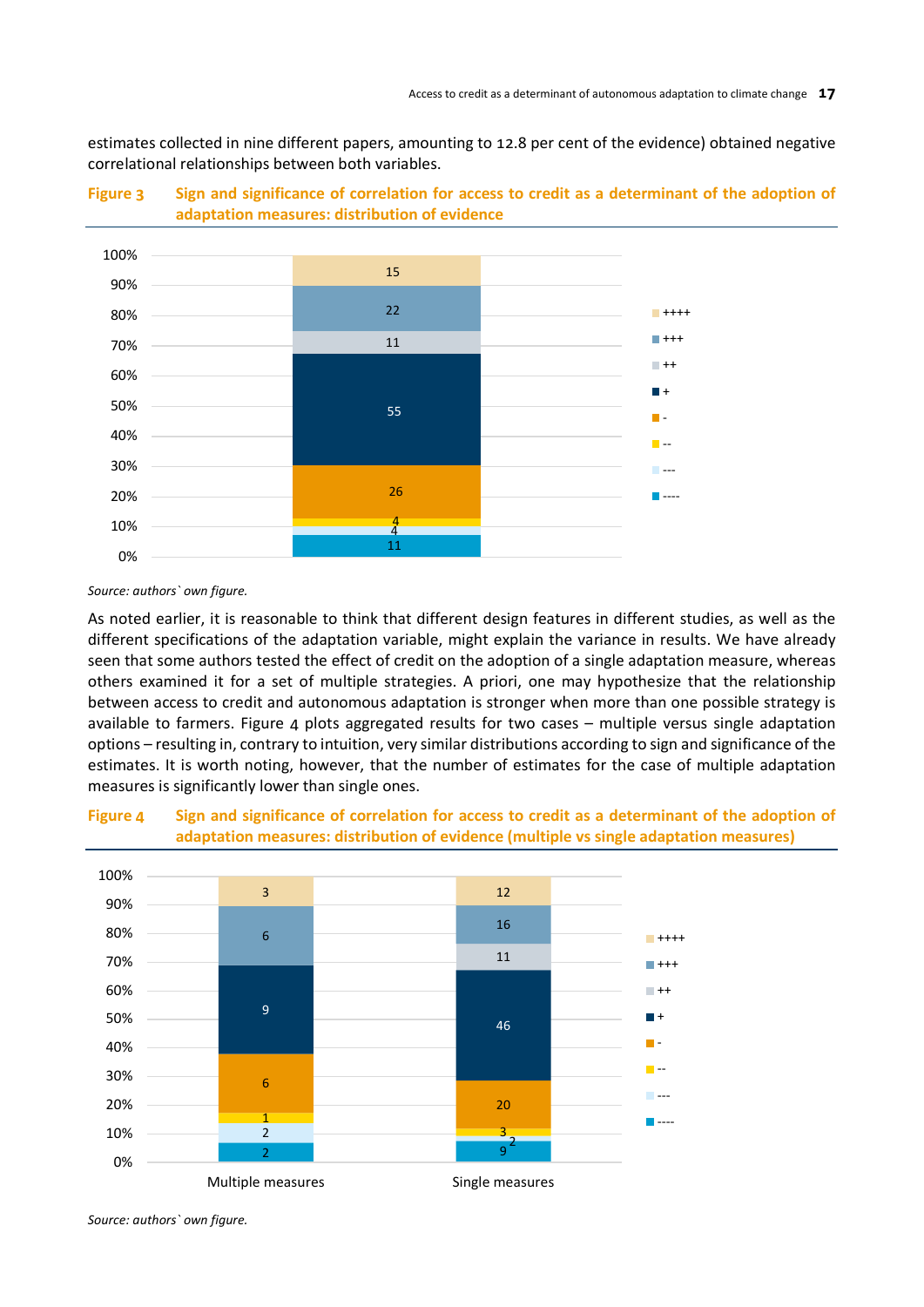Another interesting question is whether the role of credit as a determinant of adopting adaptation strategies is more conclusive when it is granted through formal rather than informal modalities. Despite the limited number of papers specifically addressing this question, a comparison of results between estimates of the role of formal and informal modalities of credit is worth inspecting. As shown in Figure 5, no relevant differences in the distribution can be observed. In both cases, formal and informal credit, a majority of studies found non-significant effects on the adoption of autonomous adaptation measures. The proportion of the literature that found positive effects is also similar in both cases, and greater than the one obtaining a negative correlation. It is worth considering, however, that only five papers have addressed this question separately, providing 18 estimates for formal credit and 12 for informal credit. Section 4.3 further tests this aspect through a meta-regression approach.



<span id="page-25-0"></span>**Figure 5 Sign and significance of correlation for access to credit as a determinant of the adoption of adaptation measures: distribution of evidence (formal vs informal access to credit)**

Access to formal credit (Dummy) Access to informal credit (Dummy)

*Source: authors` own figure.*

<span id="page-25-1"></span>



*Source: authors` own figure.*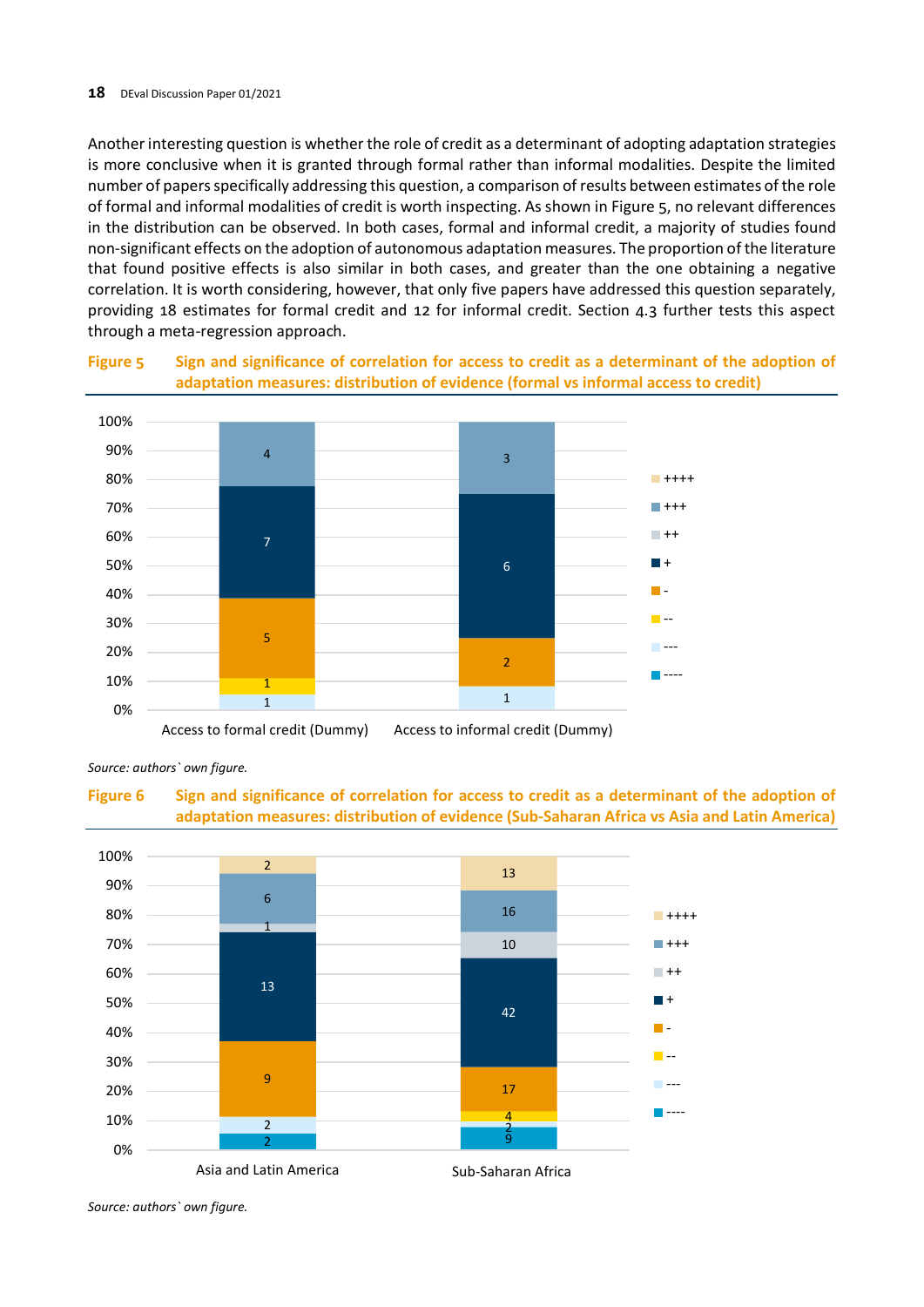Finally, there is the question of whether access to credit might be associated to a greater degree with the adoption of certain types of adaptation strategies compared to others. It has already been observed that no significant differences exist between studies where multiple adaptation strategies were measured, and those that include single strategies as their outcome variable. For the case of single strategies, only two adaptation options, namely the adoption of modified crop varieties and crop diversification strategies, have sufficient estimates in the literature. Fifteen estimates in 12 different publications examine the strategy of modified seeds/crops, and 14 estimates from eight studies for crop diversification and switching strategies. Figure 7 shows a similar distribution to the overall results for both cases. Still, the literature seems to have found slightly more supportive evidence of the role of credit in promoting the adoption of crop diversification (42.8 per cent of the evidence reported a positive significant correlation, albeit with a small number of cases) than adapted/modified crops (33.3 per cent). However, these results should be taken cautiously in the light of the limited number of papers addressing these particular cases and the diverse methodological approaches used.

<span id="page-26-1"></span>



*Source: authors` own figure.*

In sum, we see that the empirical literature on the role of access to credit in promoting autonomous adaptation to climate change shows diverse results, with a majority of them reporting non-significant regression coefficients. Although the proportion of the evidence showing significantly positive effects is higher than those finding negative results, we need to be cautious when thinking of possible policy implications. When inspecting the results by geographical area, type of credit (formal or informal) or the set of adaptation strategies considered, the distribution of results is significantly different (Figures 5 to 7).

## <span id="page-26-0"></span>**4.2 Qualitative Assessment**

The variance of empirical results on access to credit as a determinant of the adoption of adaptation measures can be further inspected through the commentary and hypotheses contemplated in the literature. It is worth noting, however, that in many cases the authors of included studies restrict their discussion to only highlighting the sign and significance of the correlation analysis, without discussing possible interpretations or providing survey-based evidence on possible causes. Here we will focus on those studies where authors have added insights in addition to presenting their quantitative evidence.

Some authors were surprised by the inconclusive results (for example, see Mango et al., 2018). Those who found negative effects discuss some explanatory factors. In one of the most elaborated hypotheses, Priya et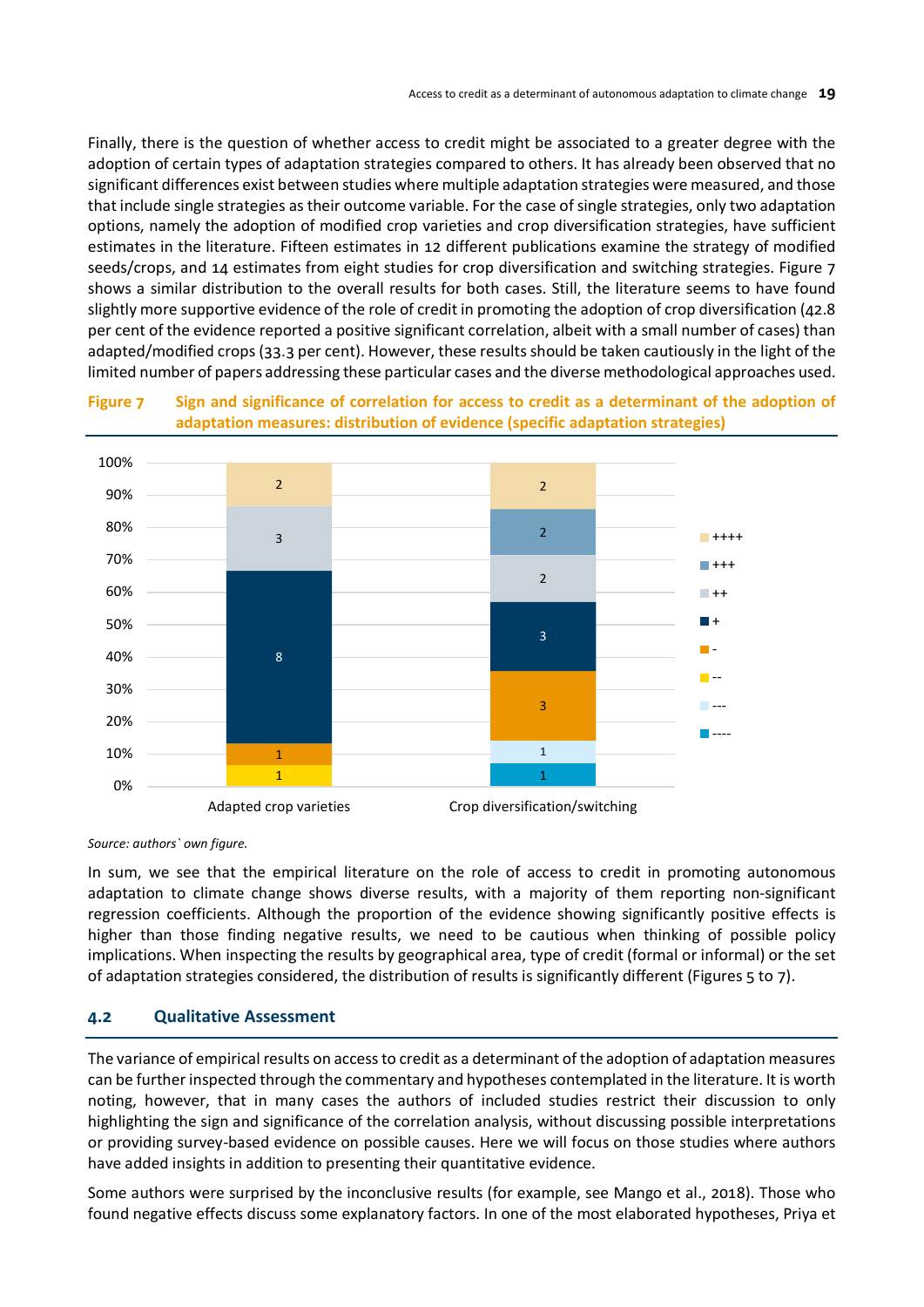al. (2013) explain that the studied community (the Chepangs in Nepal) use credit to fulfil their subsistence needs rather than for productive investments. According to the authors, (access to) credit can be negatively correlated with conventional coping strategies (such as migration of a household member, in this context) as households only access it when they are constrained to adopt any other alternative coping measures. The Chepangs often lacked fixed assets needed as collateral to obtain a loan from formal lending institutions. Some other authors provide survey-based evidence on factors that discourage farmers from applying for loans, such as excessive bureaucracy, lack of knowledge concerning the granting process, or even uncertainty over financing systems (De Matos et al., 2018). In similar terms, Fagariba et al. (2018) point out that difficulties in accessing credit coupled with high interest rates make credit facilities unattractive, compelling most farmers to rely on their meagre income to purchase farm inputs. Part of the research community seems to be already aware of the possibility of obtaining negative effects (e.g. Mishra et al., 2018; Ng'ombe et al., 2017). A particular case is found in Gorst et al. (2018), whose results show that formal credit is positively related to the propensity to adapt, whereas informal credit is negatively related. According to the authors, this would provide evidence that credit channels affect the costs and benefits of investing in new technologies because informal loans are typically granted to support consumption over short durations. Informal loans tend to support consumption-smoothing activities rather than productive investments onfarm.

Studies that support ex ante hypotheses discuss some theoretical foundations of the role of credit in adaptation policy. For instance, Ojo and Baiyegunhi (2018) highlight that, in the absence of credit, farmers may find it difficult to adopt any adaptation strategy, even when provided with climate information, as they might not be able to purchase the required inputs. Lack of credit as a vulnerability factor that, in general, hinders access to rural services, is highlighted by Nkonya et al. (2011). Yegbemey et al. (2014) stresses the importance of farmers' investment capacity in their adaptation process, noting that producers with access to credit can quickly develop adaptation strategies. However, the profitability ofthe activity remains essential to ensure reimbursement. In a slightly different discussion, Nhemachena and Hassan (2007) highlight the role of transaction costs in the adaptation process. According to the authors, more extensive financial resources enable farmers to change their management practices in response to changing climate and being able to use all available information on changing conditions (e.g. buying new crops). Other alternative views stress the importance of credit in reducing the odds of utilizing savings as opposed to lowering consumption during drought (Guloba, 2014), or the possibility of facing higher crop price risks through a more robust financial situation and higher levels of investment (Takeshima and Yamauchi, 2010).

### <span id="page-27-0"></span>**4.3 Meta-Regression**

In the light of the high disparity of results found in the literature and the different study design features used by the authors, we inspect if specific methodological options may be systematically associated with the results. A meta-regression approach allows testing whether different study specifications may be related to the sign of the estimates on the role of credit (see Table 9).

Here we present the results of four different formulations of an ordered logit/probit regression. The regression uses an indexed dependent variable to capture the sign of the correlation coefficient of the "access to credit as a determinant of the adoption of adaptation measures" variable (0 = significantly negative, 1 = non-significant, 2 = significantly positive), as well as a set of model design elements such as estimation methods, choice of covariates, formulation of measurements etc., as the independent variables.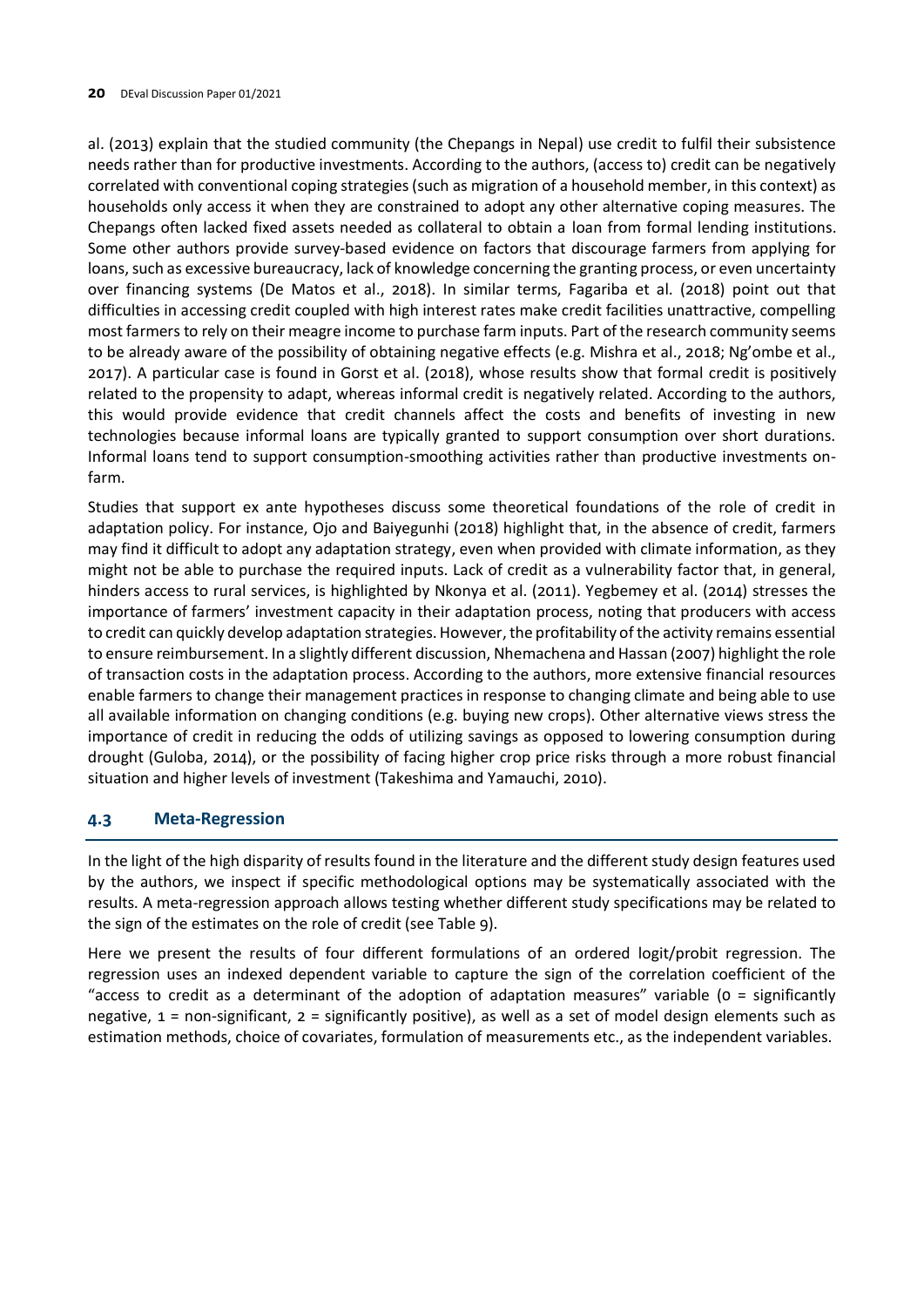|                              | Role of access to credit as a determinant of the adoption of adaptation measures<br>(ordinal). (0 = significantly negative, 1 = non significant, 2 = significantly positive) |                       |                       |                       |
|------------------------------|------------------------------------------------------------------------------------------------------------------------------------------------------------------------------|-----------------------|-----------------------|-----------------------|
|                              | <b>Ordinal Probit</b>                                                                                                                                                        | <b>Ordinal Probit</b> | <b>Ordinal Logit</b>  | <b>Ordinal Logit</b>  |
|                              | (selected covariates)                                                                                                                                                        | (all covariates)      | (selected covariates) | (all covariates)      |
| Variables                    | Model 1                                                                                                                                                                      | Model 2               | Model 3               | Model 4               |
| Geographical                 |                                                                                                                                                                              |                       |                       |                       |
| Sub-Saharan Africa           | 0.245                                                                                                                                                                        | 0.385                 | 0.322                 | 0.522                 |
|                              | (0.8196)                                                                                                                                                                     | (1.014)               | (1.412)               | (1.801)               |
| South Asia                   | $-0.136$                                                                                                                                                                     | 0.176                 | $-0.412$              | 0.176                 |
|                              | (0.9721)                                                                                                                                                                     | (1.209)               | (1.647)               | (0.223)               |
| <b>Study Design</b>          |                                                                                                                                                                              |                       |                       |                       |
| Plot                         | $3.751**$                                                                                                                                                                    | 5.649 ***             | $6.271**$             | $9.200***$            |
|                              | (1.7619)                                                                                                                                                                     | (1.515)               | (3.365)               | (2.794)               |
| Formal credit                | 0.586                                                                                                                                                                        | 0.475                 | 0.843                 | 0.643                 |
|                              | (0.6796)                                                                                                                                                                     | (0.689)               | (1.538)               | (1.646)               |
| Multiadapt                   | $-0.679$                                                                                                                                                                     | $-0.296$              | $-1.254$              | $-0.635$              |
|                              | (0.4736)                                                                                                                                                                     | (0.450)               | (1.048)               | (0.875)               |
| ProbAdapt                    | 0.427                                                                                                                                                                        | 0.508                 | 0.746                 | 0.889                 |
|                              | (0.6460)                                                                                                                                                                     | (0.606)               | (1.108)               | (1.010)               |
| N Observations <sup>st</sup> | 0.082                                                                                                                                                                        | $-0.289$              | $-0.240$              | $-0.623$              |
|                              | (0.233)                                                                                                                                                                      | (0.310)               | (0.427)               | (0.578)               |
| N Covariates                 | $-0.086**$                                                                                                                                                                   | $-0.071$              | $-0.144**$            | $-0.108$              |
|                              | (0.0409)                                                                                                                                                                     | (0.048)               | (0.076)               | (0.088)               |
| <b>Estimation Method</b>     |                                                                                                                                                                              |                       |                       |                       |
| Logit                        | $-1.137$                                                                                                                                                                     | $-0.569$              | $-2.063$              | $-1.059$              |
|                              | (0.7421)                                                                                                                                                                     | (0.849)               | (1.303)               | (1.513)               |
| Multinomial Logit            | $-2.370**$                                                                                                                                                                   | $-3.335***$           | $-4.008***$           | $-5.557***$           |
|                              | (1.0866)                                                                                                                                                                     | (1.101)               | (1.898)               | (2.081)               |
| Multivariate Probit          | $-1.234*$                                                                                                                                                                    | $-1.713**$            | $-2.057$              | $-2.996**$            |
|                              | (0.6703)                                                                                                                                                                     | (0.721)               | (1.280)               | (1.287)               |
| Probit                       | $-0.316$                                                                                                                                                                     | $-0.527$              | $-0.529$              | $-0.851$              |
|                              | (0.5920)                                                                                                                                                                     | (0.663)               | (1.073)               | (1.255)               |
| <b>Included covariates</b>   |                                                                                                                                                                              |                       |                       |                       |
| Organization<br>membership   | $-0.451$                                                                                                                                                                     | $-0.865*$             | $-0.751$              | $-1.416$              |
|                              | (0.3940)                                                                                                                                                                     | (0.465)               | (0.755)               | (0.887)               |
| Livestock                    | $-0.530$<br>(0.4838)                                                                                                                                                         | $-1.264**$<br>(1.589) | $-0.919$<br>(0.884)   | $-1.935**$<br>(1.344) |
| Agricultural                 | 1.011                                                                                                                                                                        | 1.005                 | 1.532                 | 1.718                 |
| dependence                   | (0.9779)                                                                                                                                                                     | (1.074)               | (1.865)               | (2.378)               |
| Land tenure                  | $0.800*$                                                                                                                                                                     | $1.089**$             | 1.391                 | 1.830*                |
|                              | (0.4553)                                                                                                                                                                     | (0.526)               | (0.941)               | (1.201)               |
| Access to transport          | $-1.378***$                                                                                                                                                                  | $-1.525***$           | $-2.420***$           | $-2.657***$           |

## <span id="page-28-0"></span>**Table 9 Results of the meta-regression models**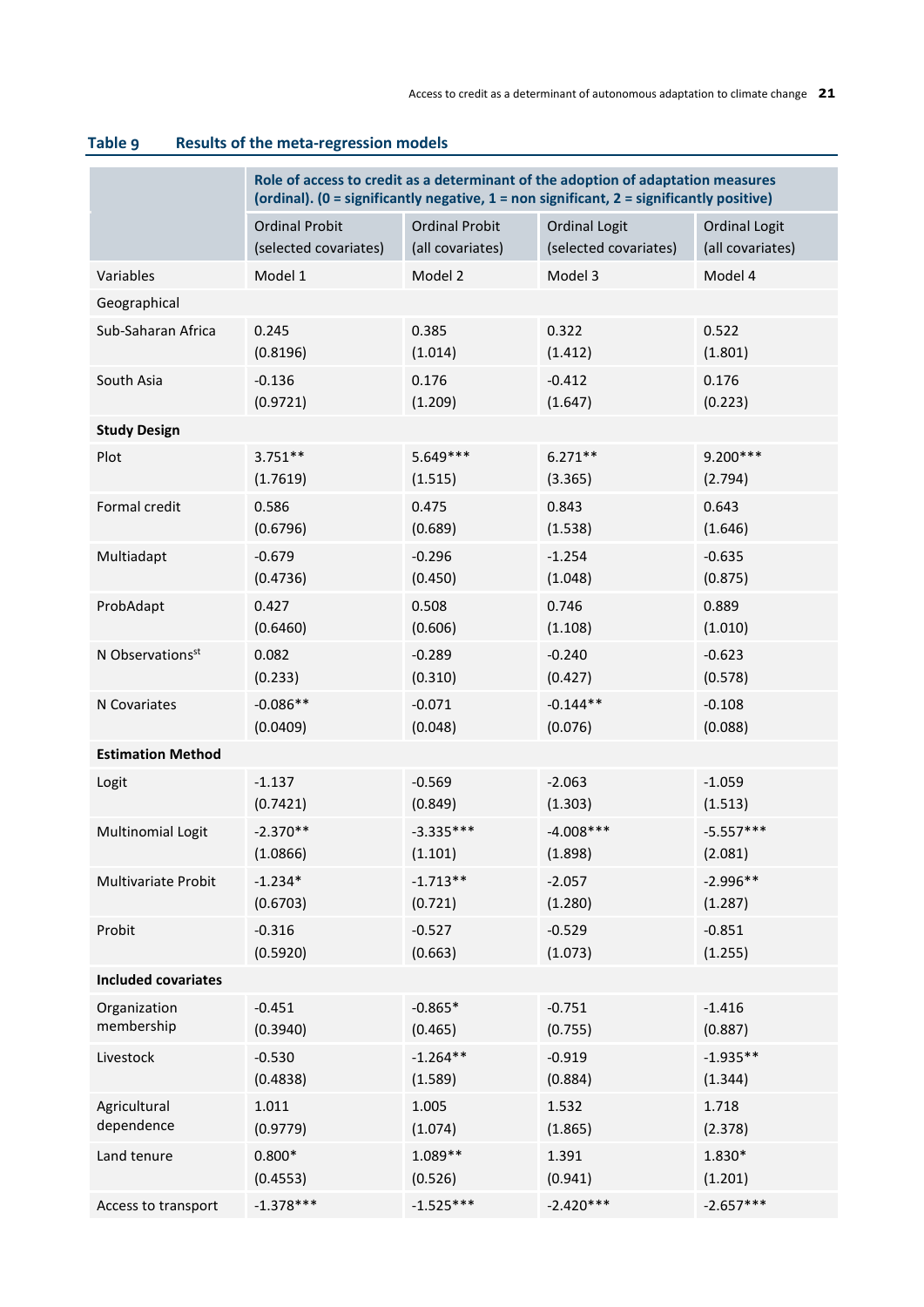|                              | Role of access to credit as a determinant of the adoption of adaptation measures<br>(ordinal). (0 = significantly negative, 1 = non significant, 2 = significantly positive) |                                           |                                               |                                          |
|------------------------------|------------------------------------------------------------------------------------------------------------------------------------------------------------------------------|-------------------------------------------|-----------------------------------------------|------------------------------------------|
|                              | <b>Ordinal Probit</b><br>(selected covariates)                                                                                                                               | <b>Ordinal Probit</b><br>(all covariates) | <b>Ordinal Logit</b><br>(selected covariates) | <b>Ordinal Logit</b><br>(all covariates) |
|                              | (0.4966)                                                                                                                                                                     | (0.490)                                   | (0.964)                                       | (0.878)                                  |
| Rainfall                     | $-0.618$<br>(0.5439)                                                                                                                                                         | $-0.557$<br>(0.521)                       | $-1.003$<br>(0.970)                           | $-0.911$<br>(0.993)                      |
| Other climate<br>controls    | 0.837<br>(0.6232)                                                                                                                                                            | 0.595<br>(0.678)                          | 1.332<br>(1.212)                              | 0.935<br>(1.447)                         |
| Geographical controls        | 0.319<br>(0.2664)                                                                                                                                                            | 0.666<br>(0.421)                          | 0.567<br>(0.509)                              | 1.161<br>(0.778)                         |
| Social capital controls      | $1.491***$<br>(0.4677)                                                                                                                                                       | $1.346**$<br>(0.551)                      | $2.532***$<br>(0.892)                         | $2.371**$<br>(1.009)                     |
| Farming experience           | $1.197***$<br>(0.3454)                                                                                                                                                       | $1.465***$<br>(0.431)                     | $2.044***$<br>(0.691)                         | $2.666**$<br>(1.055)                     |
| Crop controls                |                                                                                                                                                                              | $-0.944**$<br>(0.430)                     |                                               | $-1.736**$<br>(0.837)                    |
| Soil and terrain<br>controls |                                                                                                                                                                              | $-0.652$<br>(0.430)                       |                                               | $-1.050$<br>(1.286)                      |
| Irrigation                   |                                                                                                                                                                              | $-0.300$<br>(0.709)                       |                                               | $-0.806$<br>(1.682)                      |
| CC perceptions               |                                                                                                                                                                              | 0.602<br>(0.450)                          |                                               | 0.907<br>(1.033)                         |
| Gender                       |                                                                                                                                                                              | $1.059**$<br>(0.441)                      |                                               | $1.775**$<br>(0.837)                     |
| Age                          |                                                                                                                                                                              | $1.129**$<br>(0.487)                      |                                               | 1.799*<br>(0.929)                        |
|                              | $N = 148$<br>Pseudo- $R^2$ = 0.2098                                                                                                                                          | $N = 148$<br>Pseudo- $R^2$ =<br>0.2927    | $N = 148$<br>Pseudo- $R^2$ = 0.2091           | $N = 148$<br>Pseudo- $R^2$ = 0.2922      |

\* Significant at 90% confidence level

\*\* Significant at 95% confidence level

\*\*\* Significant at 99% confidence level

*Note: st = standardized variable. Source: authors` own table.*

### <span id="page-29-0"></span>**4.3.1 Geographical Differences**

In accordance with the descriptive analysis in previous sections, the meta-regression seems to support the idea that no regional differences have been found regarding access to credit as a determinant of the adoption of adaptation measures. In all four models, the corresponding coefficients were non-significant for the two regional variables introduced (Sub-Saharan Africa and South Asia). In the case of South Asia, they even showed some disparities in their sign among different model formulations.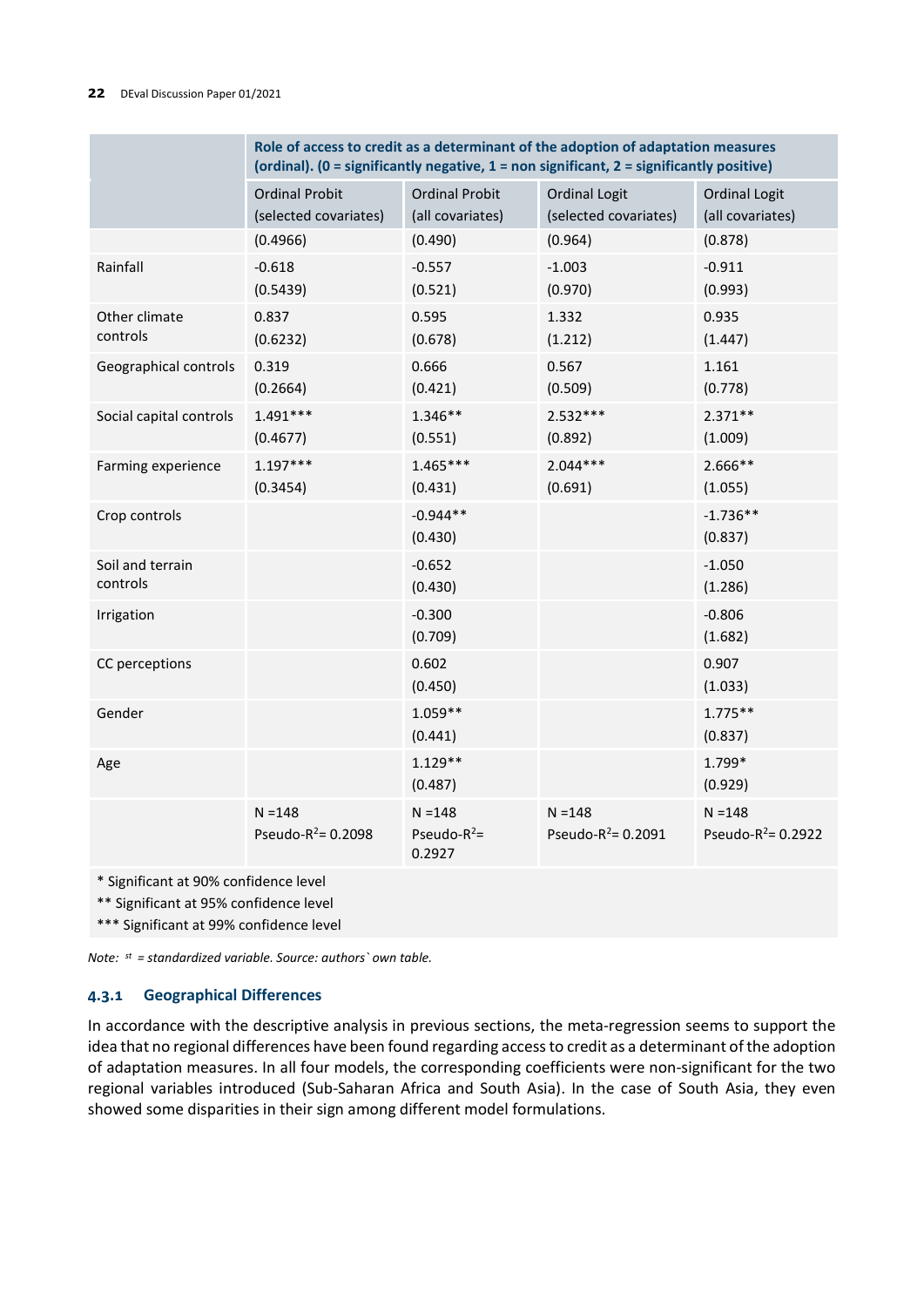### <span id="page-30-0"></span>**4.3.2 Design Features**

The meta-regression models also tested whether different design features of the reviewed studies could be systematically associated with the results, including:<sup>[21](#page-30-2)</sup>

- the choice of observation unit (land plots vs household/farms)
- whether credit was formal or informal
- the use of multiple or single adaptation strategies as the dependent variable
- the use of a probabilistic approach or continuous measurement of the dependent variable
- the number of observations
- the number of control variables and other determinants introduced in the original regression models

Among these, only two elements related to the effect of access to credit. The first one refers to the use of land plots as the observation unit. These plot studies have identified a significant positive relationship (in all four models) with 'access to credit' being a determinant for the adoption of adaptation measures. Plot studies also show the largest coefficients of any variable. A characteristic of these studies is their much larger average number of observations; although this aspect is also included in the meta-regression, here it iscontrolled for. A reasonable explanation of why plot studies often show that 'access to credit' led to changes in adaptation practices could be that they often offer a more fine-grained assessment of practices on the farm, including those to reduce risk (such as rotation, intercropping, land husbandry techniques).

The second design feature systematically associated with the results is the number of covariates. Specifically, the larger the number of additional determinants and control variables in the studies, the less access to credit influenced the adoption of adaptation measures. However, the result was significant in models 1 and 3 only, not when further control variables (such as age and gender) were added in models 2 and 4 (which improve the 'explanatory' power of the model from 0.21 to 0.29).

Whether the studies use a probabilistic approach or a multi-strategy definition of adaptation as their dependent variable, it seems there is no correlation with the sign of the effect of 'access to credit'. In principle, this challenges the intuitive hypothesis (i.e. a priori it would be reasonable to expect more significant effects when defining a broader concept of adaptation). Lastly, in Section 4.1 (see Figure 5), it was found that no apparent differences could be observed in the sign and significance between studies that separately tested the effects of formal and informal types of credit. The meta-regression confirms this observation in a multivariate framework, as no significant relationship was found in any of the four model formulations.

### <span id="page-30-1"></span>**4.3.3 Estimation Method**

Regarding the possible influence of the estimation method, the meta-regression tested the four most common approaches used by the literature to analyse the possible systematic effects on the results. The associated coefficients show that studies using multivariate probit and multinomial logit models are significantly associated with a negative role of 'access to credit' as a determinant of the adoption of adaptation strategies. This implies, first, that once both binary and multinomial logit and probit models are controlled for, alternative statistical approaches tend to find somewhat positive effects of access to credit. These approaches are very diverse, ranging from quasi-experimental designs, such as endogenous switching regressions, to OLS. Secondly, it should be noted that both multivariate probit and multinomial logit are generalized specifications of binary regression models in which the dependent variable is nominal and for which there are more than two categories. This means that when the dependent variable is more differentiated in multivariate and multinomial models, these differentiated research designs highlight negative tendencies in terms of access to credit as a determinant of the adoption of adaptation measures (which are not apparent in binary models). In other words, when 'access to credit' is broken down into

<span id="page-30-2"></span> $21$  Two further design features which we would have liked to have included are: (i) the timing when credit was given; (ii) whether there was a lag between credit and study. The scope of the present paper did not allow the authors to include these two aspects.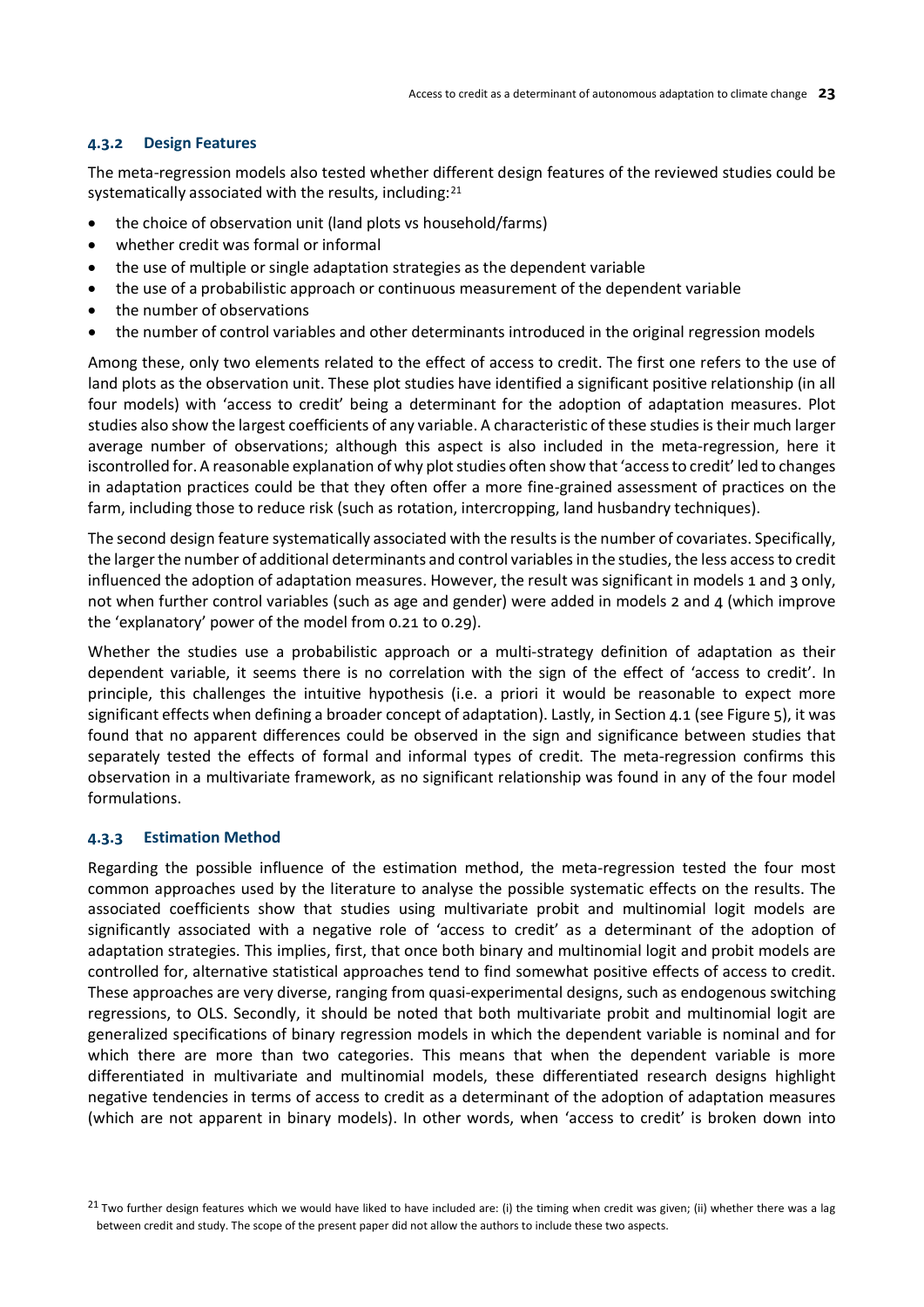different steps, the influence on autonomous adaptation appears negative. This warrants further investigation.

### <span id="page-31-0"></span>**4.3.4 Choice of Covariates (Additional Determinants)**

Finally, the last question to be addressed by the meta-regression analysis is whether including certain additional determinants in the original studies influence the sign and significance of access to credit on the adoption of adaptation measures.

When analysing the influence of some of these particular covariates, we see that studies including the variables 'land tenure', 'social capital controls' and the level of 'farming experience' as additional covariates show a significant and positive influence of 'access to credit' as a determinant of adopting adaptation measures (see Table 9). This is observed in almost all of the model formulations for all three variables. Also, two variables that are only present in models 2 and  $4 -$  gender' and 'age' – also show a significant positive sign. One way to interpret these findings is that, once we control these important household characteristics, the influence of access to credit as a determinant of adopting on-farm adaptation strategies is easier to observe.

However, when regressions include 'access to transport' as a covariate, the studies show that the relationship of 'access to credit' with adopting adaptation measures tends to be negative (also confirmed in all four models). Such coefficients are difficult to understand. One interpretation of this finding is that households with easier access to transport corridors adapt in different ways and that the data do not accurately capture these decisions (as household members might not be present, and remittance flows might be hard to measure).

Further variablesalso show that, when included in the regression models, the relationshipof 'access to credit' with adopting adaptation practices tends to be negative. Partial evidence can be observed regarding the variable 'livestock'. The inclusion of this variable in a regression model is associated with a significant negative effect of access to credit on adopting adaptation practices in models 2 and 4. The same can be seen for 'organization membership' and 'crop controls'. The reasons for the negative effect, when these variables are included, are difficult to determine and should be the focus of further investigation.

In general terms, the additional set of covariates in models 2 and 4 increases the Pseudo R-squared from 0.21 to 0.29. The inclusion of the additional set of covariates has an ambivalent effect on significance levels with some coefficients increasing the significance level considerably ('Livestock', 'Land tenure', 'Plot' and 'Multivariate Probit') while others become insignificant ('N Covariates', 'Social capital controls').

Meta-regression models do not directly test the influence that those variables can have on the decision to adapt, nor the role of the access to credit. Such models rather test whether the inclusion of those variables in the original models influences the role of 'access to credit' on adopting adaptation practices. One interesting extension of these findings could be the identification of interaction effects between independent variables, something that has not been performed in the reviewed empirical literature.

This analysis, rather than providing directly applicable policy implications, aims to understand whether the diverse results in terms of the role of access to credit as a determinant of the adoption of adaptation measures, could be the consequence of different methodological choices by the authors. Our evidence partially confirmsthisin connection with the selection ofsome covariates,as wellas insome of the previously noted design features. Nonetheless, it is also evident that not all the variability in the credit effects can be attributable to diverse methodological choices. Indeed, our meta-regression models managed to explain just around 30 per cent of the variance in the best case (see Pseudo-R2 statistics in Table 9.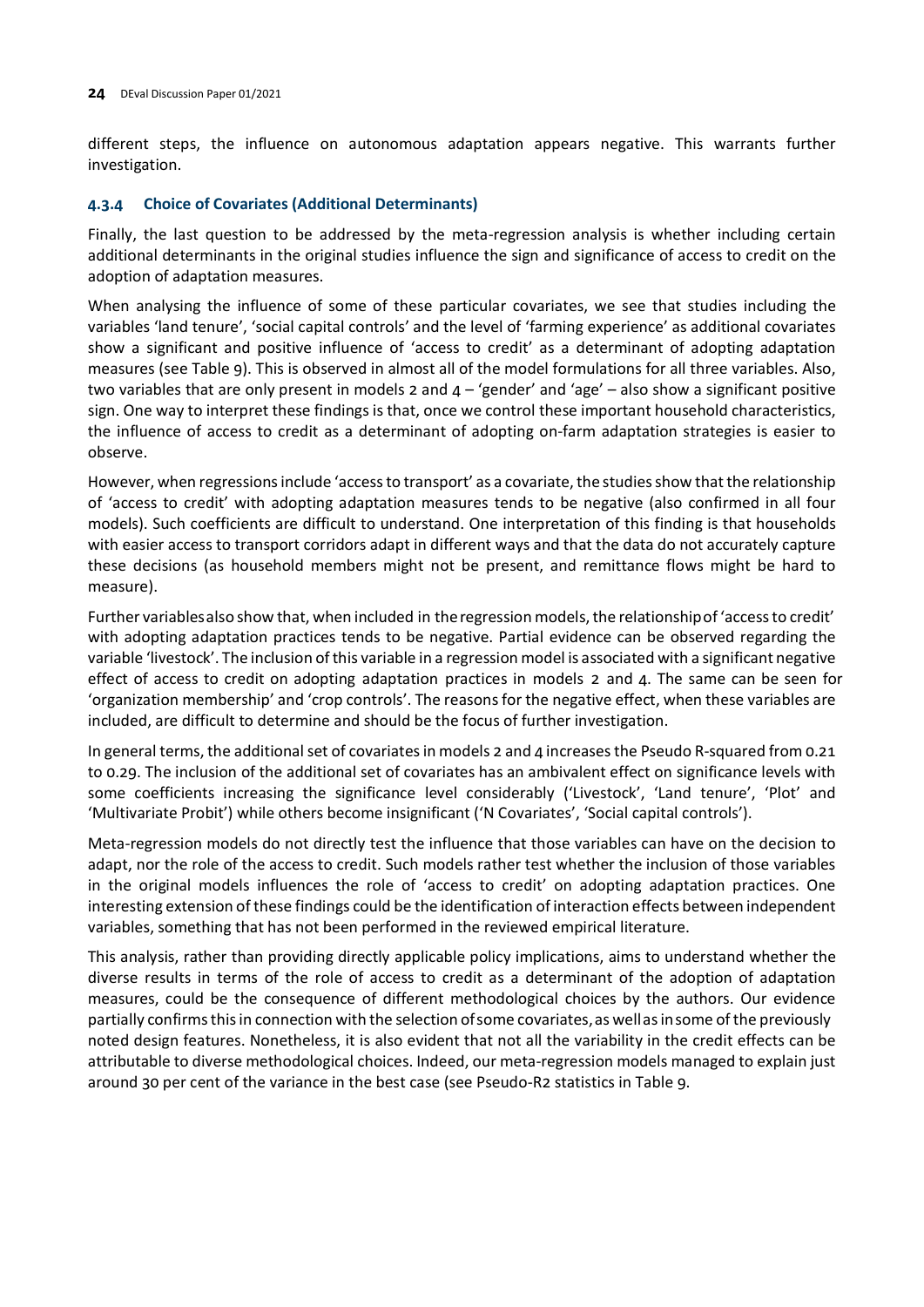## <span id="page-32-0"></span>**5. CONCLUSION**

In light of the results presented above, it is evident that the empirical literature on the determinants of adoption of climate change adaptation measures is far from being unanimous when it comes to assigning a role to access to credit. First, by computing the sign and significance of the correlation across studies, we have seen that a majority of regression models (54.7 per cent) reported non-significant estimates for creditrelated variables in connection to the adoption of adaptation measures. However, nearly a third (32.4 per cent) of the evidence supported a positive significant relationship (with a remaining 12.8 per cent showing significant negative effects).

Just a small proportion of the literature has ventured to provide possible explanations for such results, particularly in cases where non-significant, and even where negative effects were obtained. Some explanations point to the propensity of vulnerable farmers to use credit for subsistence- or consumptionrelated expenses, rather than on investments. Other authors have indicated some of the shortcomings and barriers for taking up loans in highly-vulnerable communities (bureaucratic burdens, unavailable facilities, etc.). Although plausible, this still begs the question of how credit could lead to adopting fewer adaptation practices. One possible explanation is that the financial burden of this type of loans on borrowers is so high that they will not incur any other (perceived) risk of trying out new "adaptive" practices. Farmers with credit may thus stick to what they know works most of the time instead of trying out, for instance, new seeds or irrigation techniques.

Apart from the different explanations and interpretations provided by the authors of the empirical studies, some possible methodological issues could be related to the sign and significance of the results. Certain methodological aspects, such as the estimation method and the number of covariates, correlated with the sign and significance of the credit variable. The meta-regression results also indicate that the inclusion of certain covariates in their regression models is related to significant effects of access to credit as a determinant of the adoption of adaptation measures, hinting at some possible interaction effects. Methodological divergences, however, would explain only partially the variability of results.

An element commonly observed in a significant proportion of the studies is the broad definition of 'access to credit', which in many cases remains undefined in the reviewed articles. This could also be one of the elements explaining the ambiguous and inconclusive results of this meta-analysis. More precisely, it is reasonable to think that targeted credit products aimed at specific agricultural needs might lead to different results when compared to loans that are not linked to any particular purpose. However, the collected evidence does not allow identifying those cases and their relationship with the adoption of adaptive measures.

Therefore, future academic research should formulate "access to credit" in a more detailed way that provides more nuanced definitions and scenarios on providing credit. Also, the use of experimental and quasiexperimental designs (almost absent from the evidence collected in the EGM that served as a basis for this meta-analysis), should be encouraged to obtain more isolated and causal effects of credit-related interventions.

From a policy perspective, the results should be taken cautiously before pointing out any implications for future lending policies and programmes. The lack of significant correlations supporting the role of credit in these types of empirical studies possibly indicates that access to credit without proper targeting and understanding of preference structures may be insufficient in promoting access to credit as a determinant in the adoption of adaptation measures. Hence, financial products specifically aiming at adaptation purposes and delivered under comprehensive programmes that include, among others, consumption and transport needs, as well as training, should be taken as a guiding principle for future action.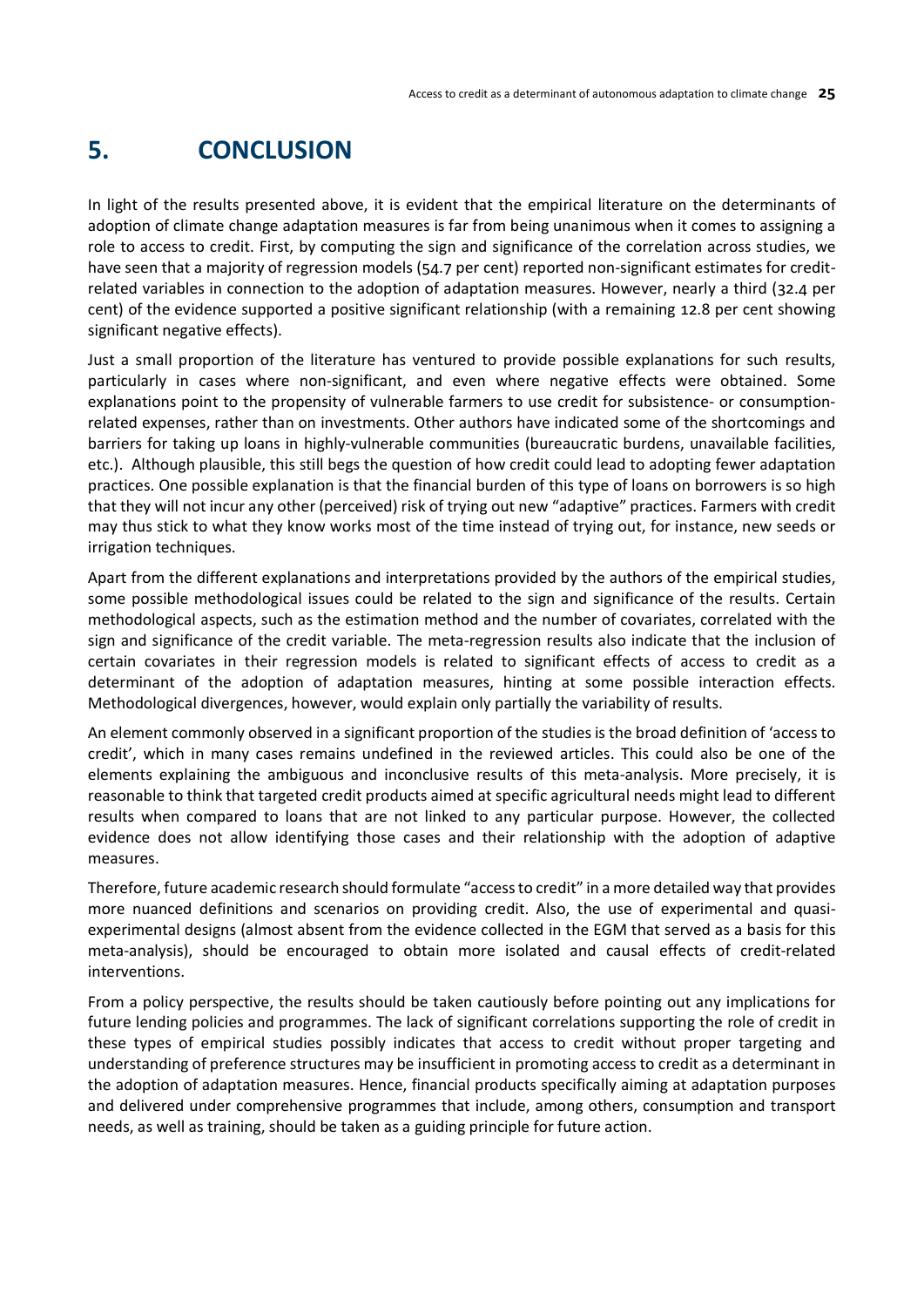## <span id="page-33-0"></span>**6. LIMITATIONS**

Systematic reviews and meta-analyses are regarded as the epitome of high-quality evidence. Thisis especially relevant for policy makers, who need synthesized evidence at an aggregated level on what works and what does not. In this study, we applied meta-analysis in the field of international development cooperation on climate change adaptation, in order to provide high-level evidence. In our field, experience shows that there are a number of issues to take into account. Therefore, we summarize the limitations when conducting a systematic review or meta-analysis on intervention studies and evaluations in international development cooperation, and in our case based on a previously conducted evidence gap map.

First, it is essential to carefully review the study designs of the papers to be included in the meta-analysis, as this determines the depth of possible analyses. The research question of the meta-analysis depends on the appropriate study designs to be included. If the objective is to evaluate the effect size of an intervention, mostly quasi- and experimental study designs should be included. These types of studies typically report (comparable) effect sizes and treatment effects. This meta-analysis was not able to aggregate effect sizes rigorously, given that most of the available studies were non-experimental correlational studies, e.g. reporting results from multivariate regressions. Correlational studies were included in the EGM given the limited rigorous evidence base on the effectiveness and impacts of climate change adaptation interventions in low- and middle income countries. Possible research questions in meta-analyses heavily depend on the methodological designs of included studies.

Second, the studies to be included need to be carefully reviewed for their differing definitions and measurements of the intervention and outcome. The papers included in this meta-analysis defined access to credit heterogeneously, limiting the comparability of the studies. Intervention and outcomes were also measured and reported differently in various units, further complicating the analysis. This is a common problem in meta-analysis. Meta-analyses on the one hand require a minimum number of studies to perform an econometrically sound analysis and on the other hand require studies that define comparable units and (dependent) variables. Ideally, meta-analyses include only studies that are sufficiently homogeneous in their definitions and measurements of the intervention and outcome, in order to be comparable.

Third, meta-analyses require substantial time and technical expertise. A careful review of potential intervention/outcome cells in an EGM is required in order to decide whether available evidence is suitable and adequate for meta-analysis. Meta-analyses require knowledge about the subject and study designs, demand advanced statistical techniques, knowledge of various possible biases, and in-depth expertise of the selected intervention/outcome to be able to interpret and contextualize the findings. The more rigorous the included studies are (i.e. typically experiments or quasi-experiments) the better they are suited for metaanalyses. The less rigorous the study designs of included studies are, the less methodological options are available for meta-analysis.

Fourth, despite the need for more evidence-based policy-making, this meta-analysis primarily provides conclusions for the scientific and evaluation communities for future research. This is because the included correlational studies do not enable the computation of effect size estimates.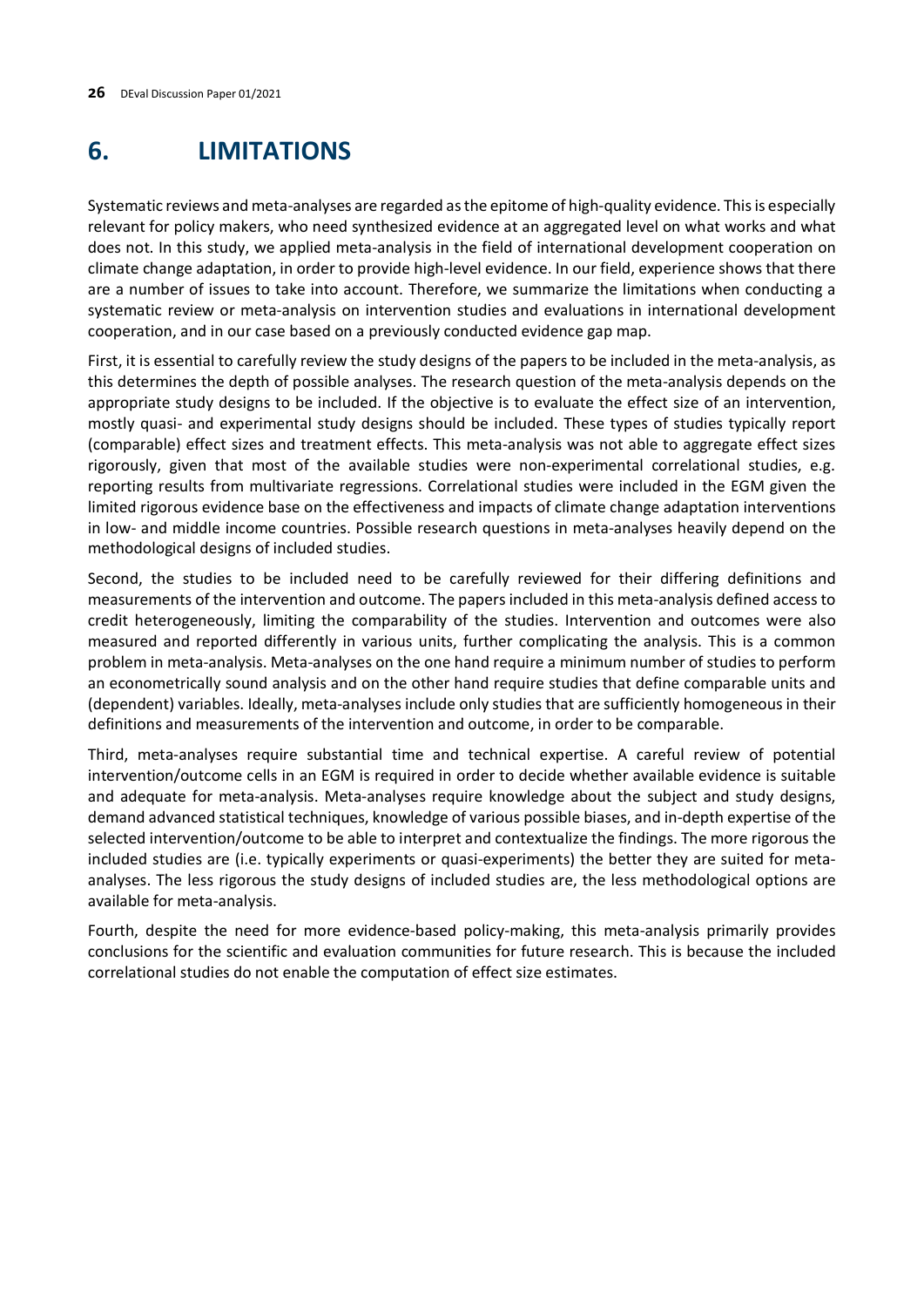## <span id="page-34-0"></span>**7. REFERENCES**

#### **Studies reviewed for the meta-analysis**

#### **Academic Literature**

- **Alam, G. M. M., K. Alam and S. Mushtaq (2016)**, "Influence of institutional access and social capital on adaptation decision: Empirical evidence from hazard-prone rural households in Bangladesh", *Ecological Economics,* Vol. 130, pp. 243–251.
- **Alauddin, M. and M. A. R. Sarker (2014)**, "Climate change and farm-level adaptation decisions and strategies in drought-prone and groundwater-depleted areas of Bangladesh: an empirical investigation", *Ecological Economics,* Vol. 106, pp. 204–213.
- **De Matos Carlos, S. et al. (2018),** "Understanding farmers' perceptions/beliefs and adaptation to climate change: The case of Rio das Contas basin, Brazil"*, GeoJournal*, Vol. 85, No. 3, pp. 805-821.
- **Fagariba, C. J., S. Song, and S. K. G. Soule Baoro (2018),** "Climate change adaptation strategies and constraints in Northern Ghana: Evidence of farmers in Sissala West District", *Sustainability,* Vol. 10, No. 5, pp. 1–18.
- **Fosu-Mensah, B. Y., P. L. G. Vlek and D. S. MacCarthy (2012),** "Farmers' perception and adaptation to climate change: A case study of Sekyedumase district in Ghana", *Environment, Development and Sustainability*, Vol. 14, pp. 495–505.
- **Gorst, A., A. Dehlavi and B. Groom (2018),** "Crop productivity and adaptation to climate change in Pakistan", *Environment and Development Economics,* Vol. 23, pp. 679–701.
- **Henningsen, A. and G. Henningsen (2018),** Urbin Unifying estimation results with binary dependent variables. R Package Version 0.1-6.
- **Holden, S. T. and M. Fisher (2015),** "Subsidies promote use of drought tolerant maize varieties despite variable yield performance under smallholder environments in Malawi", *Food Security,* Vol. 7, pp. 1225–1238.
- **Iheke, O. R. and W. C. Agodike (2016),** "Analysis of factors influencing the adoption of climate change mitigating measure by smallholders farmers in Imo State, Nigeria*", Scientific Papers Series Management, Economic Engineering in Agriculture and Rural Development,* Vol. 16, pp. 213–220.
- **Kankwamba, H., M. Kadzamira and K. Pauw (2018),** "How diversified is cropping in Malawi? Patterns, determinants and policy implications", *Food Security,* Vol. 10, pp. 323–338.
- **Koshti, N. R. and D. M. Mankar (2016),** "Factors influencing farmers' adoption of adaptation measures towards climate change and variability in distress prone districts of Vidarbha", *Indian Journal of Agricultural Sciences,* Vol. 86, No. 6, pp. 753–756.
- **Kumar, S. and B. K. Sidana (2018),** "Farmers' perceptions and adaptation strategies to climate change in Punjab agriculture", *Indian Journal of Agricultural Sciences,* Vol. 88, No. 10, pp. 1573–1581.
- **Makate, C. et al. (2017),** "Impact of drought tolerant maize adoption on maize productivity, sales and consumption in rural Zimbabwe". *Agrekon,* Vol. 56, No. 1, pp. 167–181.
- **Mango, N. et al. (2018),** "Adoption of small-scale irrigation farming as a climate-smart agriculture practice and its influence on household income in the Chinyanja Triangle, southern Africa", *Land,* Vol. 7, No. 49, pp. 1–19.
- **Masud, M. et al. (2017),** "Adaptation barriers and strategies towards climate change: Challenges in the agricultural sector", *Journal of Cleaner Production,* Vol. 156, pp. 698–706.
- **Mekuria, W. and K. Mekonnen (2018),** "Determinants of crop-livestock diversification in the mixed farming systems: Evidence from central highlands of Ethiopia". *Agriculture and Food Security,* Vol. 7, No. 1, pp. 1–15.
- **Mishra, A. K. et al. (2018),** "Production risks, risk preference and contract farming: Impact on food security in India", *Applied Economic Perspectives and Policy,* Vol. 40, No. 3, pp. 353–378.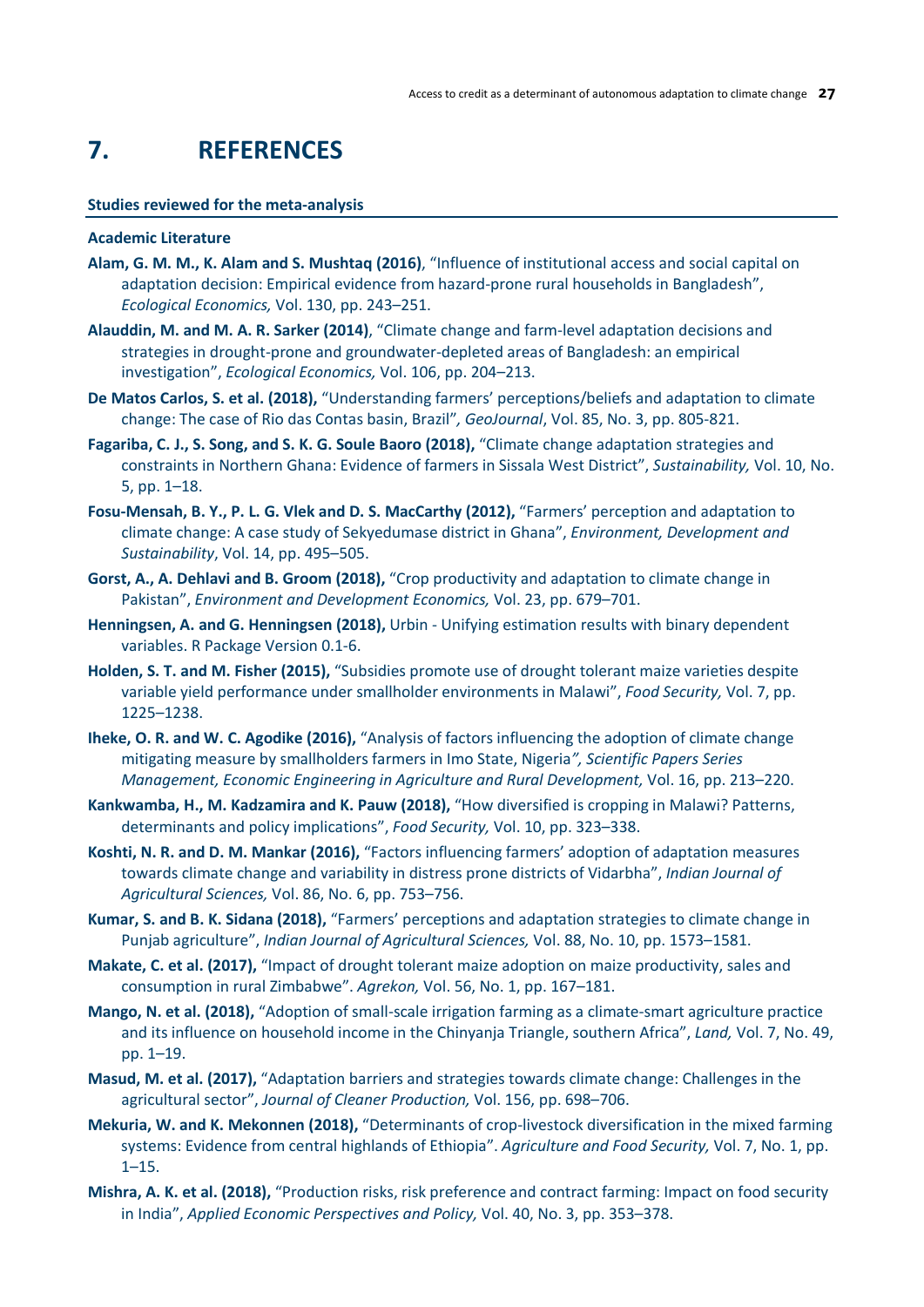- **Mulwa, C. et al. (2017),** "Response to climate risks among smallholder farmers in Malawi: A multivariate probit assessment of the role of information, household demographics, and farm characteristics", *Climate Risk Management,* Vol. 16, pp. 208–221.
- **Ndamani, F. and T. Watanabe (2016),** "Determinants of farmers' adaptation to climate change: A micro level analysis in Ghana", *Scientia Agricola,* Vol. 73, No. 3, pp. 201–208.
- **Ng'ombe, J. N., T. H. Kalinda and G. Tembo (2017),** "Does adoption of conservation farming practices result in increased crop revenue? Evidence from Zambia", *Agrekon*, Vol. 56, No. 2, pp. 205–221.
- **Ngo, Q. T. (2016),** "Farmers' adaptive measures to climate change induced natural shocks through past climate experiences in the Mekong River Delta, Vietnam", *African Journal of Agricultural Research*, Vol. 11, No. 15, pp. 1361–1372.
- **Nguyen, T. T. et al. (2017),** "Determinants of farmers' land use decision-making: Comparative evidence from Thailand and Vietnam", *World Development,* Vol. 89, pp. 199–213.
- **Ofoegbu, C. et al. (2016),** "Assessing forest-based rural communities' adaptive capacity and coping strategies for climate variability and change: The case of Vhembe district in South Africa", *Environmental Development*, Vol. 18, pp. 36–51.
- **Oyekale, A. S. (2014),** "Impacts of climate change on livestock husbandry and adaptation options in the arid sahel belt of West Africa: Evidence from a baseline survey", *Asian Journal of Animal and Veterinary Advances,* Vol. 9, No. 1, pp. 13–26.
- Panda, A. et al. (2013), "Adaptive capacity contributing to improved agricultural productivity at the household level: Empirical findings highlighting the importance of crop insurance", *Global Environmental Change-Human and Policy Dimensions,* Vol. 23, No. 4, pp. 782–790.
- **Priya, L., K. L. Maharjan and N.P. Joshi (2013),** "Determinants of adaptation practices to climate change by Chepang households in the rural Mid-Hills of Nepal", *Regional Environmental Change,* Vol. 13, No. 2, pp. 437–447.
- **Sofoluwe, N. A. (2012),** "Impact of mulching technology adoption on output and net return to yam farmers in Osun State, Nigeria", *Agrekon,* Vol. 51, No. 2, pp. 75–92.
- **Tambo, J. A. (2016),** "Adaptation and resilience to climate change and variability in north-east Ghana", *International Journal of Disaster Risk Reduction,* Vol. 17, 85–94.
- **Tambo, J. A. and T. Abdoulaye (2012),** "Climate change and agricultural technology adoption: the case of drought tolerant maize in rural Nigeria", *Mitigation and Adaptation Strategies for Global Change,* Vol. 17, No. 3, 277–292.
- **Teklewold, H. et al. (2017),** "Does adoption of multiple climate-smart practices improve farmers' resilience? Empirical evidence from the Nile basin of Ethiopia", *Climate Change Economics,* Vol. 8, No. 1.
- **Wang, J. et al. (2015),** "Information provision, policy support, and farmers' adaptive responses against drought: An empirical study in the North China Plain", *Ecological Modelling,* Vol. 318, pp. 275-282.
- **Yegbemey, R. N. et al. (2014),** "Simultaneous modelling of the perception of and adaptation to climate change: The case of the maize producers in northern Benin", *Cahiers Agricultures,* Vol. 23 No. 3, pp. 177–187.

### **Grey Literature**

- **Berhanu, W. and F. Beyene (2014),** "The impact of climate change on pastoral production systems: A study of climate variability and household adaptation strategies in southern Ethiopian rangelands*", WIDER Working Papers*, No. 28, United Nations University World Institute for Development Economics Research (UNU-WIDER), Helsinki, Finland.
- **Cai, H. et al. (2010),** "Microinsurance, trust and economic development: Evidence from a randomized natural field experiment", *NBER Working Paper*, National Bureau of Economic Research (NBER), Cambridge, United States.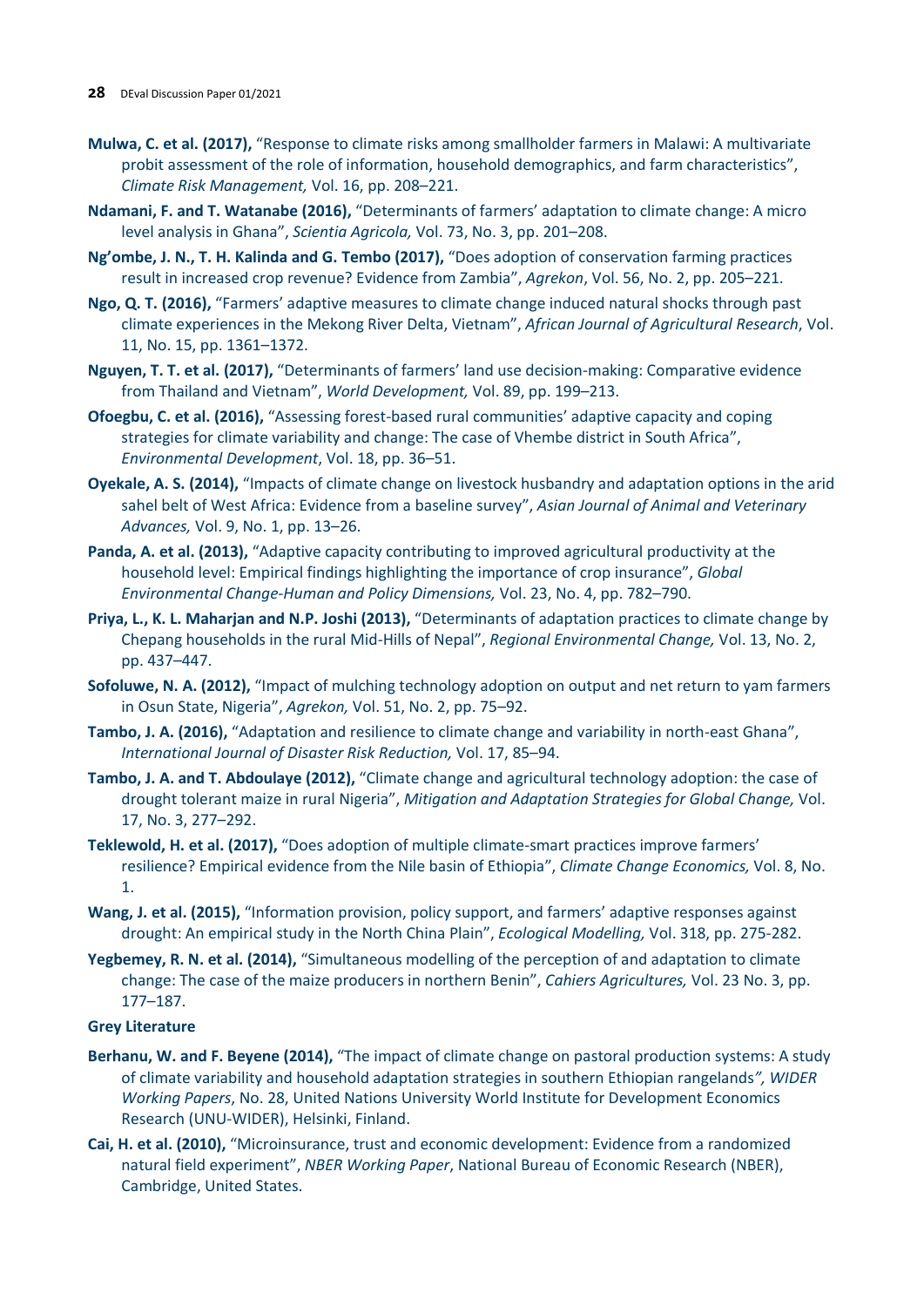- **Ceballos, F. et al. (2015),** "Smallholder access to weather securities in India: Demand and impact on production decisions", *3ie Impact Evaluation Report*, No. 28, International Initiative for Impact Evaluation (3ie), London, United Kingdom.
- **Guloba, M. (2014),** "Adaptation to climate variability and change in Uganda. Are there gender differences across households?", *WIDER Working Papers*, No. 107, United Nations University World Institute for Development Economics Research (UNU-WIDER), Helsinki, Finland.
- **The Improve Group (2012),** "Post project evaluation of Mercy Corps' MILK program in Niger: Examining contributions to resilience", The Improve Group, St. Paul, United States.
- **Mandleni, B. and F. D. K. Anim (2011),** "Climate change and adaptation of small-scale cattle and sheep farmers", *85th Annual Conference of the Agricultural Economics Society*, Warwick University, Coventry, United Kingdom.
- **Ngigi, M. W. et al. (2012),** "Climate change adaptation in Kenyan agriculture: Could social capital help?", *8th African Farm Management Association (AFMA) Congress*, Nairobi, Kenya.
- **Nhemachena, C. and R. M. Hassan (2007),** "Micro-level analysis of farmers' adaptation to climate change in Southern Africa", *IFPRI discussion papers*, No. 714, International Food Policy Research Institute (IFPRI), Washington, United States.
- **Nkonya, E. et al. (2011),** "Climate risk management through sustainable land management in Sub-Saharan Africa", *IFPRI discussion papers*, No. 1126, International Food Policy Research Institute (IFPRI), Washington, United States.
- **Ojo, T. and L. Baiyegunhi (2018),** "Determinants of adaptation strategies to climate change among rice farmers in southwestern Nigeria: A multivariate probit approach", *Conference of the International Association of Agricultural Economists*, Vancouver, Canada.
- **Tambo, J. A. (2013),** "Maize innovation for climate change adaptation: Insights from rural Nigeria", *Fourth International Conference of the African Association of Agricultural Economists (AAAE)*, Hammamet, Tunisia.
- **Takeshima, H. and F. Yamauchi (2010),** "Market and Climatic Risks and Farmers Investment in Productive Assets under the Second Fadama Development Project in Nigeria", *IFPRI discussion papers*, No. 1033, International Food Policy Research Institute (IFPRI), Washington, United States.
- **Yesuf, M. et al. (2008),** "The impact of climate change and adaptation on food production in low-income countries: Evidence from the Nile Basin, Ethiopia", *IFPRI Discussion Paper*, No. 828, International Food Policy Research Institute (IFPRI), Washington, United States.

#### **Other references**

- **Brick, K. and M. Visser (2015),** "Risk preferences. Technology adoption and insurance uptake: a framed experiment", *Journal of Economic Behavior & Organization*, Vol. 118, pp. 383–396.
- **Collaboration for Environmental Evidence (2018),** *Guidelines and Standards for Evidence synthesis in Environmental Management*, Version 5.0, A.S. Pullin, et al. (eds).
- **Charmarbagwala, R. et al. (2004),** *The determinants of child health and nutrition: A meta-analysis*, Department of Economics, University of Maryland, College Park, United States and World Bank, Washington, United States.
- **Dercon, S. and L. Christiaensen (2011),** "Consumption risk, technology adoption and poverty traps: Evidence from Ethiopia", *Journal of Development Economics,* Vol. 96, pp. 159–173.
- **Diener, M. J., M. J. Hilsenroth and J. Weinberger (2009),** "A primer on meta-analysis of correlation coefficients: The relationship between patient-reported therapeutic alliance and adult attachment style as an illustration", *Psychotherapy Research,* Vol. 19, No. 4–5, pp. 519–526.
- **Doswald, N. et al. (2020),** "Evidence gap map of climate change adaptation interventions in low to middle income countries", *DEval Discussion Paper* 2/2020, German Institute for Development Evaluation (DEval) and Green Climate Fund (GCF), Bonn, Germany and Songdo, South Korea.